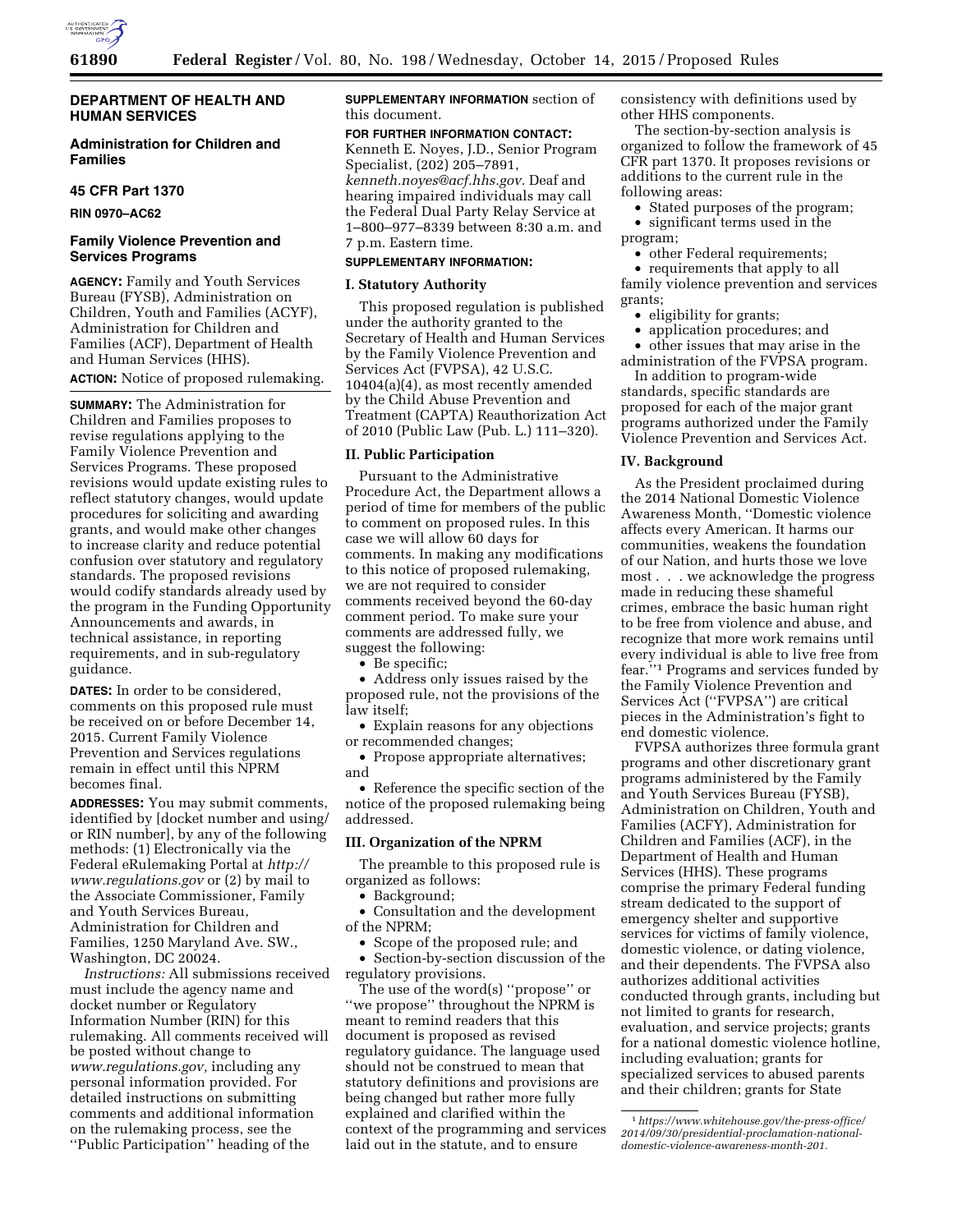resource centers to reduce disparities in domestic violence in States with high proportions of Indian (including Alaska Native) or Native Hawaiian populations; and, grants for national and special issue resource centers and technical assistance and training relating to family violence, domestic violence, and dating violence. The Formula Grants to States Program (hereafter referred to as the State Grant Program) awards grants to States, the Grants for Indian Tribes Program (hereafter referred to as the Tribal Grant Program) awards grants to Tribes or Tribal organizations and Alaska Native Villages, and the Grants to State Domestic Violence Coalitions Program (hereafter referred to as Coalitions Grant Program) awards grants to statewide, nongovernmental, nonprofit 501(c)(3), private, domestic violence organizations. The proposed rule covers all of these activities.

The National and Special Issue Resource Centers and Training and Technical Assistance Centers' Programs (hereafter referred to as Resource Centers, Special Issue Resource Centers and Culturally-Specific Special Issue Resource Centers) provide resource information, training, and technical assistance to improve the capacity of individuals, organizations, governmental entities, and communities to prevent family violence, domestic violence, and dating violence and to provide effective intervention services.

The CAPTA Reauthorization Act of 2010 reauthorized and made a number of changes to the FVPSA (see also 42 U.S.C. 10401 *et seq.*). These changes include:

(1) Expanded purpose areas to include family violence, domestic violence and dating violence (42. U.S.C. 10401(b));

(2) an expanded definitions section to clarify statutory language (42 U.S.C. 10402);

(3) expanded authority of the Secretary to promulgate regulations and guidance as necessary and updated the Secretary's authority to coordinate programs across the Department and with other Federal agencies, provide for and coordinate research and evaluation, and develop effective policies to address the needs of adult and youth victims of family violence, domestic violence and dating violence (42 U.S.C. 10404(a) and (b));

(4) a new State Formula grant requirement to provide specialized services for children exposed to family violence, domestic violence, or dating violence, underserved populations, and victims who are members of racial and ethnic minority populations (42 U.S.C. 10406(a)(3));

(5) nondisclosure of confidential or private information provisions that are consistent with the provisions of the Violence Against Women Act (VAWA) (42 U.S.C. 10406(c)(5));

(6) requirement that a Tribally designated official be named in Tribal applications for administration of grant programs (42 U.S.C. 10407(a)(1));

(7) clarification that administrative costs are limited to no more than 5% of State formula grants (42 U.S.C.  $10407(a)(2)(B)(i)$ ;

(8) additional requirements to strengthen the consultation between States and State Domestic Violence Coalitions (42 U.S.C. 10407(a)(2)(D));

(9) changes to statutory language in the State grants and sub-grants section that requires funds to be used for providing immediate shelter and supportive services for adult and youth victims of family violence, domestic violence, or dating violence (and their dependents), and that may provide prevention services (42 U.S.C. 10408(a) and (b));

(10) expanded eligibility of the types of nonprofit private organizations that may receive State sub-grants to include community-based organizations and Tribal organizations, in addition to faith-based and charitable organizations, and voluntary associations (42 U.S.C.  $10408(c)(1);$ 

(11) a new provision that expands entities eligible for State formula subgrantee funding to include partnerships of two or more agencies or organizations that have a documented history of effective work concerning family violence, domestic violence, or dating violence and an agency or organization that has a demonstrated history of serving populations in their communities, including providing culturally appropriate services (42 U.S.C. 10408(c)(2);

(12) clarification that the receipt of supportive services must be accepted voluntarily and that no condition may be applied for the receipt of emergency shelter (42 U.S.C. 10408(d)(2));

(13) a new requirement for Federal consultation with Tribal governments in the planning of grants for Indian Tribes (42 U.S.C. 10409(a));

(14) a requirement for two national resource centers on domestic violence, including one national Indian resource center to address domestic violence and safety for Indian women (42 U.S.C. 10410);

(15) a requirement for at least seven special issue resource centers including three focused on enhancing domestic violence intervention and prevention efforts for victims of domestic violence who are members of racial and ethnic

minority groups to enhance the cultural and linguistic relevancy of service delivery (42 U.S.C. 10410);

(16) a provision giving the Secretary the discretionary authority to award grants to State resource centers to reduce Tribal disparities in domestic violence in eligible States (42 U.S.C. § 10410);

(17) clarification of the activities of State Domestic Violence Coalitions (42 U.S.C. 10411);

(18) new opt-out provisions for certain coalition activities if annual assurances are provided by Coalitions that the activities are being provided and coordinated under other specific Federal funding streams (42 U.S.C. 10411(e));

(19) a requirement that the Secretary establish a new program for specialized services for abused parents and their children with discretionary authority to make grants (42 U.S.C. 10412); such specialized services may include but are not limited to: providing direct counseling that is developmentally and age appropriate and culturally and linguistically appropriate to victims and their children, including services that are coordinated with services provided by the child welfare system; and, to provide services for non-abusing parents to support those parents' roles as caregivers and their role in responding to the social, emotional, and developmental needs of their children;

(20) clarification that a grant to one or more private entities may be made for ongoing operation of the National Domestic Violence Hotline that serves adult and youth victims of family violence, domestic violence, or dating violence (42 U.S.C. 10413(a)); including, allowing the provision of hotline services to youth victims of domestic violence or dating violence who are minors through a national teen dating violence hotline (42 U.S.C.  $10413(d)(2)(G)$ . This notice of proposed rulemaking would revise regulations applying to the Family Violence Prevention and Services Programs, except for the Domestic Violence Prevention Enhancement and Leadership Through Alliances Program (DELTA) contained in Section 314 of the Family Violence Prevention and Services Act (FVPSA—codified in 42 U.S.C. 10414), which is separately funded and administered by the Centers for Disease Control and Prevention, Division of Violence Prevention.

While we have already implemented most of these provisions through the Funding Opportunity Announcements, technical assistance and training, and Information Memoranda issuances, this proposed rule would allow us to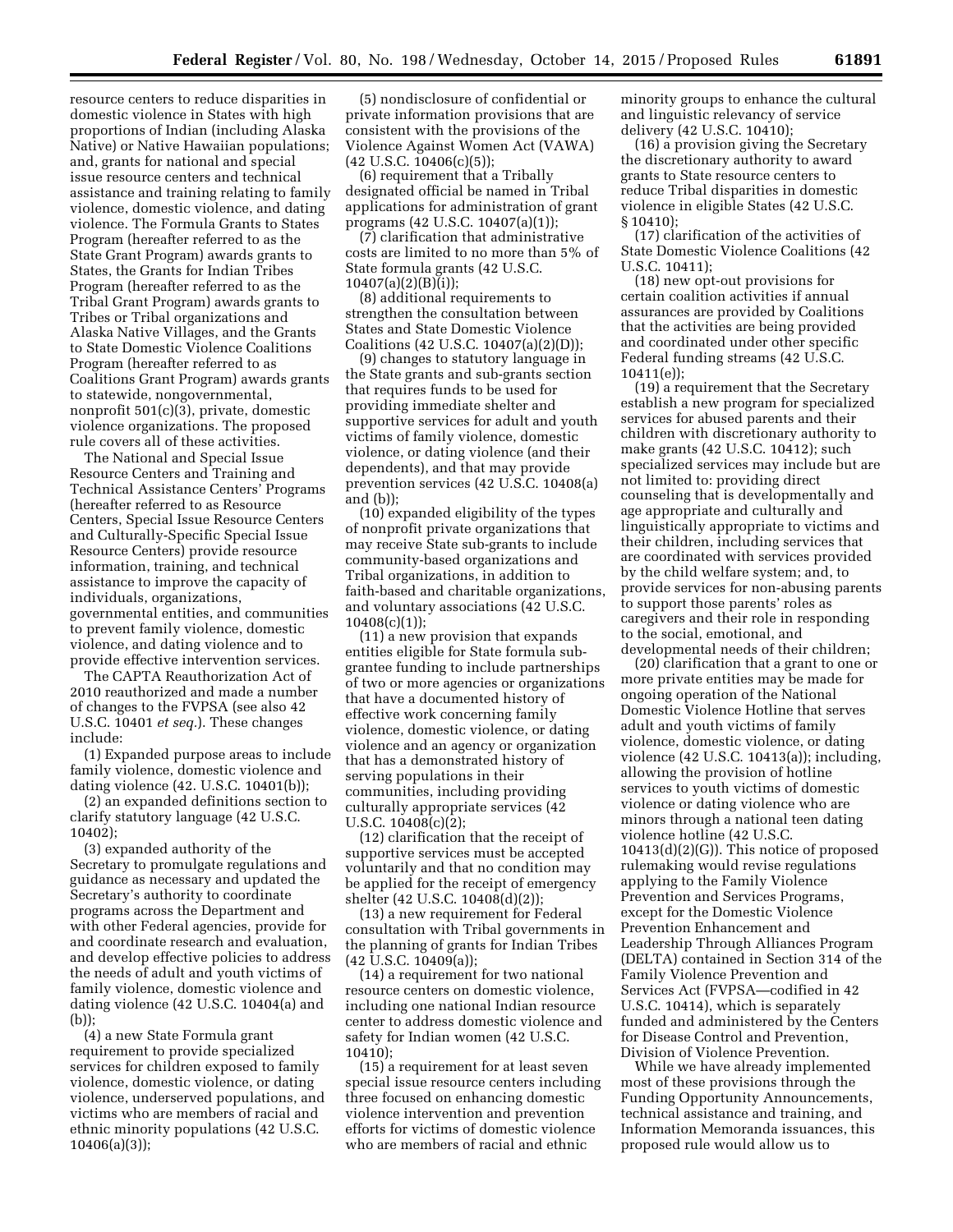integrate these legislative requirements into our codified rules. In addition, it would bring our codified regulations, last updated on February 22, 1996 (61 FR 6791), into conformity with the administrative and managerial procedures we already use in compliance with FVPSA. We do not propose to codify every provision of the statute. Finally, the proposed rule identifies a number of important linkages between the FVPSA programs and those programs conducted by the Department of Justice and authorized by VAWA. For example, both statutes contain strict prohibitions against disclosure of confidential or private information to ensure the safety of persons receiving services.

# **V. Consultation and the Development of the NPRM**

It is our intent in this section of the NPRM preamble to highlight the various meetings and consultations, among many other activities we conducted, that assisted in the development of the NPRM. To support our statutory responsibilities for administering the State and Coalition formula grants, contingent upon available funding, we host either an annual or bi-annual, joint grantee meeting of the State FVPSA funding administrators and the State Domestic Violence Coalitions. The grantee meeting facilitates partnership building between the respective State and Coalition cohorts and across all States and Coalitions, shares and promotes best practices related to the provision of prevention and intervention services for victims of family, domestic, and dating violence (with speakers, lecturers, and facilitators on a broad range of issues in the field), and provides program guidance on implementing the statutory requirements of the FVPSA. These meetings provide important opportunities for Federal, State, and private staff to engage with each other to learn about and address issues of intersecting importance, including issues such as protecting victim/ survivor confidentiality that are addressed in this proposed rule.

The National Resource Centers, Special Issue Resource Centers, and Culturally-Specific Special Issue Resource Centers comprise what is known as the FVPSA Domestic Violence Resource Network (DVRN). The DVRN convenes every one to two years to share and promote evidence-informed and best practices about prevention and intervention services for victims of family, domestic, and dating violence. Expert speakers and lecturers present on a broad range of subject matter

important to the field. ACF also provides program guidance on implementing statutory requirements at the meetings.

ACF funded Tribal administrators, advocates, and leaders also are convened annually, contingent upon funding. The Tribal grantee meeting allows grantees to provide and receive technical assistance and training. Issues addressed and best practices shared are most commonly related to service delivery; new initiatives; business needs; funding issues; information exchange; collaborations ranging from service delivery models to police response; cultural sensitivity; advocacy; and the statutory requirements of the FVPSA.

ACF also hosts annual Tribal consultations. Tribal consultations discuss ACF programs and Tribal priorities and to build meaningful relationships with Federally recognized Tribes. The consultations solicit recommendations and/or mutual understanding from Tribal government leaders on issues ranging from funding availability to departmental priorities.

In addition, ACF staff participates in annual Tribal consultations sponsored by the Department of Justice Office on Violence Against Women. The purpose of those consultations is to engage in a government-to-government dialogue between the United States Government and the leaders from Indian Tribal governments on how to best enhance the safety of Alaska Natives and American Indians and reduce domestic violence, dating violence, sexual assault, and stalking committed against them. The consultations also solicit recommendations from Tribal government leaders on administering grant funds.

Finally, development of the NPRM included ongoing analyses of formula and discretionary grantees' annual performance reports as well as site visit reports and desk reviews. Information gleaned from these sources helped to identify grantees' successes and challenges implementing FVPSA requirements and, therefore, informed the NPRM development process.

### **VI. Scope of the Proposed Rule**

This rule proposes to revise existing regulatory standards to help improve the administration of the FVPSA, to provide greater clarity and transparency to ACF's implementation of the statute, and to bring the program regulation into conformance with statutory provisions.

All grantees will be expected to comply with standards and other requirements upon the final rule's effective date. To assist grantees with compliance, we will provide guidance on best practices for implementing the standards and revised requirements. We also plan to conduct technical assistance to help grantees understand and implement changes.

This proposed rule also makes technical changes to existing program rules to correct outdated provisions. It proposes to revise our regulatory provisions on making awards to reflect current program priorities and onsite review and monitoring procedures.

# **VII. Section-by-Section Discussion of the Regulatory Provisions**

We propose to revise 45 Part 1370 to add a Subpart A for general provisions, add a Subpart B for State and Indian Tribal grants, add a Subpart C for State Domestic Violence Coalition grants, and add a Subpart D for Discretionary grants and contracts. We also propose to add a new table of contents to this part.

#### **Subpart A—General Provisions**

*Section 1370.1 What are the purposes of the Family Violence Prevention and Services Act programs?* 

We propose to add § 1370.1 under new Subpart A, and to revise it to reflect the statute's current purposes found at 42 U.S.C. 10401(b). One major difference from the existing regulation is new language expanding purpose areas to include family violence, domestic violence, and dating violence. Specifically, the new purposes are: assist States and Indian Tribes in efforts to increase public awareness about, and primary and secondary prevention of, family violence, domestic violence, and dating violence; assist States and Indian Tribes in efforts to provide immediate shelter and supportive services for victims of family violence, domestic violence, or dating violence, and their dependents; provide for a national domestic violence hotline; and provide for technical assistance and training relating to family violence, domestic violence, and dating violence programs to States and Indian Tribes, local public agencies (including law enforcement agencies, courts, and legal, social service, and healthcare professionals in public agencies), nonprofit private organizations (including faith-based and charitable organizations, communitybased organizations and voluntary associations), Tribal organizations, and other persons seeking such assistance and training.

## *Section 1370.2 What definitions apply to these programs?*

We propose to add § 1370.2 under new Subpart A and revise it to include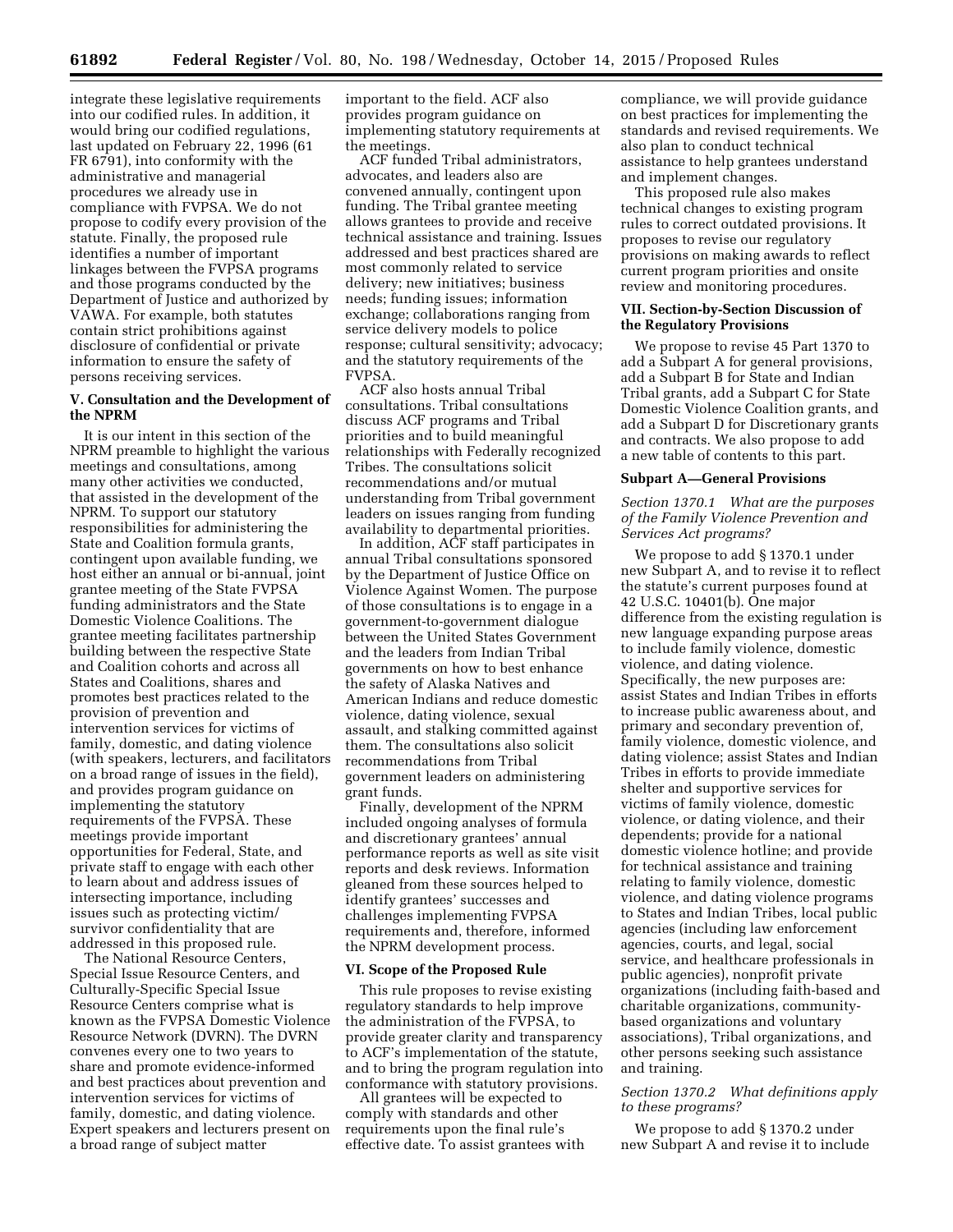definitions of significant terms found in the statute at 42 U.S.C. 10402 and used in current operating practices. The definitions are intended to reflect important terms in the statute and important practices in the administration of the program. In some instances, we do not repeat the statutory definition verbatim but rather propose a regulatory definition that we believe is fully consistent with the statutory definition, but will provide clarity to the field and other interested stakeholders. The definitions section applies to all grants and contracts under the FVPSA. We welcome comments on all proposed definitions; however, we are constrained by the statutory definitions in the FVPSA. Note that many of these are longstanding definitions resulting from FVPSA reauthorization in 2010 and are already included in the Funding Opportunity Announcements.

We propose to include the statutory definition of ''dating violence,'' an important addition to the scope of persons protected under the FVPSA. The statute defines it as ''violence committed by a person who is or has been in a social relationship of a romantic or intimate nature with the victim and where the existence of such a relationship shall be determined based on a consideration of the following factors: the length of the relationship, the type of relationship, and the frequency of interaction between the persons involved in the relationship.'' This definition reflects the definition also found in Section 40002(a) of VAWA (as amended), as required by FVPSA. Dating violence may also include violence against older individuals and those with disabilities when the violence meets the applicable definition.

We propose to include the statutory definition of ''domestic violence.'' Section 10402(3) of the FVPSA defines ''domestic violence'' as felony or misdemeanor crimes of violence committed by a current or former spouse or intimate partner of the victim, by a person with whom the victim shares a child in common, by a person who is cohabitating with or has cohabitated with the victim as a spouse or intimate partner, by a person similarly situated to a spouse of the victim under the domestic or family violence laws of the jurisdiction receiving grant monies, or by any other person against an adult or youth victim who is protected from that person's acts under the domestic or family violence laws of the jurisdiction. This definition also reflects the statutory definition of ''domestic violence'' found in Section 40002(a) of VAWA (as amended). Older

individuals and those with disabilities who meet these criteria are also included within this term's definition.

We also propose that the definition of ''domestic violence'' will also include, but will not be limited to, acts or acts constituting intimidation, control, coercion and coercive control, emotional and psychological abuse and behavior, expressive and psychological aggression, harassment, tormenting behavior, and disturbing or alarming behavior. The Centers for Disease Control and Prevention (CDC) in its *National Intimate Partner and Sexual Violence Survey, 2014 Report* (Breiding, M.J., Chen J., & Black, M.C. (2014), *Intimate Partner Violence in the United States-2010.* Atlanta, GA: National Center for Injury Prevention) describes intimate partner violence, which is commonly used interchangeably with the term ''domestic violence,'' to include psychological aggression and expressive aggression (such as name calling, insulting or humiliating an intimate partner) and coercive control, which includes behaviors that are intended to monitor, control or threaten an intimate partner.

Moreover, several states have broadened their definitions of ''domestic violence'' or similar terms to describe a range of behaviors commonly understood as abusive behavior within spousal and intimate partner relationships. For example, Maine legislatively defines ''abuse'' within family, household, or dating partner relationships to include (among other factors), threatening, harassing or tormenting behavior.'' ME. Rev. Stat. Ann. tit. 19–A § 4002 (2009). The state also defines other behavior as ''abuse'' such as following the plaintiff/[alleged victim] repeatedly and without reasonable cause; or, being in the vicinity of the plaintiff's home, school, business or place of employment both repeatedly and without reasonable cause. *Id.* In *Cole* v. *Cole,* 2008 ME 4, 940 A.2d 194, 2008 *Me, Lexus 6 (2008),*  a District court issued a protection from abuse order to the wife and the parties' child, pursuant to Me. Rev. Stat. Ann. tit. 19–A, § 4002(C), because the husband had a longstanding pattern of controlling, intimidating, and threatening conduct toward his wife.

The State of New Hampshire includes ''harassment'' in the definition of ''abuse'', by including (among other factors) when a person: (a) Makes a telephone call, whether or not a conversation ensues, with no legitimate communicative purpose or without disclosing his or her identity and with a purpose to annoy, abuse, threaten, or alarm another; or (b) makes repeated

communications at extremely inconvenient hours or in offensively coarse language with a purpose to annoy or alarm another; or (c) insults, taunts, or challenges another in a manner likely to provoke a violent or disorderly response. N.H. Rev. Stat. Ann. *§ 173– B:1(I)(g); 644:4 (2009).* 

Another State, Hawaii, provides as one definition of ''domestic abuse'' within the context of a romantic or intimate relationship (among others) as ''extreme psychological abuse'' mean[ing] an intentional or knowing course of conduct directed at an individual that seriously alarms or disturbs consistently or continually bothers the individual, and that serves no legitimate purpose. HAW. REV.STAT. § 586–1(1) (2009).

Given the continuum of behaviors constituting ''domestic violence'' identified in FVPSA, and the broader protections embodied in State and other jurisdictional law, ACF will interpret ''domestic violence'' as inclusive of additional acts recognized in other Federal, State, local, and tribal laws, as well as acts in other Federal regulatory and sub-regulatory guidance. Note that this definition is not intended to be interpreted more restrictively than FVPSA and VAWA but rather to be inclusive of other, more expansive definitions.

We propose to include the statutory definition of ''family violence'' found at Section 10402(4) of the FVPSA. ''Family violence'' means any act or threatened act of violence, including any forceful detention of an individual, that results or threatens to result in physical injury and is committed by a person against another individual (including an older individual), to or with whom such person is related by blood or marriage, or is or was otherwise legally related, or is or was lawfully residing. We would note that since 2013, the Funding Opportunity Announcements have included LGBTQ individuals as an underserved population with no reference to marital status. For the last nine years and pursuant to the FVPSA definition of family violence, ACF has required grantees, sub-grantees, and contractors to provide services to LGBTQ individuals regardless of marital status. Additionally, defining family violence to encompass same-sex spouses is consistent with the Supreme Court's decision in Obergefell v. Hodges, which held that same-sex marriages are entitled to equal treatment under the law. All FVPSA-funded grantees and contractors are required to serve program recipients regardless of whether an individual may be married to a person of the opposite or same sex.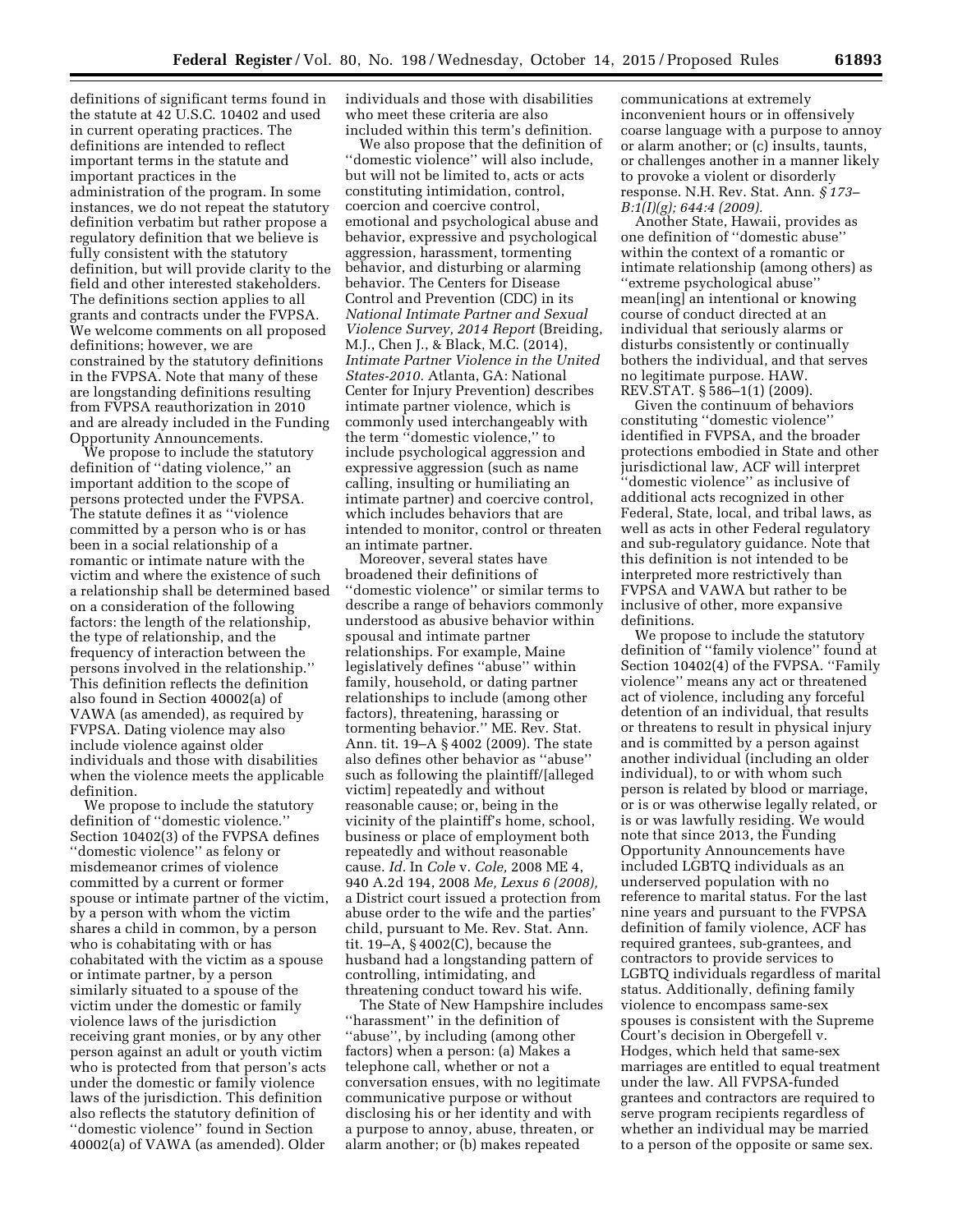Please note that this guidance is not a change in previous grantee guidance as survivors of intimate partner violence, regardless of marital status, have always been eligible for FVPSA-funded services and programming.

Further, "family violence" has become a term used interchangeably with ''domestic violence'' by both the field, and Congress, when describing the violence experienced between intimate partners and the programs and services utilized by those impacted by such violence. In 1984 when FVPSA was first named and authorized, the term ''family violence'' was commonly used as synonymous with ''domestic violence'' (violence between intimate partners). However, "family violence" is still often used more broadly to encompass the diverse forms of violence that occur within families, including child maltreatment, ''domestic violence'' and elder abuse. For clarity and in keeping with the historical FVPSA ''family violence'' interpretation, the term will continue to be used more narrowly and as interchangeable with ''domestic violence.''

Additionally, the legislative history of the 2010 FVPSA Reauthorization is replete with descriptive language citing ''domestic violence,'' ''domestic violence service providers,'' and ''domestic violence victims'' while only briefly referencing ''family violence'' in the Senate Committee's legislative explanation. CAPTA Reauthorization Act of 2010, 111 S. Rpt. 378 Title IV— Family Violence Prevention and Services Act, 17–19 (December 18, 2010). The Committee Report discusses multiple FVPSA sections using only the term ''domestic violence'' when describing, for example, the role of religious and faith-based communities in working with domestic violence service providers to support victims. *Id.*  at 111 S. Rpt. 378, 17. In discussing the role of a coordinated community response, the report states ''the committee intends that ''coordinated community response'' means an organized effort, such as a task force, (or) coordinating council . . . representing an array of service providers responding to the needs of domestic violence populations in such area.'' *Id.* at 111 S. Rpt. 378, 18. The Committee Report goes on to estimate FVPSA costs and primarily focuses on ''domestic violence'' by reporting that ''[FVPSA] would help States prevent domestic violence, provide services to people who have suffered from such violence, and assist with technical assistance and training at the State and Local levels.'' *Id.* at 111 S. Rpt. 378, 20. In the same paragraph and in the

context of discussing domestic violence, the report also cites the Congressional Budget Office's estimation of total costs and references ''family violence prevention'' only once as compared to the repeated use of ''domestic violence'' throughout the report.

Moreover, the Catalogue of Federal Domestic Assistance (CFDA) has historically described FVPSA grant programs as ''Family Violence Prevention and Services/Battered Women's Shelters—Grants to States and Indian Tribes'' (93.671) and ''Family Violence Prevention and Services/ Battered Women's Shelters—Grants to State Domestic Violence Coalitions'' (93.591). ''Battered Women's Shelters'' has been a commonly used term since the 1970's to identify safe housing and refuge for victims of domestic violence. Recently, however, the CFDA program descriptions were approved to more clearly reflect the continuing intent to fund domestic violence programs with FVPSA funding. Accordingly, the CFDA descriptions are now: ''Family Violence Prevention and Services/Domestic Violence Shelter and Supportive Services'' (93.671); ''Family Violence Prevention and Services/State Domestic Violence Coalitions'' (93.591); and, ''Family Violence Prevention and Services/Discretionary'' (93.592). Additionally, the ACF Congressional Justification uses the same ''Battered Women's Shelters'' nomenclature and describes that FVPSA-funded services are used to support ''domestic violence'' programs and services even though the term ''family violence'' also is interchangeably used in the description of programming. Therefore, the definition of family violence proposed here reflects the definition long used by the Department and indicated by its interchangeable use in the FVPSA statute and by the domestic violence field and Congress.

A very important requirement in the current statute revolves around protecting victims of violence from further abuse through non-disclosure of ''personally identifying information.'' We propose to define the term using the statutory definition in FVPSA Section 10402(7), which references and incorporates the VAWA definition. Personally identifying information is proposed to be defined as individually identifying information for or about an individual including information likely to disclose the location of a victim of domestic violence, dating violence, sexual assault, or stalking, regardless of whether the information is encoded, encrypted, hashed, or otherwise protected, including, (A) a first and last name; (B) a home or other physical

address; (C) contact information (including a postal, email or Internet protocol address, or telephone or facsimile number); (D) a social security number, driver license number, passport number, or student identification number; and (E) any other information, including date of birth, racial or ethnic background, or religious affiliation, that would serve to identify any individual. Note that information remains personally identifying even if physically protected through locked filing cabinets or electronically protected through encryption.

Additionally, there are FVPSAspecific waiver and consent requirements for the non-disclosure of confidential or private information as well as provisions for the release of information to law enforcement, child welfare agencies, aggregate data releases by grantees, and for the release of personally identifying information of victims who also are minors (42 U.S.C. 10405(c)(5)). All grantees are required to comply with these requirements which are included in this NPRM in Section 1370.4.

Primary prevention was included as a statutory purpose for the first time in the 2010 amendments to the FVPSA statute but not defined. Primary prevention focuses on strategies to stop both first-time perpetration and firsttime victimization. Primary prevention also is defined by the CDC as ''stopping intimate partner violence before it occurs'' (*[http://www.cdc.gov/](http://www.cdc.gov/violenceprevention/deltafocus/) [violenceprevention/deltafocus/](http://www.cdc.gov/violenceprevention/deltafocus/)*). Primary prevention may work by modifying the events, conditions, situations, or exposure to influences that result in the initiation of intimate partner violence and associated injuries, disabilities, and deaths. Examples of primary prevention could include: ''school-based violence prevention curricula, programs aimed at mitigating the effects on children of witnessing intimate partner violence, community campaigns designed to alter norms and values conducive to intimate partner violence, worksite prevention programs, and training and education in parenting skills and self-esteem enhancement.'' 61 FR 27879 (1996), Coordinated Community Responses to Prevent Intimate Partner Violence; Notice of Availability of Funds for Fiscal Year 1996 (HHS/CDC). Therefore, we propose to use the CDC definition of ''primary prevention'' to mean strategies, policies, and programs to stop both first-time perpetration and first-time victimization. Primary prevention is stopping intimate partner violence before it occurs.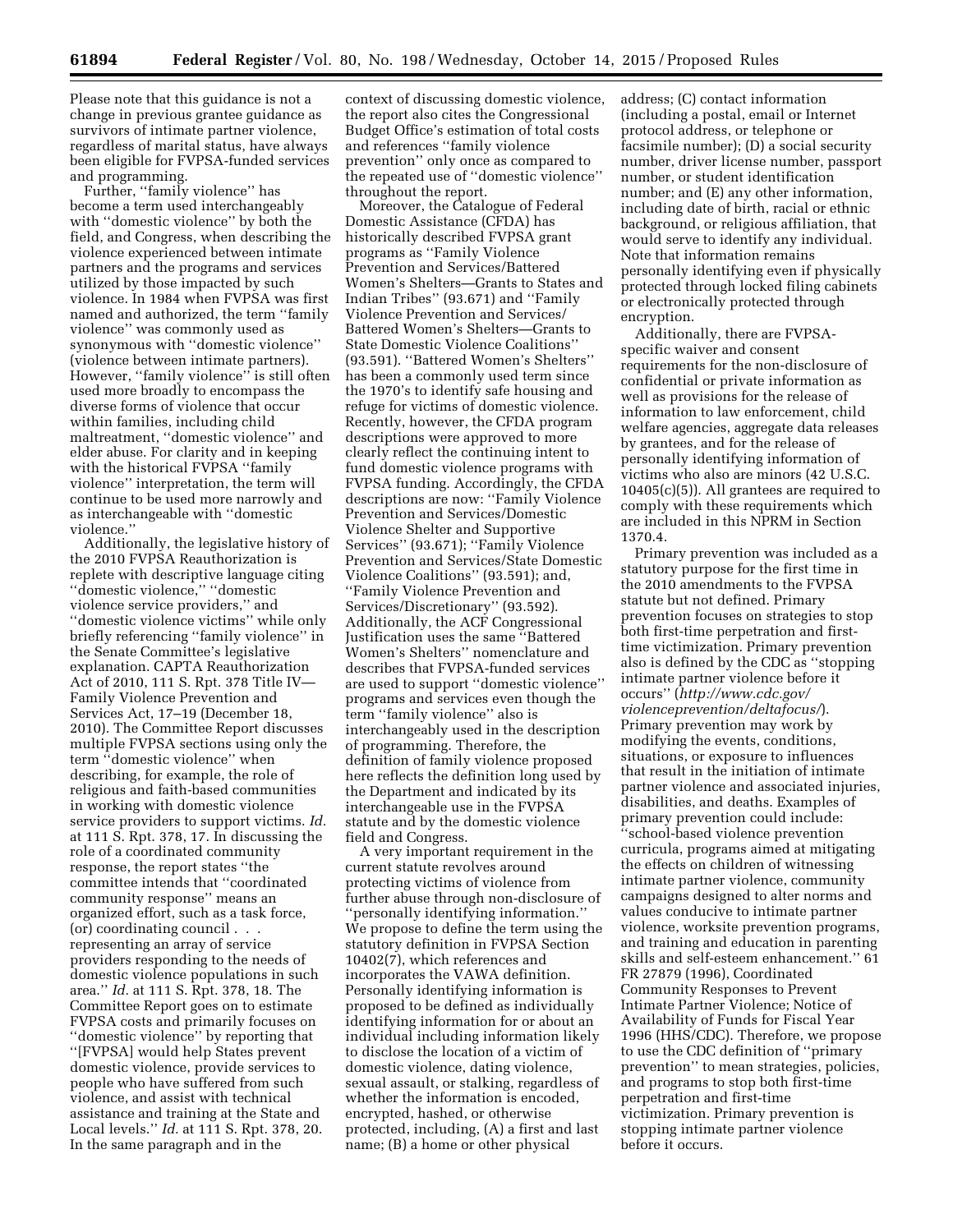We propose to define ''primarypurpose domestic violence provider'' as one that operates a project of demonstrated effectiveness carried out by a nonprofit, nongovernmental, private entity, Tribe, or Tribal organization, that has as its project's primary-purpose the operation of shelters and supportive services for victims of domestic violence and their dependents; or provides counseling, advocacy, or self-help services to victims of domestic violence. Territorial Domestic Violence Coalitions may include government-operated domestic violence projects as ''primary-purpose'' providers for complying with the membership requirement, provided that Territorial Coalitions can document providing training, technical assistance, and capacity-building of communitybased and privately operated projects to provide shelter and supportive services to victims of family, domestic, or dating violence, with the intention of recruiting such projects as members once they are sustainable as primarypurpose domestic violence service providers. This definition is not in FVPSA, however, we propose to describe the undefined term in FVPSA Section 10402(11)(A), based upon program experience and consistent with the priority for State formula funding provided in FVPSA Section 10407(a)(2)(B)(iii).

'Secondary prevention' was also added to the purpose of the FVPSA statute but not defined. The World Health Organization's World Report on Violence and Health, 2002:1–21, describes ''secondary prevention'' as approaches that focus on the more immediate responses to violence. The HHS CDC's Division of Violence Prevention also uses this definition in practice and incorporates both risk and protective factors to promote the efficacy of secondary prevention efforts. Therefore, we propose to include the CDC's definition of ''secondary prevention'' that means identifying risk factors or problems that may lead to future family violence, domestic violence, or dating violence, and taking the necessary actions to eliminate the risk factors and the potential problem. The objective is to create opportunities to identify potential problems and to intervene as soon as possible to prevent the problem from recurring or progressing. Services for children exposed to domestic violence exemplify one type of secondary prevention. By developing targeted strategies for children who have been exposed to violence, secondary prevention efforts can reduce the likelihood of such

children becoming victims or perpetrators of future violence.

Among the most important services under these programs is the provision of shelter to victims of family, domestic, and dating violence. We propose to use the statutory definition of ''shelter,'' which is the provision of temporary refuge and supportive services in compliance with applicable State law or regulations governing the provision, on a regular basis, of shelter, safe homes, meals, and supportive services to victims of family violence, domestic violence, or dating violence, and their dependents. We also propose to include in this definition emergency shelter and immediate shelter, which may include scattered-site housing, which is defined as property with multiple locations around a local jurisdiction or state. Temporary refuge is not defined in FVPSA and we propose that it includes residential services, including shelter and off-site services such as hotel or motel vouchers, which is not transitional or permanent housing. Should other jurisdictional laws conflict with this definition of temporary refuge, the definition which provides more expansive housing accessibility governs.

Under the FVPSA, grants are made to States and U.S. Territories. We propose to include the definition of ''State'' as defined in the statute. FVPSA defines ''State'' as each of the several States, the District of Columbia, the Commonwealth of Puerto Rico, Guam, American Samoa, the United States Virgin Islands, and the Commonwealth of the Northern Mariana Islands. The statute makes one exception to this definition for State formula grants, and provides for a different allotment of funds for Guam, American Samoa, the United Statesi Virgin Islands, and the Commonwealth of the Northern Mariana Islands. These four territories receive a smaller share of funding because of their relatively small populations.

The purpose of State Domestic Violence Coalitions is to provide education, support, and technical assistance to domestic violence service providers in their respective States to enable the providers to establish and maintain shelter and supportive services for victims of domestic violence and their dependents (including multigenerational families, *e.g.* grandparents or others impacted by witnessing the violence and dependent on the victim); and serve as information clearinghouses, primary points of contact, and resource centers on domestic violence for the States and support the development of polices, protocols, and procedures to enhance domestic violence intervention and

prevention in the States. One grant is awarded to one HHS-designated Coalition in each State and Territory each year. It should be noted that the identified Territories in this section also are designated one Coalition per Territory. We propose to include a definition of and to define a State Domestic Violence Coalition (Coalition) as: A statewide, nongovernmental, nonprofit 501(c)(3) organization whose membership includes a majority of the primary-purpose domestic violence service providers in the State; whose board membership is representative of these primary-purpose domestic violence service providers, and which may include representatives of the communities in which the services are being provided in the State; that provides education, support, and technical assistance to such service providers; and that serves as an information clearinghouse, primary point of contact, and resource center on domestic violence for the State and supports the development of policies, protocols and procedures to enhance domestic violence intervention and prevention in the State/Territory.

FVPSA provides for supportive services targeted directly to the needs of victims for safety and assistance in reclaiming their agency, autonomy and well-being. We propose to include a definition of ''supportive services,'' which we define as services for adult and youth victims of family violence, domestic violence, or dating violence, and their dependents that are designed to meet the needs of such victims and their dependents for short-term, transitional, or long-term safety and recovery. Our proposed definition includes those services identified in FVPSA Section 10408(b)(1)(G), but is not limited to: Direct and/or referralbased advocacy on behalf of victims and their dependents, counseling, case management, employment services, referrals, transportation services, legal advocacy or assistance, child care services, health, behavioral health and preventive health services, culturally appropriate services, and other services that assist victims or their dependents in recovering from the effects of the violence. Supportive services may be directly provided by grantees and/or by providing advocacy or referrals to assist victims in accessing such services.

Another important program focus is on ''underserved populations,'' which we propose to use the FVPSA definition in Section 10402(14), specifically referencing and incorporating the VAWA definition, to define as populations who face barriers in accessing and using victim services, and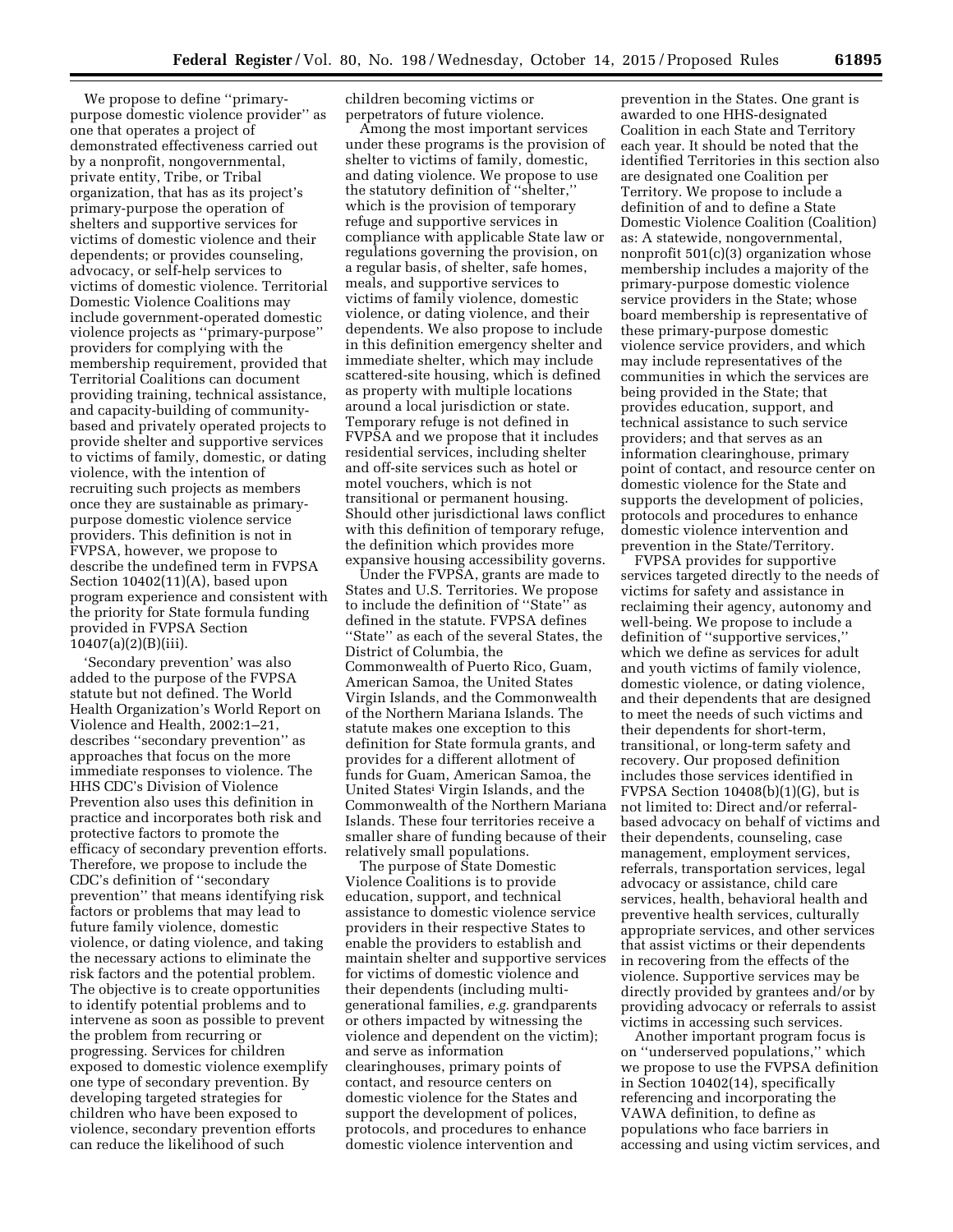**61896 Federal Register** / Vol. 80, No. 198 / Wednesday, October 14, 2015 / Proposed Rules

populations underserved because of geographic location, religion, sexual orientation, gender identity, underserved racial and ethnic populations, and populations underserved because of special needs including language barriers, disabilities, immigration status, and age. Note that regarding age, the FVPSA-defined terms of family violence, domestic violence, and dating violence do not impose age limitations on victims or their dependents that may be served in FVPSA-funded programs; elders and adolescents are also included in these definitions and we do not propose to place age limits in these categories. We also propose to include in this definition individuals with criminal histories due to victimization and individuals with substance abuse and mental health issues based on program experience and victims' needs identified by grantees. The proposed definition also includes, as allowed by FVPSA, other population categories determined by the Secretary or the Secretary's designee to be underserved.

We welcome comments on all these definitions and on ways to clarify any ambiguities or improve any elements. We are, however, constrained substantially by the FVPSA in departing significantly from most of the wording we propose because the proposed regulatory definitions come from the FVPSA and best practices identified from the field.

### *Section 1370.3 What government-wide and HHS-wide regulations apply to these programs?*

The current rule contains no list of the other rules and regulations that apply to recipients of program funds. These applicable rules include, for example, regulations concerning civil rights obligations of grant recipients and regulations concerning fraud, waste, and abuse by grant recipients. We propose to revise § 1370.3 under new subpart A to include a list of those rules that most commonly apply to grantees and contractors under all or most HHS programs, including FVPSA. This new list does not attempt to list all of the Federal laws and regulations (*e.g.*, provisions of the Internal Revenue Code regarding non-profit status) that pertain to organizations that may be grant awardees. The provisions we list here are not all administered through ACF (though the agency may in some instances assist in their enforcement), but are for the most part administered by other HHS components or by other Federal agencies that set the conditions and enforcement mechanisms that apply to those provisions, and that determine

whether and in what circumstances grant-related penalties may apply.

# *Section 1370.4 What confidentiality requirements apply to these programs?*

We propose to add § 1370.4 under Part A and revise it to include language regarding confidentiality requirements that apply to all FVPSA programs. The essential purpose of these requirements, which are in the FVPSA (42 U.S.C. 10406(c)(5)) and in VAWA (42 U.S.C.  $13925(a)(20)$  and  $(b)(2)$ ) is to protect victims of domestic violence from being identified, located, or harmed by the perpetrators of violence and others working to assist perpetrators in gaining access to victims. These protections are robust. Grantees and subgrantees are directly prohibited from disclosing any personally identifiable information (as defined in this NPRM Section 1370.2). We propose to use the FVPSA requirements for the non-disclosure of confidential or private information. In paragraph (a), we propose that in order to ensure the safety of adult, youth, and child victims of family violence, domestic violence, or dating violence, and their families, grantees and subgrantees under this title shall protect the confidentiality and privacy of such victims and their families.

In paragraph (a), we propose that grantees and subgrantees shall not: (1) Disclose any personally identifying information collected in connection with services requested (including services utilized or denied), through grantees' and subgrantees' programs; or (2) reveal personally identifying information without informed, written, reasonably time-limited consent by the person about whom information is sought, whether for this program or any other Federal or State grant program.

In paragraph (b), we propose that consent shall be given by the person, except in the case of an unemancipated minor, the minor and the minor's parent or guardian or in the case of an individual with a guardian, the individual's guardian. Consent may not be given by the abuser or suspected abuser of the minor or individual with a guardian, or the abuser or suspected abuser of the other parent of the minor.

In paragraph (c), we propose that if release of information described in paragraphs (a) and (b) is compelled by statutory or court mandate grantees and subgrantees shall make reasonable attempts to provide notice to victims affected by the release of the information and grantees and subgrantees shall take steps necessary to protect the privacy and safety of the persons affected by the release of the information.

In paragraph (d), we propose that grantees and subgrantees may share: (1) Nonpersonally identifying information, in the aggregate, regarding services to their clients and demographic nonpersonally identifying information in order to comply with Federal, State, or tribal reporting, evaluation, or data collection requirements; (2) courtgenerated information and law enforcement-generated information contained in secure, governmental registries for protective order enforcement purposes; and (3) law enforcement- and prosecution-generated information necessary for law enforcement and prosecution purposes.

To further explain, in meeting reporting, evaluation, or data collection requirements, grantees may not disclose individual data, but only nonidentifying aggregate data. If the release of information is compelled by statutory or court mandate, grantees and subgrantees shall make reasonable attempts to provide notice to victims affected by the release of the information and grantees and sub-grantees shall take steps necessary to protect the privacy and safety of the persons affected by the release of the information. Service providers, including those in co-located facilities such as Family Justice Centers, can share information about a client upon her/his request if the client signs a waiver that is limited in time and scope, reasonably responsive to individual circumstances, to coordinate and execute a specific service or request. A reasonably time-limited release is determined by an individual's safety and other needs as identified by the individual. Reasonably time-limited releases may be loosely standardized if grantees are addressing the similar needs of victims who are similarly situated; however, standardization should be rare since individual victims' circumstances are the guiding factor when determining the reasonableness and time limitations of required written releases. For example, victims residing in shelter are often receiving the services of other providers and/or are being referred by shelters to other providers. To ensure coordinated services, FVPSA-funded shelter grantees have been known to standardize form releases under such circumstances between organizations to help support efficiency and staff work flow. However, even this kind of standardization often includes and requires additional individualized instructions and limitations depending upon a victim's safety and other needs.

Funders and licensing agencies (*i.e.*, fire code inspectors, state licensing inspectors, etc.) reviewing shelter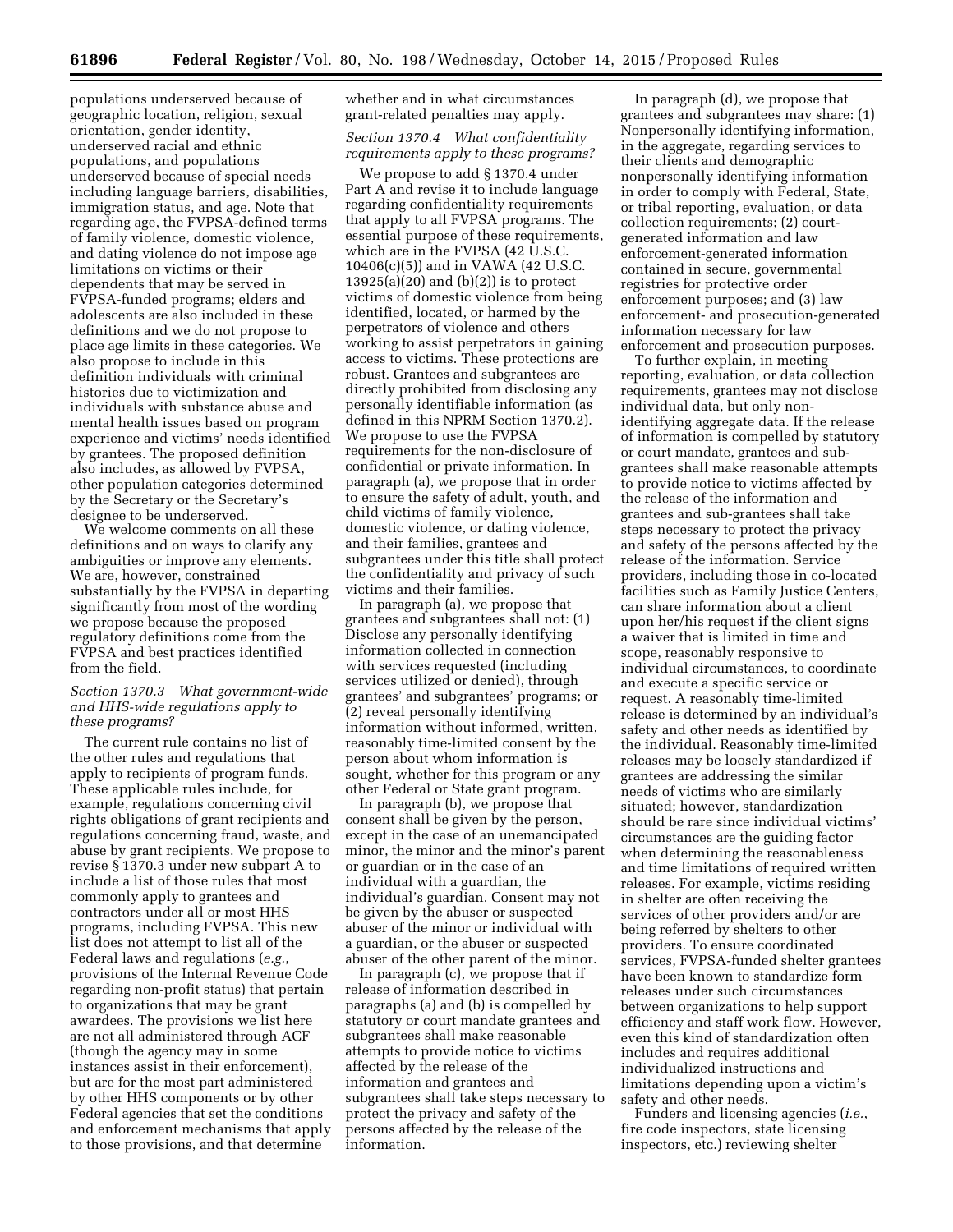performance or operations cannot view identifying client files. Any information shared must have all personally identifying information redacted. HHS will continue to offer technical assistance to States who are seeking a balance between oversight and confidentiality. These requirements directly track the statute (42 U.S.C.  $10406(c)(5)$ ) and there is very little discretion available to the Department, or to grantees or subgrantees. There are also additional provisions in the regulatory text which mirror statutory requirements for the consent of unemancipated minors. In this regard, consent shall be given by the person, except in the case of an unemancipated minor it shall be given by both the minor and the minor's parent or guardian; or in the case of an individual with a guardian it shall be given by the individual's guardian. A parent or guardian may not give consent if: he or she is the abuser or suspected abuser of the minor or individual with a guardian; or, the abuser or suspected abuser of the other parent of the minor. We also propose along these lines that reasonable accommodation be made to those who may be unable, due to disability or other functional limitation, to provide consent in writing. This slightly varies the statutory definition, though it is not intended as a substitution, to ensure that those with disabilities have a meaningful alternative to providing informed consent if they are otherwise incapacitated. If additional clarification would be useful in the rule, we welcome suggestions. We will issue guidance addressing any future situations that may present problems of interpretation. We also will use National Resource Centers, State Domestic Violence Coalitions, and Training and Technical Assistance Grants to assist service providers in meeting these requirements and in dealing with other Federal, State, Tribal or local agencies that may seek protected information. These regulations do not supersede stronger protections that may be provided by Federal, State, Tribal or local laws.

Pursuant to FVPSA Section  $10406(c)(5)(H)$ , we note that our proposed language also protects the addresses of shelter facilities with confidential locations, except with written authorization of the person or persons responsible for operation of the shelter. To date there have been no issues reported to FYSB regarding this requirement except when Tribal nations are geographically isolated thereby making confidentiality nearly

impossible. Tribal leaders often utilize FVPSA funds to transport victims from isolated to more populated areas where victims have greater access to necessary services especially when confidentiality cannot be maintained within very confined and remote areas. In these circumstances, it is not uncommon that a Tribe may utilize most of its FVPSA grant on transportation. We welcome comments especially from Tribes and tribal organizations, as well as concerned others, about how confidentiality may be more effectively maintained given these very challenging situations.

## *Section 1370.5 What additional nondiscrimination requirements apply to these programs?*

We propose to add § 1370.5 under new Subpart A and revise it to include non-discrimination requirements that apply uniquely to FVPSA programs. These are in addition to broad government-wide or HHS-wide civil rights protections in regulations concerning discrimination on the basis of race, color, national origin, disability, and age that apply to all HHS grantees, including FVPSA grantees (see the list of other regulations that apply to these programs in § 1370.3 of this proposed rule). FVPSA contains broad prohibitions against discrimination on the basis of sex or religion in FVPSA programs, and we propose to codify in regulation these prohibitions. The HHS Office for Civil Rights (OCR) enforces FVPSA's broad prohibitions against discrimination, including on the basis of sex or religion, under delegated authority from the Secretary. In addition, our proposed language says that FVPSA State and Tribal Formula grant-funded services must be provided without imposing eligibility criteria, and without requiring documentation for eligibility (see the Domestic Violence Fact Sheet on Access to HHS-Funded Services for Immigrant Survivors of Domestic Violence, at *[http://](http://www.hhs.gov/ocr/civilrights/resources/specialtopics/origin/domesticviolencefactsheet.html) [www.hhs.gov/ocr/civilrights/resources/](http://www.hhs.gov/ocr/civilrights/resources/specialtopics/origin/domesticviolencefactsheet.html) [specialtopics/origin/](http://www.hhs.gov/ocr/civilrights/resources/specialtopics/origin/domesticviolencefactsheet.html) [domesticviolencefactsheet.html](http://www.hhs.gov/ocr/civilrights/resources/specialtopics/origin/domesticviolencefactsheet.html)*). Our proposed language also includes the FVPSA's prohibition against placing conditions on receipt of emergency shelter or requiring participation in supportive services.

#### *Prohibition Against Discrimination on the Basis of Sex or Religion*

In paragraph (a), we propose to codify in regulation FVPSA's broad prohibitions against discrimination on the basis of sex or religion. Under its delegated authority, OCR enforces these prohibitions. Consistent with the usual

approaches to defining civil rights obligations in Federal regulations, we do not propose to elaborate in regulatory text all the situations to which the FVPSA's protections against discrimination on the basis of sex or religion might apply. However, consistent with our longstanding policy in Funding Opportunity Announcements and reliance on regulatory guidance issued by the Department of Housing and Urban Development amending 24 CFR parts 5, 200, 203, 236, 400, 570, 574, 882, 891, and 982, published in the **Federal Register**/Vol. 77, No. 23/Friday, February 3, 2012, we interpret the prohibition against discrimination on the basis of sex as also prohibiting discrimination on the basis of gender identity.

As a result, FVPSA grantees must provide comparable services to victims regardless of sex or gender. This includes not only providing access to services for male victims of family, domestic, and dating violence, but also making sure not to limit services for victims with adolescent sons (up to the age of majority), and LGBTQ victims. Victims and their sons must be sheltered or housed together unless they request otherwise. Historically, most services have been provided to women because they are the overwhelming majority of victims, are more likely to suffer serious injuries and other impacts of the violence, and have been the primary demographic seeking services. As such, services have been mostly tailored to address the unique needs of female survivors. However, there are male victims of these crimes who deserve access to safety from their offenders and services to help them rebuild their lives free from violence. FVPSA states, ''no person shall on the ground of sex or religion be excluded from participation in, be denied the benefits of, or be subject to discrimination under, any program or activity in whole or in part with funds made available under this chapter. Nothing in this chapter shall require any such program or activity to include any individual in any program or activity without taking into consideration that individual's sex in those certain instances where sex is a bona fide occupational qualification or programmatic factor reasonably necessary to the normal or safe operation of that particular program or activity'' (42 U.S.C. § 10406(c)(2)(B)). For clarification, we propose that the ''normal and safe operation'' of a program or activity be that which is essential and safe for operations.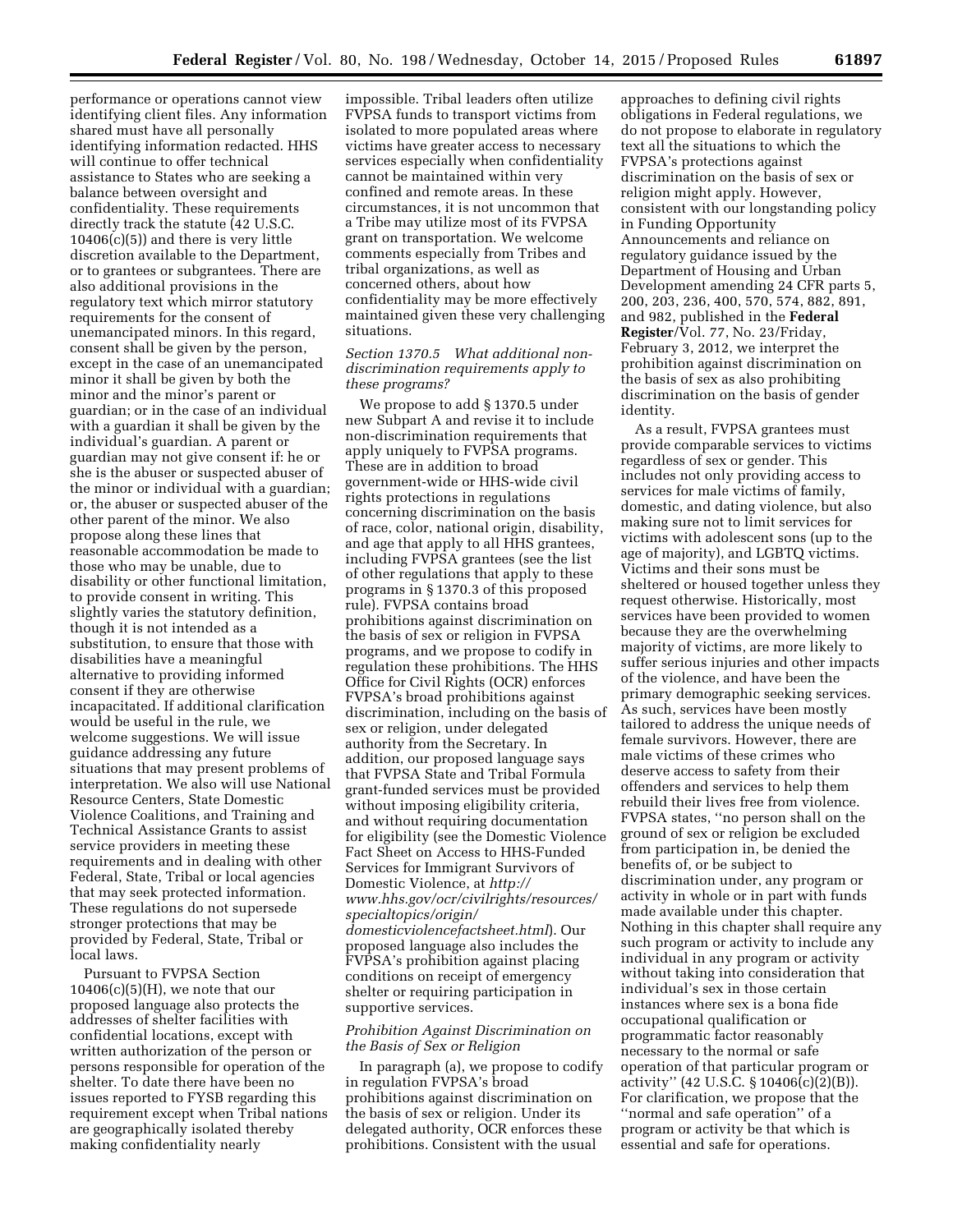This statutory directive should not be interpreted to eliminate programming or services tailored to the unique needs of individuals served by FVPSA grantees, sub-grantees, contractors and/or vendors provided they are not based on illegal sex classifications. Moreover, programmatic access must be assured for *all* victims of family, domestic, and dating violence, and responses to individual victims should be traumainformed, victim-defined, and culturally relevant, which may involve providing specialized services and supports. We do not propose to define in regulation what is or is not allowed in precise circumstances.

If a shelter can reasonably separate the sexes in a manner which allows for single sex bedrooms and bathrooms and the essential and safe operation of the particular program is not substantially compromised, it is reasonable to provide such separation. Essential services are those required by the grant, which are funded to support the longterm social and emotional well-being of victims and their dependents. If the essential or safe operation of the program or activity would be substantially compromised, alternative, equivalent shelter and services should be offered as practicable. For instance, a male victim could be offered a hotel placement and provided supportive services at the shelter.

Lesbian, Gay, Bisexual, Transgender and Questioning (LGBTQ) individuals must also have access to FVPSA-funded shelter and non-residential programs. LGBTQ survivors face unique challenges accessing programs due to victimization often resulting from the intersection of bias and multiple oppressions as well as the limited understanding of providers in delivering welcoming and culturally-appropriate services. Examples include those of gay men who may have difficulty accessing shelter services because domestic violence shelters were founded and grew within the framework of the battered women's movement. Transwomen face service barriers because providers are often confounded by an individual's apparent biological sex which may contradict perceived or actual gender. Programmatic accessibility for transgender survivors must be afforded to meet individual needs like those provided to all survivors. For the purpose of assigning a beneficiary to sex-segregated or sexspecific services, the recipient should ask a transgender beneficiary which group or services the beneficiary wishes to join. The recipient may not, however, ask questions about the beneficiary's anatomy or medical history or make

inappropriate demands for identity documents. ACF requires that a FVPSA grantee, subgrantee, contractor, or vendor that makes decisions about eligibility for or placement into singlesex emergency shelters or other facilities place a potential victim (or current victim/client seeking a new assignment) in a shelter or other appropriate placement that corresponds to the gender with which the person identifies, taking health and safety concerns into consideration. A victim's/client's or potential victim's/client's own views with respect to personal health and safety must be given serious consideration in making the placement. For instance, if the potential victim/ client requests to be placed based on his or her sex assigned at birth, ACF requires that the provider place the individual in accordance with that request, consistent with health, safety, and privacy concerns. ACF also requires that a provider not make an assignment or re- assignment based on complaints of another person when the sole stated basis of the complaint is a victim/client or potential victim/client's nonconformance with gender stereotypes.

Additionally, LGBTQ individuals seeking refuge at domestic violence shelters may experience homophobia or bias or may confront the invisibility of their experiences in the form of advertising and resource materials that only address heterosexual domestic violence. Therefore, programmatic accessibility for LGBTQ survivors must be afforded to meet individual needs like those provided to all other survivors.

With respect to religion, the religion, religious beliefs or religious practices of a client should not be a relevant factor in providing or denying services. Religious practices must not be imposed upon victims. Dietary practices dictated by particular religious beliefs may require some reasonable accommodation in cooking or feeding arrangements for particular clients as practicable.

## *Prohibition Against Requiring Documentation for Eligibility*

In paragraph (b), we propose a prohibition against requiring documentation for eligibility. Battered immigrants face unique challenges accessing services and often face conflicting eligibility requirements in FVPSA-funded programs as noted at *[http://www.hhs.gov/ocr/civilrights/](http://www.hhs.gov/ocr/civilrights/resources/specialtopics/origin/domesticviolencefactsheet.html) [resources/specialtopics/origin/](http://www.hhs.gov/ocr/civilrights/resources/specialtopics/origin/domesticviolencefactsheet.html) [domesticviolencefactsheet.html.](http://www.hhs.gov/ocr/civilrights/resources/specialtopics/origin/domesticviolencefactsheet.html)*  Pursuant to HHS guidance originally published in 2001 and updated in August, 2012, recipients of Federal

financial assistance must ensure that their programs and activities normally provided in English are accessible to Limited English Proficient persons and do not discriminate on the basis of national origin in violation of Title VI of the Civil Rights Act of 1964 (see also § 1370.3, Executive Order 13166). Battered immigrant victims and survivors of domestic violence must not face additional burdens to accessing FVPSA-funded services when they often lack knowledge of, or receive misinformation, of U.S. laws. They also are often isolated from family and community and face significant employment and economic challenges. Programs must ensure that battered immigrants, for example, are not required to provide documentation because FVPSA has no immigration restrictions and its services do not qualify as a Federal public benefit pursuant to the Personal Responsibility and Work Opportunity Reconciliation Act of 1996,'' Public Law 104–193 (August 22, 1996), as amended by the ''Illegal Immigration Reform and Immigrant Responsibility Act of 1996,'' Public Law 104–208 (September 30, 1996).

# *Other FVPSA Programmatic Accessibility Guidance*

Human trafficking often simultaneously occurs in the context of intimate relationships between perpetrators of trafficking/domestic/ intimate partner violence and those who are victimized by such crimes. In the spirit of the *Federal Strategic Action Plan on Services for Victims of Human Trafficking in the United States 2013– 2017*, FVPSA-funded programs are strongly encouraged to safely screen for and identify victims of human trafficking who are also victims or survivors of intimate partner/domestic violence and provide services that support their unique needs. FVPSA services can also support trafficked victims who are not experiencing domestic or intimate partner violence as long as victims and survivors of domestic/intimate partner violence are prioritized first by FVPSA grantees.

Additionally, covered entities should be aware of additional nondiscrimination grant conditions that may be applicable under the Violence Against Women Reauthorization Act of 2013. For more information on these requirements, please see the Department of Justice's April 2014 document, ''Frequently Asked Questions: Nondiscrimination Grant Conditions in the Violence Against Women Reauthorization Act of 2013,''April 2014, available at: *[http://](http://www.hhs.gov/ocr/civilrights/resources/specialtopics/lep/index.html)*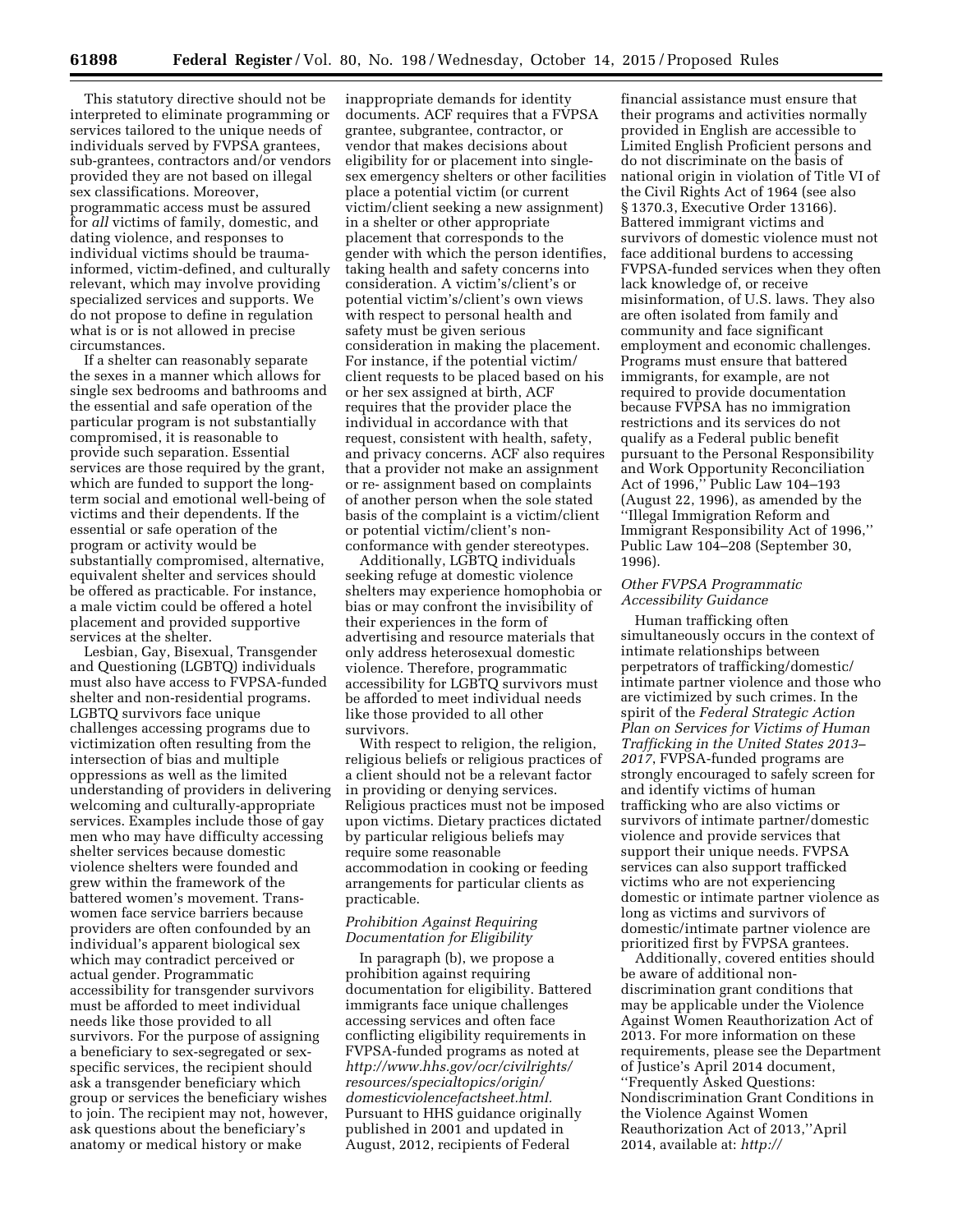*[www.justice.gov/sites/default/files/ovw/](http:http://www.hhs.gov/ocr/civilrights/resources/specialtopics/lep/index.html) [legacy/2014/06/20/faqs-ngc-vawa.pdf](http://www.hhs.gov/ocr/civilrights/resources/specialtopics/lep/index.html)*.

#### *Voluntary Services*

This new section also contains proposed language in paragraph (c) from FVPSA (section 308(d)) prohibiting grantees or subgrantees either from imposing any conditions on the receipt of emergency shelter, or from requiring the acceptance of supportive services. All such services must be voluntarily accepted by program participants. The prohibition on imposing ''conditions'' is intended to prohibit shelters from applying inappropriate screening mechanisms, such as criminal background checks or sobriety requirements. Similarly, the receipt of shelter should not be conditioned on participation in other services, such as counseling, parenting classes, or lifeskills classes. We do not intend these provisions to preempt State law, in any case where a State may impose some legal requirement to protect the safety and welfare of all shelter residents. In the case of an apparent conflict with State or Federal laws, case-by-case determinations will be made. In general, when two or more laws apply, a grantee must meet the highest standard in any of those laws. Nor are these provisions intended to deny a shelter the ability to manage its services and secure the safety of all shelter residents should, for example, a client become violent or abusive to other clients. We welcome comments on this provision.

#### *Enforcement*

OCR is charged with enforcing the prohibitions against discrimination on the basis of sex and religion in FVSPA. We note that under Federal civil rights laws administered by the Department, OCR uses a variety of techniques, including conducting investigations, negotiating agreements with covered entities, and issuing violation letters of findings where warranted, to enforce applicable civil rights laws, with the aim of achieving voluntary compliance. We would expect that similar practices will be used for investigating any complaints made under these proposed requirements.

For situations that fall outside of the authority of OCR, we intend to handle exceptional situations, in cases where service providers cannot directly and easily solve the problem, through informal guidance and, as appropriate, case-specific advice. FVPSA does provide, however, for more severe remedies including withholding FVPSA grant awards until the problem is resolved or denying future Federal funding. We also would expect to use

National/Special Issue Resource Centers and Culturally-Specific Special Issue Resource Centers, State Domestic Violence Coalitions, and Training and Technical Assistance Grants to provide advice to service providers on dealing with any patterns of problems that may emerge. We welcome comments on these proposals.

# *Section 1370.6 What requirements for reports and evaluations apply to these programs?*

We propose to add to new Subpart A a new section (§ 1370.6) explicitly requiring any recipient of grants or contracts under the FVPSA to provide performance reports to the Secretary. Such reports are already required and the proposed regulatory text merely confirms the important role they play in evaluating grantee performance. In order to clarify requirements that have been questioned in the past, we propose to require that American Samoa, the Commonwealth of the Northern Mariana Islands, Guam, and the U.S. Virgin Islands follow all reporting requirements applicable to the States and Tribes, Puerto Rico, and the District of Columbia and to provide required reports directly to the Division of Family Violence Prevention and Services within FYSB, unless otherwise communicated to the grantees. These requirements supplement, and do not replace the Territorial reporting requirements of the ACF Office of Community Services in its administration of Consolidated Block Grants as part of the Social Services Block Grants program.

### **Subpart B—State and Indian Tribal Grants**

# *Section 1370.10 What additional requirements apply to State and Indian Tribal grants?*

The existing rule at § 1370.2 contains a brief paragraph stating that State and Tribal grantees ''must meet the statutory requirements of the Act and all applicable regulations.'' We propose to add a new Subpart B addressing the formula grants awarded to States and Tribes. Under Subpart B, we propose to add § 1370.10 which would include the most important requirements applicable to these formula grants. These proposals track the statute. However, they do not contain all of the specific detail of FVPSA, but simply describe the basic purposes, procedures, and activities that are expected for State and Tribal grantees, respectively. They also describe the information expected in grant applications. Because there are important differences between State and

Tribal grants, we have described them separately.

Importantly, these proposed provisions focus on planning, consultation, and coordinating activities that we expect of these grantees and which are statutory priorities in FVPSA Sections 10407, 10408, and 10409. They focus on protection, and require documentation of the law or procedures (typically restraining orders or orders of protection) by which the State or Tribe has implemented for the eviction of an abusive spouse or intimate partner from a shared household. In addition to the FVPSA requirement we propose to require that such procedures must include not only family violence, but also domestic or dating violence, an expansion of scope met by most but not all existing State statutes. In order to allow States time to modify existing statutes, we propose that the effective date for this provision be two legislative sessions after these proposed rules are made final (all other provisions would be effective sixty days after issuance of the final rule.) As currently indicated in the Funding Opportunity Announcements we also propose to specifically require documentation of policies and procedures to ensure the confidentiality of client records. Finally, these provisions provide for the use of the Funding Opportunity Announcements and other program guidance to provide additional details and procedures that apply to these grants. We welcome comments on these proposed provisions.

In paragraph (a), consistent with FVPSA, we propose requiring that States consult with and provide for the participation of Coalitions in the planning and monitoring of the distribution and administration of subgrant programs and projects; active Coalition participation is envisioned in these processes. States and Coalitions have complementary roles within the FVPSA framework because States use FVPSA funds to support programs and projects often carried out by a significant portion of the memberships of Coalitions. Coalitions' FVPSAmandated roles include training and technical assistance that frequently mirror the support needed to effectively manage FVPSA-funded programs and services as found in FVPSA Section 10408. States, by virtue of their roles as funders, must both ensure that subgrantees comply with Federal laws, regulations and guidance as well as promote programming that effectively supports the safety, security and social and emotional well-being of victims and their dependents; Funding Opportunity Announcements have for several years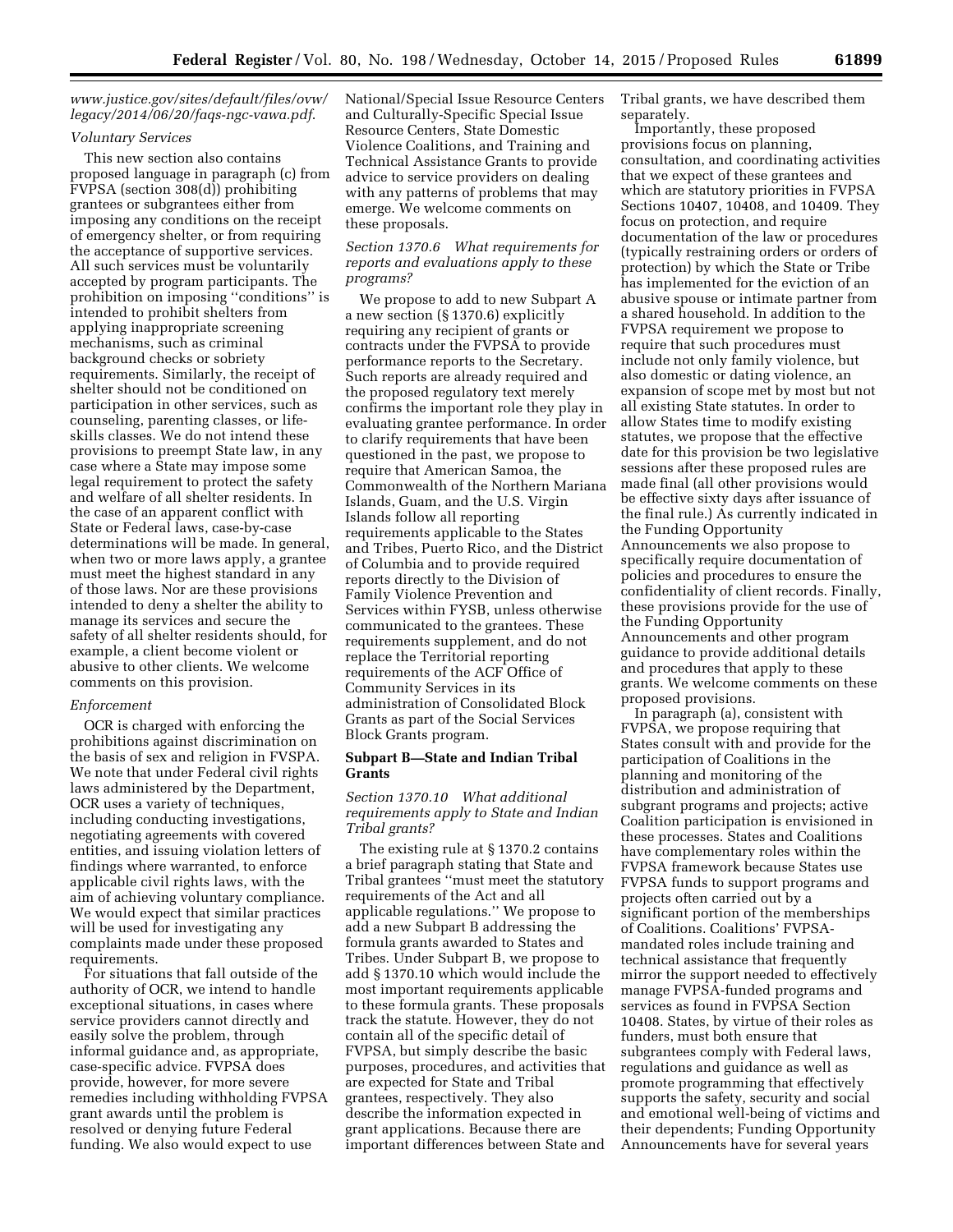identified these requirements. To support the requirements in FVPSA Section 10407(a)(2)(D) Coalitions are critical to supporting States' roles as funders and must effectively participate in subgrantee award processes and States' planning processes to fully understand States' expectations and subgrantee requirements. At a minimum to further FVPSA requirements, we expect that States and Coalitions will work together to determine grant priorities based upon jointly identified needs; to identify strategies to address needs; to define mutual expectations regarding programmatic performance and monitoring; and to implement an annual collaboration plan that incorporates concrete steps for accomplishing these tasks. All of these requirements are either found in the Funding Opportunity Announcements dating back to FVPSA reauthorization in 2010 or have been discussed in grantee meetings and other informal communications via FYSB listservs. We welcome comments on these requirements.

The FVPSA includes Tribes in these proposed processes but this rule is not intended to encroach upon Tribal sovereignty. We, however, envision similar processes for Tribes, States, and Coalitions that support coordination and collaboration when feasible and appropriate. We especially welcome comments from Tribes and Coalitions about this provision.

Pursuant to FVPSA Section 10411, one role of Coalitions is to identify statewide gaps in services and the most effective way to meet identified gaps and other problems is by conducting needs assessments. We propose that States and Coalitions must work closely to undertake joint planning so that funding is leveraged successfully to implement FVPSA requirements in Sections 10407 and 10411. We also propose that Tribal and other underserved populations are invited and encouraged to participate in State planning and Coalition needs assessments. It is essential that the full spectrum of domestic violence service providers, including Tribes, Tribal organizations and other culturallyspecific, community-based organizations have significant input into decision-making processes that support State planning and Coalition needs assessments as found in FVPSA Sections 10407, 10408, and 10411. So that States are continually aware of subgrantees' training and technical assistance needs as well as intersecting systems challenges impacting service provision, they must involve Coalitions in program planning and subgrantee

monitoring. We expect that States and Coalitions will meet regularly to coordinate training and technical assistance; to address ongoing programmatic challenges; and to implement best practices in victim services. We encourage pre- and postaward meetings to substantively address and respond to States' identified priorities; to assess systems and programmatic impacts as a result of States' priorities and funding decisions; and to assess subgrantee performance. We propose these additional requirements to complement those in FVPSA. We invite public comment on these areas.

FVPSA also requires that States and Tribes involve community-based organizations that primarily serve culturally-specific, underserved communities and determine how such organizations can assist the States and Tribes in serving the needs of all communities. To fulfill these obligations, we expect and propose that States and Tribes will encourage the participation of underserved communities, including older individuals and those with disabilities, in planning. If States and Tribes use special councils, committees or other mechanisms to accomplish planning, we also propose that they identify and invite underserved, culturally specific organizations and/or community representatives to participate in these bodies to fully embrace both specific FVPSA-requirements (sections 10407, 10408, and 10409) and the spirit of the law. Emphasis also should be placed on building the capacity of culturally specific organizations to assist in both providing services and in identifying the needs of underserved populations. We envision that States will involve Coalitions in this planning as they routinely engage in community organizing and partner with organizations that support both the identification and leadership of underserved communities. We invite Tribes to partner with Coalitions to help in this capacity as well. We encourage public comment and advice on what mechanisms States and Tribes might use to accomplish these purposes, to describe any successful models they have identified to achieve these purposes, and to advise us on how best accomplish these goals. We particularly seek input from Tribes on how best to address underserved communities within the Tribe, and what types of processes would be helpful. Tribes are themselves considered underserved, culturally specific communities, and we do not interpret FVPSA as infringing

upon Tribal sovereignty or as intending to create burdensome or meaningless requirements on the Tribes.

Additionally, in paragraph (a), to complement FVPSA requirements to build capacity in culturally-specific organizations, we expect that specialized services will be available to support the specific needs of their communities. While traditional/ mainstream FVPSA-funded programs are generally accessible to all people in compliance with Federal, State, and local law, unique expertise regarding the needs of underserved and historically marginalized populations lies within those communities. We propose to require States, in their funding processes, to address the needs of underserved, racial and ethnic minorities including Tribal populations, and people with disabilities and their families, with an emphasis on funding organizations that can meet unique needs including culturally relevant and linguistically appropriate services. These requirements have both been addressed in the Funding Opportunity Announcements as well as grantee meetings within the last 5 years. Jointly using multiple Federal and State funding streams may accomplish these purposes and we expect that States will make significant efforts to create awareness of FVPSA funding for culturally-specific communities and Tribes, including training and technical assistance that supports organizations serving those communities in the FVPSA application and grant award processes. FVPSA funding is not intended to just support traditionallyfunded organizations. However, it is intended to support core shelter and supportive services (see FVPSA section 10401). It is not the intent of these regulations to change this important priority. The needs of culturally specific organizations and communities, including Tribes, are not, however, mutually exclusive from the need for core services; they are complementary. Moreover, providing truly accessible services to culturally-specific communities often means that the leadership, management and staff of FVPSA funded, subgrantee programs should reflect the diversity of the populations seeking services, including people with disabilities and their families, and other underserved populations. We therefore propose, pursuant to FVPSA Sections 10407 and 10408, that States take steps to address these priorities and specifically describe them in their annual applications. Partnering with Coalitions and culturally-specific community based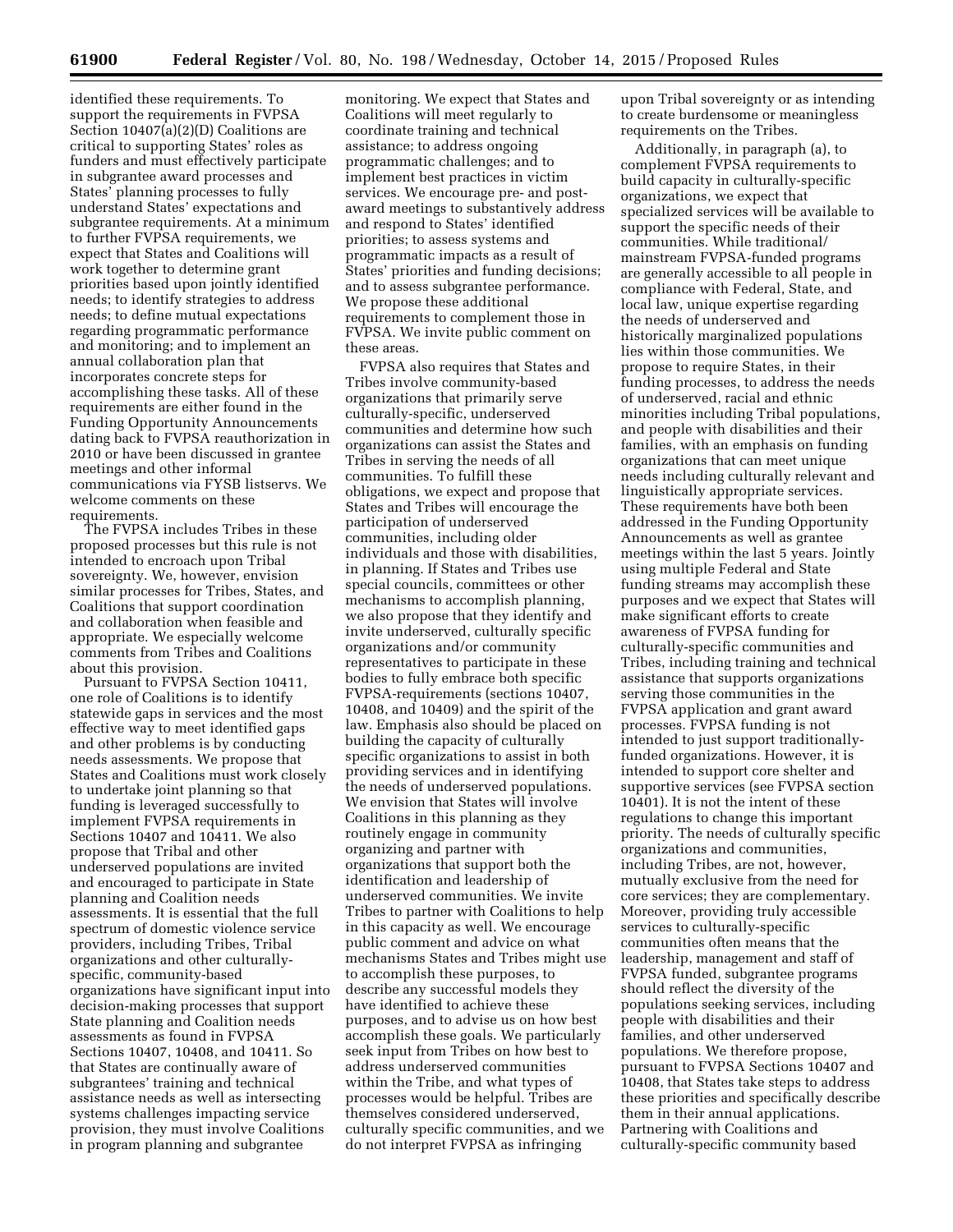organizations in these areas is especially critical. Public comment is welcome on these issues.

#### State Applications

Requirements for applications made by States are outlined under proposed 1370.10 section (b). As required in FVPSA Section 10407(a)(1), a State application must be submitted by the Chief Executive of the State and signed by the Chief Executive Officer or the Chief Program Official designated as responsible for the administration of FVPSA.

Under paragraph (b)(1), and as indicated in the Funding Opportunity Announcements as well as to fulfill FVPSA requirements, we propose that the State application include the name of the State agency, the name and contact information for the Chief Program Official designated as responsible for the administration of funds under FVPSA and coordination of related programs within the State, and the name and contact information for a contact person if different from the Chief Program Official.

Under proposed paragraph (b)(2), pursuant to the Funding Opportunity Announcements and to fulfill FVPSA requirements, the State application must include a plan describing in detail how the needs of underserved populations will be met. This includes, under proposed paragraph (b)(2)(i), identification of which populations in the State are underserved, a description of those that are being targeted for outreach and services, and a brief explanation of why those populations were selected to receive outreach and services. As States undertake the process of identifying underserved, culturally-specific communities in their respective State, we expect that they will consult data generated from Federal and State census counts as well as other demographic information. Information on specific details will be provided in FOAs and other guidance. In addition, this paragraph includes a requirement regarding how often the State revisits the identification and selection of the populations to be served with FVPSA funding (not to exceed three years). For example, we propose that at least every three years States must identify population shifts or changes to assist in meaningful delivery of culturallyspecific services and the involvement of potential new planning partners or explain why these steps are unnecessary. State applications must document this process. We strongly encourage that State plans be reassessed on a triennial basis or that an explanation be included in the State's

application regarding why reassessment is unnecessary. These requirements are proposed to fulfill FVPSA and the Funding Opportunity Announcements to support the provision of services to underserved populations. We welcome comments on these provisions.

Under proposed paragraph (b)(2)(ii), we also propose in order to fulfill FVPSA requirements and those found in the Funding Opportunity Announcements that the State application's plan describing how the needs of underserved populations will be met include a description of the outreach plan, including the domestic violence training to be provided, the means for providing technical assistance and support, and the leadership role played by those representing and serving the underserved populations in question.

Under proposed paragraph (b)(2)(iii), we also include a requirement for a description of the specific services to be provided or enhanced, such as new shelters or services, improved access to shelters or services, or new services for underserved populations, as defined in this NPRM Section 1370.2, such as victims from communities of color, immigrant victims, victims with disabilities, or older individuals. This proposed requirement is intended to fulfill FVPSA requirements and reflect provisions in the Funding Opportunity Announcements.

Finally, under proposed paragraph (b)(2)(iv) to fulfill FVPSA requirements and those found in the Funding Opportunity Announcements, we propose that the State application's plan describing how the needs of underserved populations will be met include a description of the public information component of the State's outreach program, including the elements of the program that are used to explain domestic violence, the most effective and safe ways to seek help, and tools to identify available resources.

In subsection  $1370.10(b)(3)$ , we propose to fulfill FVPSA requirements and the provisions in the Funding Opportunity Announcements that each State application contain a description of the process and procedures used to involve the State Domestic Violence Coalition, knowledgeable individuals, and interested organizations, including those serving or representing underserved communities in the State planning process.

In paragraph (4) of this subsection, we propose to fulfill FVPSA requirements and those found in the Funding Opportunity Announcements by requiring that each State application contain documentation of planning,

consultation with and participation of the State Domestic Violence Coalition in the administration and distribution of FVPSA programs, projects, and grant funds awarded to the State.

In paragraph (5) pursuant to FVPSA Section  $10407(a)(2)(c)$  we propose that a description of the procedures used to assure an equitable distribution of grants and grant funds within the State and between urban and rural areas, as defined by the Census Bureau, within the State. The U.S. Census Bureau (USCB) defines (and FYSB defers to and incorporates this definition) two types of ''urban'' areas: (1) Urbanized areas of 50,000 or more people; and (2) ''urban clusters'' of at least 2,500 and less than 50,000 people. The USCB explains that ''rural'' encompasses all population, housing, and territory not included within an ''urban'' area as ''rural''. The plan should describe how funding allocations will address the needs of underserved communities. Other Federal, State, local, and private funds may be considered in determining compliance. We also propose to require States, in their funding processes, to address the needs of underserved, racial and ethnic minorities including Tribal populations, and people with disabilities and their families, with an emphasis on funding organizations that can meet unique needs including culturally relevant and linguistically appropriate services.

In paragraph (6) we propose in order to fulfill FVPSA requirements that a State's application include: A description of how the State plans to use the grant funds including a State plan developed in consultation with State and Tribal Domestic Violence Coalitions and representatives of underserved and culturally specific communities; a description of the target populations; of the number of shelters to be funded; of the number of nonresidential programs to be funded; of the services the State will provide; and of the expected results from the use of the grant funds. To fulfill these requirements, it is critically important that States work with Coalitions and Tribes to solicit their feedback on program effectiveness which may include recommendations such as establishing program standards and participating in program monitoring.

In paragraph (7) we propose pursuant to FVPSA Section  $10407(a)(2)(H)$  to require that State applications include a copy of the law or procedures, such as a process for obtaining an order of protection that the State has implemented for the eviction of an abusive spouse or other intimate,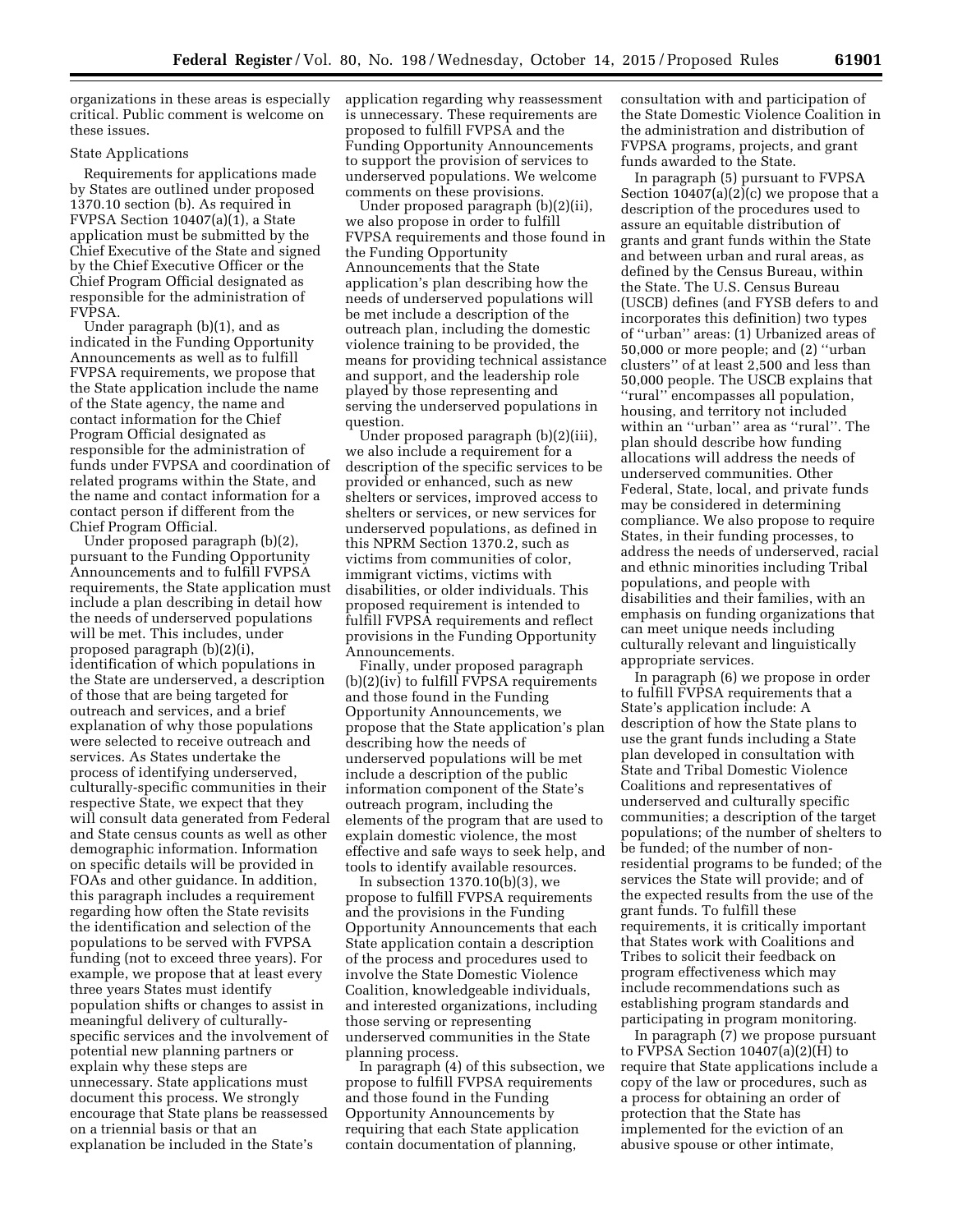domestic, or dating partner from a shared household or residence.

In paragraph (8) we propose pursuant to FVPSA Section 10408(b)(2) to require that State applications include an assurance that not less than 70 percent of the funds distributed by a State to sub-recipients shall be distributed to entities for the primary purpose of providing immediate shelter and supportive services to adult and youth victims of family violence, domestic violence, or dating violence, and their dependents, and that not less than 25 percent of the funds distributed by a State to sub-recipients shall be distributed to entities for the purpose of providing supportive services and prevention services (these percentages may overlap with respect to supportive services but are not included in the 5 percent cap applicable to State administrative costs). No grant shall be made under this section to an entity other than a State unless the entity agrees that, with respect to the costs to be incurred by the entity in carrying out the program or project for which the grant is awarded, the entity will make available (directly or through donations from public or private entities) non-Federal contributions in an amount that is not less than \$1 for every \$5 of Federal funds provided under the grant. The non-Federal contributions required under this paragraph may be in cash or in kind.

In paragraph (9) pursuant to FVPSA Section 10406(c)(5) we propose requiring that State applications include documentation of policies, procedures and protocols that ensure individual identifiers of client records will not be used when providing statistical data on program activities and program services or in the course of grant monitoring, that the confidentiality of records pertaining to any individual provided family violence prevention or intervention services by any program or entity supported under the FVPSA will be strictly maintained, and the address or location of any shelter supported under the FVPSA will not be made public without the written authorization of the person or persons responsible for the operation of such shelter.

Our final proposed requirement, in paragraph (10), would require that State applications include additional agreements, assurances, and information, in such form, and submitted in such manner as the Funding Opportunity Announcement and related program guidance prescribe.

State Coalitions and Tribal Coalitions are specifically designated statutory participants pursuant to FVPSA Section10407(b)(3) in determining

whether State grantees and subgrantees are fulfilling the goals and activities in their respective State applications/plans and complying with FVPSA grant conditions. To fulfill these requirements, it is critically important that States work with Coalitions and Tribes to solicit their feedback on program effectiveness which may include recommendations such as establishing program standards and participating in program monitoring. Public comment is invited on the best way to fulfill these statutory requirements.

#### Tribal Applications

Finally, we note that there are some proposed regulatory provisions that are specific to Tribes and we have outlined these in proposed § 1370.10(c). In paragraph (c), we propose that that the application from a Tribe or Tribal Organization be signed by a Tribally Designated Official, such as the Tribal Chairperson or Chief Executive Officer, as required in FVPSA Section 10410 and applicable Funding Opportunity Announcements. We also propose in paragraph (c)(1) to require that applications from Tribal Consortia or other joint Tribal applications include a copy of a current Tribal resolution or an equivalent document that verifies Tribal approval of the application being submitted as also required in the Funding Opportunity Announcements. We propose that the resolution or other document should state that the designated organization or agency has the authority to submit an application on behalf of the individuals in the Tribe(s) and to administer programs and activities funded pursuant to the FVPSA. We also propose that the resolution or equivalent document must specify the name(s) of each Tribe and, if Tribal resolutions are the vehicles to support applications from Tribal Consortia or other joint Tribal applications, that a representative of each Tribe signs the resolution. We also propose to require that the service areas proposed by Tribes in their applications, be specifically delineated.

In proposed paragraph (c)(2) we propose as indicated in the Funding Opportunity Announcements requiring that each Tribal application also contain a description of the procedures designed to involve knowledgeable individuals and interested organizations in providing services under the FVPSA. For example, knowledgeable individuals and interested organizations may include Tribal officials or social services staff involved in child abuse or family violence prevention, Tribal law enforcement officials, representatives of

Tribal or State Domestic Violence Coalitions, and operators of domestic violence shelters and service programs.

Proposed paragraph (c)(3) requires that Tribal applications pursuant to the current Funding Opportunity Announcement also include a description of the applicant's operation of and/or capacity to carry out a family violence prevention and services program. Ways this information can be demonstrated include evidence of: (i) The current operation of a shelter, safe house, or domestic violence prevention program; (ii) the establishment of joint or collaborative service agreements with a local public agency or a private, nonprofit agency for the operation of family violence prevention and intervention activities or services; or (iii) the operation of social services programs as evidenced by receipt of grants or contracts awarded under Indian Child Welfare grants from the Bureau of Indian Affairs; Child Welfare Services grants under Title IV–B of the Social Security Act; or Family Preservation and Family Support grants under Title IV–B of the Social Security Act.

Proposed paragraph (c)(4), pursuant to the current Funding Opportunity Announcement, would require Tribal applications to include a description of the services to be provided, how the applicant organizations plans to use the grant funds to provide the direct services, to whom the services will be provided, and the expected results of the services.

Proposed paragraph (c)(5) pursuant to FVPSA Section 10407(a)(2)(H) would require Tribal applications to include documentation of the law or procedure which has been implemented for the eviction of an abusing spouse or other intimate, domestic, or dating partner from a shared household or residence.

Proposed paragraph (c)(6) pursuant to FVPSA Section 10406(c)(5) would require Tribal applications to include documentation of the policies and procedures developed and implemented, including copies of the policies and procedures, to ensure that individual identifiers of client records will not be used when providing statistical data on program activities and program services or in the course of grant monitoring and that the confidentiality of records pertaining to any individual provided domestic violence prevention or intervention services by any FVPSA-supported program will be strictly maintained. If a FVPSA grantee or subgrantee fails to comply with these requirements, additional programmatic support and technical assistance will be provided by the FYSB program staff and FVPSA-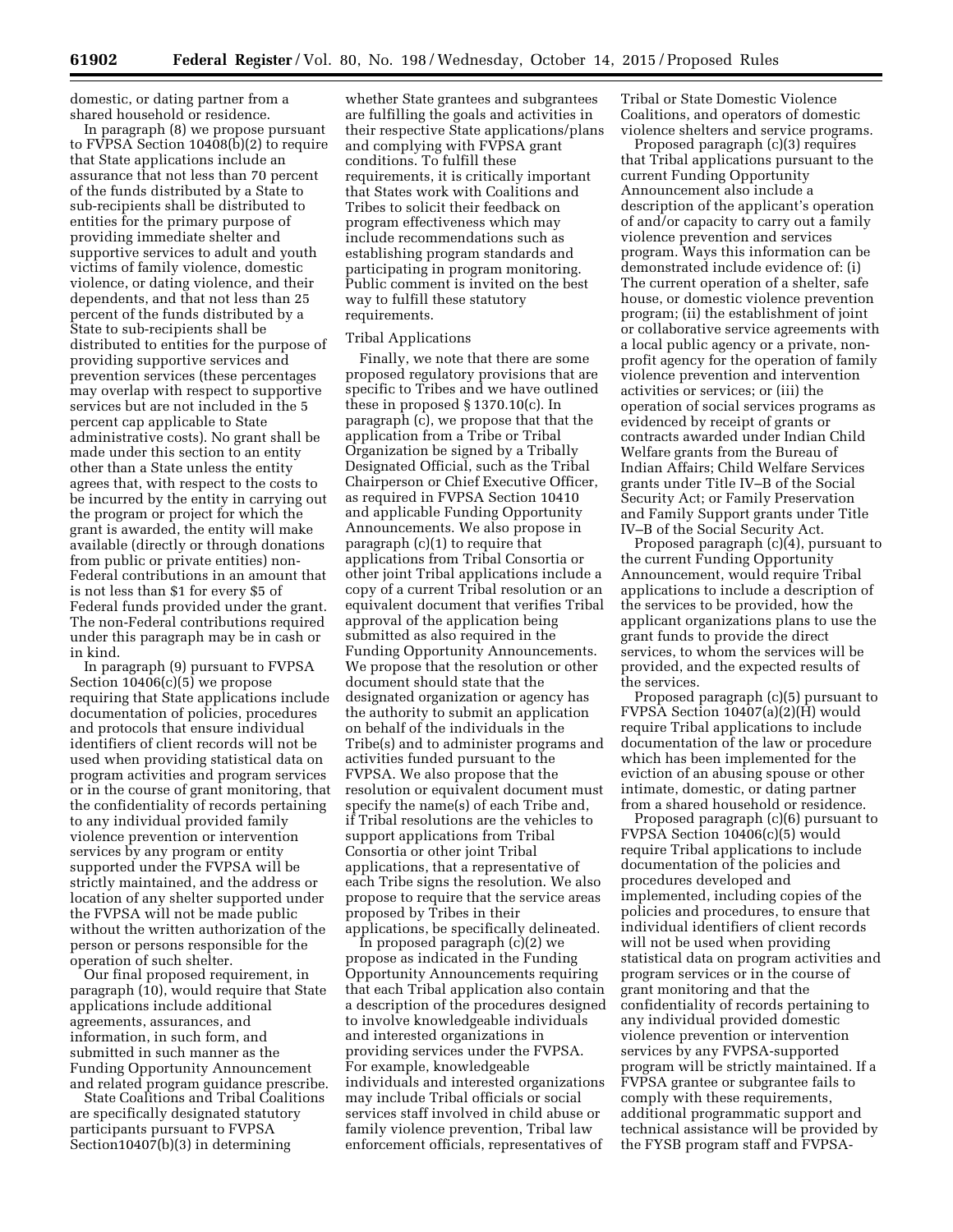funded technical assistance providers to avoid an interruption or defunding. As identified in section 1370.4, Tribes often have significant confidentiality challenges due to geographic isolation and, therefore, we welcome comments from Tribes on this section.

The final requirement for Tribal applications, proposed paragraph (c)(7), would require such applications to include agreements, assurances, and information, in such form, and submitted in such manner, as the Funding Opportunity Announcement and related program guidance prescribe.

We do not believe that these provisions impose any additional burden on Tribes, but welcome comments.

## **Subpart C—State Domestic Violence Coalition Grants**

### *Section 1370.20 What additional requirements apply to State Domestic Violence Coalitions?*

The current rule, in § 1370.3, contains provisions for Coalition Grants. Each State and Territory has a domestic violence Coalition that receives FVPSA funding as the HHS-designated statewide domestic violence Coalition. These Coalitions provide an essential role in the domestic violence field, and only one per State can be funded under the FVPSA. We propose to add § 1370.20 under new Subpart C. Our proposed provisions focus in more detail than the current rule on the planning, consultation, and coordinating activities than the statute now expects of these grantees. In particular, in paragraph (b)(1), pursuant to FVPSA we propose to require that membership include representatives of a majority of the primary-purpose domestic violence service providers operating within the State or Territory (see the proposed definition of primarypurpose discussed earlier in this preamble). In paragraph (b)(2) we propose that Coalitions' Boards of Directors also must be representative of the membership comprised of the primary-purpose domestic violence service providers in their respective States and Territories and also may include community members. Boards of Directors composed of member representatives and community members are highly encouraged so that Coalition boards have the cross-sector expertise to ensure Coalitions have strong organizational infrastructures, including Boards of Directors that support the long-term programmatic and financial sustainability of Coalitions. Financial sustainability of Coalitions, as independent, autonomous non-profit

organizations, also must be supported by their membership comprised of the primary-purpose domestic violence service providers in the respective States and Territories, including those member representatives on the Coalitions' Boards of Directors. Coalitions' financial sustainability also is critical to the programmatic and fiscal success of their members and these priorities should not be interpreted to conflict with the same or complimentary priorities of their domestic violence service provider member constituents.

State and Territorial Domestic Violence Coalitions play a unique role in assisting Federal, State and local governments, victim service providers, including Tribes and Tribal organizations, and the private sector in coordinating and developing policies and procedures, conducting outreach and public awareness, and providing training and technical assistance. We, therefore, propose in section (c) that Coalitions demonstrate in the annual application their competencies in provision of programming and other functions necessary under FVPSA (42 U.S.C. 10402(11) and 10411). Coalitions also would be required to collaborate with Indian Tribes and Tribal organizations (and corresponding Alaska Native and Native Hawaiian groups or communities) to address the needs of American Indian, Alaska Native, and Native Hawaiian victims of family violence, domestic violence, or dating violence, if such Tribes and organizations exist within a given State and are willing to work with the Coalition. It is, therefore, especially important that Coalitions include Tribes and Tribal organizations in their membership structures where possible.

As outlined in proposed (c)(1)(i)– (viii), Coalitions also are required to have demonstrated capacity to coordinate with multiple systems to encourage appropriate and comprehensive responses that promote the support and safety needs of adult and youth victims of family, domestic, or dating violence. Demonstrated capacity may include but is not limited to: Identifying successful efforts that support child welfare agencies' identification and support of victims during intake processes; creation of membership standards that enhance victim safety and fully require training and technical assistance for compliance with federal housing, disability, and sex discrimination laws and regulations; and, training judicial personnel on trauma-informed courtroom practice. Such systems include but are not limited to: Public and mental health;

law enforcement; courts/judiciary; child protective services, to include custody and visitation issues impacting victims within child welfare systems; protection and advocacy systems; housing; social welfare; private enterprise; and, aging and disability systems to develop appropriate responses for older individuals and individuals with disabilities. Under proposed paragraph (c)(1), Coalitions also must, in the annual applications for funding, have documented experience in administering Federal grants supporting these programmatic areas or have a documented history of active participation in the respective statutory program areas enunciated in 42 U.S.C. 10411(c)(1) and  $(2)(A)$  and  $(B)$ . If a Coalition receives VAWA STOP (Services, Training, Officers, Prosecutors grant program—42 U.S.C. 3796gg(c)(1)) funding for Coalitions and utilizes that funding for programming and activities to address domestic violence and law enforcement, the courts/judiciary, and/or child protective services, including child custody and visitation in child welfare cases, it does not have to spend FVPSA funds on these activities. Instead, in its annual application, it must provide an annual assurance that such activities are conducted with VAWA STOP Coalition funding and such activities must be described in the application.

Under proposed paragraph (d), we outline that nothing in this section limits the ability of a Coalition to use non-Federal or other Federal funding sources to conduct required functions, provided that if the Coalition uses funds received under section 2001(c)(1) of the Omnibus Crime Control and Safe Streets Act of 1968 to perform the functions described in subsections (2)(iv) and (v) in lieu of funds provided under the FVPSA, it shall provide an annual assurance to the Secretary that it is using such funds, and that it is coordinating the activities conducted under this section with those of the State's activities under Part T of title I of the Omnibus Crime Control and Safe Streets Act of 1968.

#### Coalition Designation

In paragraph (e) we propose that in cases in which two or more organizations seek designation, the designation of each State's and Territory's individual Coalition is within the exclusive discretion of HHS. The Department will determine which applicant best fits statutory criteria, with particular attention paid to the applicant's documented history of effective work, support of primarypurpose programs and programs that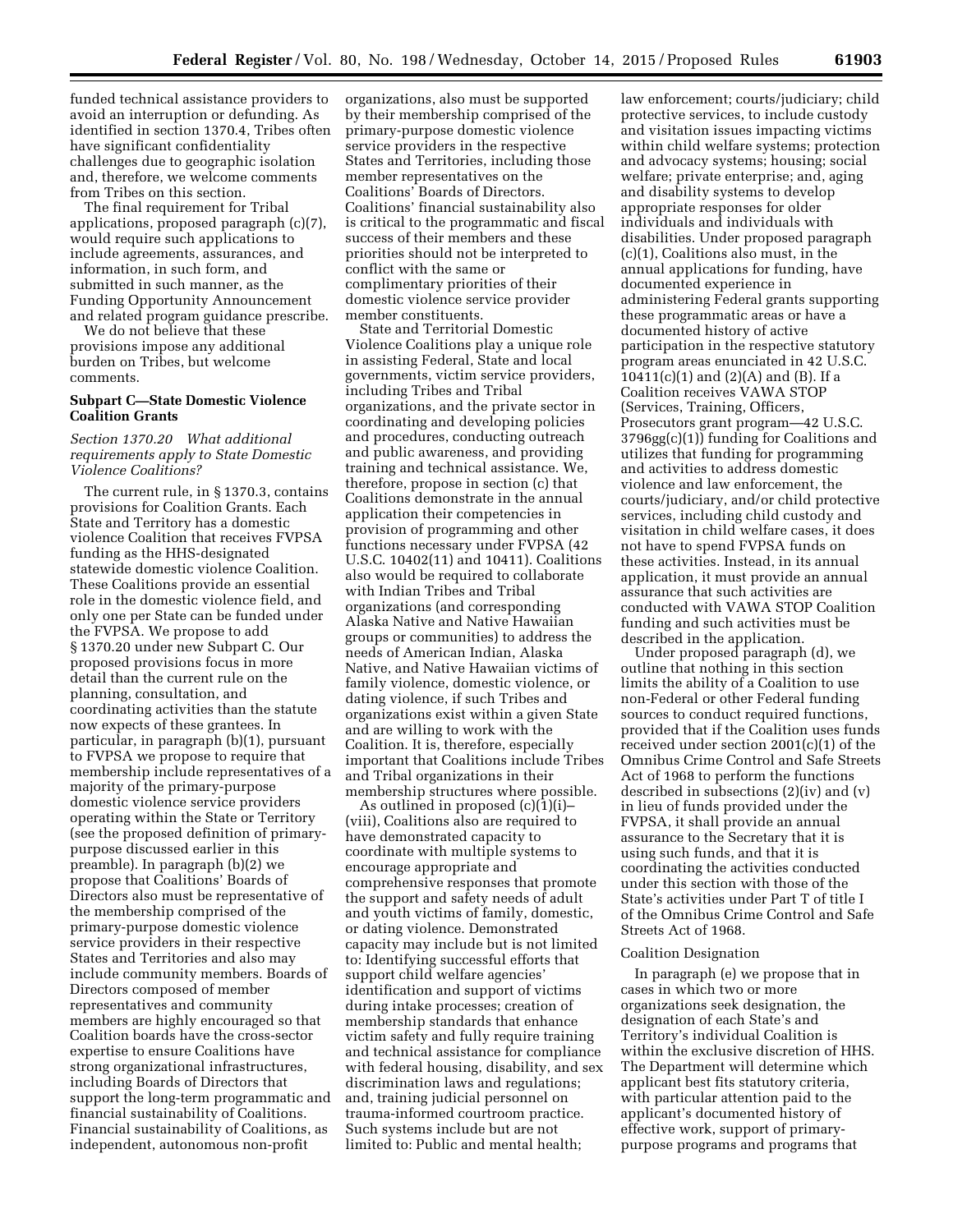**61904 Federal Register** / Vol. 80, No. 198 / Wednesday, October 14, 2015 / Proposed Rules

serve racial and ethnic minority populations and underserved populations (including but not limited to those representing older individuals and people with disabilities, LGBTQ populations, and the Limited English Proficient), coordination and collaboration with the State or Territorial government, and capacity to accomplish the FVPSA mandated role of a Coalition. As of the publication of this rule, Coalitions for all 56 State and Territorial Coalitions have been HHS designated.

In paragraph (f), we propose that if a Coalition becomes financially insolvent, ceases to represent the majority of primary purpose programs, is disbarred from receiving Federal funding, or can no longer meet the statutory requirements of the FVPSA despite technical assistance provided, the Department may reopen the application process for that State's Coalition designation. Because Coalitions are intended to effectively represent diverse victims and service providers in their States, HHS would engage with domestic violence service providers and State leaders to inform their decision about which alternative organizations could be considered eligible.

As described in Subpart B, we propose that Coalitions be required to identify gaps in services and the most effective ways to meet identified gaps and other problems. We also propose that Coalitions participate in planning and monitoring of the distribution of subgrants within the States and in the administration of grant programs and projects. In conducting needs assessments, we propose to require that Coalitions and States work in partnership on the statutorily required FVPSA State planning process to involve representatives from underserved and racial and ethnic minority populations to plan, assess, and voice the needs of the communities they represent. Coalitions are expected to assist States in identifying underrepresented communities and culturally-specific community based organizations in State planning and to work with States to unify planning and needs assessment efforts so that comprehensive and culturally-specific services are provided. We also propose through the inclusion of the populations targeted to place emphasis on building the capacity of culturally-specific services and programs.

### **Subpart D—Discretionary Grants and Contracts**

The existing rule contains brief paragraphs on two types of discretionary grants (information and

technical assistance and public information campaign grants), in § 1370.4, and § 1370.5. We propose to add a new Subpart D covering all discretionary grants and contracts. This new subpart would address separately National Resource Centers and Training and Technical Assistance Grants (§ 1370.30), grants for State resource centers to reduce disparities in domestic violence in States with high proportions of American Indian (including Alaska Native) or Native Hawaiian population (§ 1370.30), grants for specialized services for abused parents and their children (§ 1370.31), and the National Domestic Violence Hotline (§ 1370.32). These new sections primarily reflect statutory requirements, the evolution of the program and the focus of FVPSA.

These proposed provisions also focus on the unique planning, consultation, and coordinating activities that we expect of each type of grantee. Finally, these provisions provide for the use of the Funding Opportunity Announcements and other program guidance to provide additional details and procedures that apply to these grants. We welcome comments on these provisions.

We propose adding a new heading to be titled ''Subpart D—Discretionary Grants and Contracts''.

*Section 1370.30 What National Resource Centers and Training and Technical Assistance grant programs are available and what requirements apply?* 

We propose to add § 1370.30 to Subpart D. National Resource Centers and Training and Technical Assistance Center grants, pursuant to FVPSA Section 10410, are to provide resource information, training, and technical assistance to improve the capacity of individuals, organizations, governmental entities, and communities to prevent family violence, domestic violence, and dating violence and to provide effective intervention services. They fund national, special issue, and culturally-specific resource centers addressing key areas of domestic violence intervention and prevention, and may include State resource centers to reduce disparities in domestic violence in States with high proportions of Native American (including Alaska Native or Native Hawaiian) populations and to support training and technical assistance that address emerging issues related to family violence, domestic violence, or dating violence, to entities demonstrating expertise in these areas. Grants may be made for five specific grants.

The first is the National Resource Center on Domestic Violence which offers a comprehensive array of technical assistance and training resources to Federal, State, and local governmental agencies, domestic violence service providers, communitybased organizations, and other professionals and interested parties, related to domestic violence service programs and research, including programs and research related to victims and their children who are exposed to domestic violence as well as older individuals and those with disabilities. The grantee also will maintain a central resource library in order to collect, prepare, analyze, and disseminate information and statistics related to the incidence and prevention of family violence and domestic violence; and the provision of shelter, supportive services, and prevention services to adult and youth victims of domestic violence, including older individuals and those with disabilities (including services to prevent repeated incidents of violence).

The second grant is for a National Indian Resource Center Addressing Domestic Violence and Safety for Indian Women which offers a comprehensive array of technical assistance and training resources to Indian Tribes and Tribal organizations, specifically designed to enhance the capacity of the Tribes and Tribal organizations to respond to domestic violence and increase the safety of Indian women. The grantee also will enhance the intervention and prevention efforts of Indian Tribes and Tribal organizations to respond to domestic violence and increase the safety of Indian women, and coordinate activities with other Federal agencies, offices, and grantees that address the needs of American Indians, Alaska Natives, and Native Hawaiians that experience domestic violence.

The third grant is for special issue resource centers to provide national information, training, and technical assistance to State and local domestic violence service providers. Each special issue resource center shall focus on enhancing domestic violence intervention and prevention efforts in at least one of the following areas: (1) Response of the criminal and civil justice systems to domestic violence victims, which may include the response to the use of the self-defense plea by domestic violence victims and the issuance and use of protective orders; (2) response of child protective service agencies to victims of domestic violence and their dependents and child custody issues in domestic violence cases; (3) response of the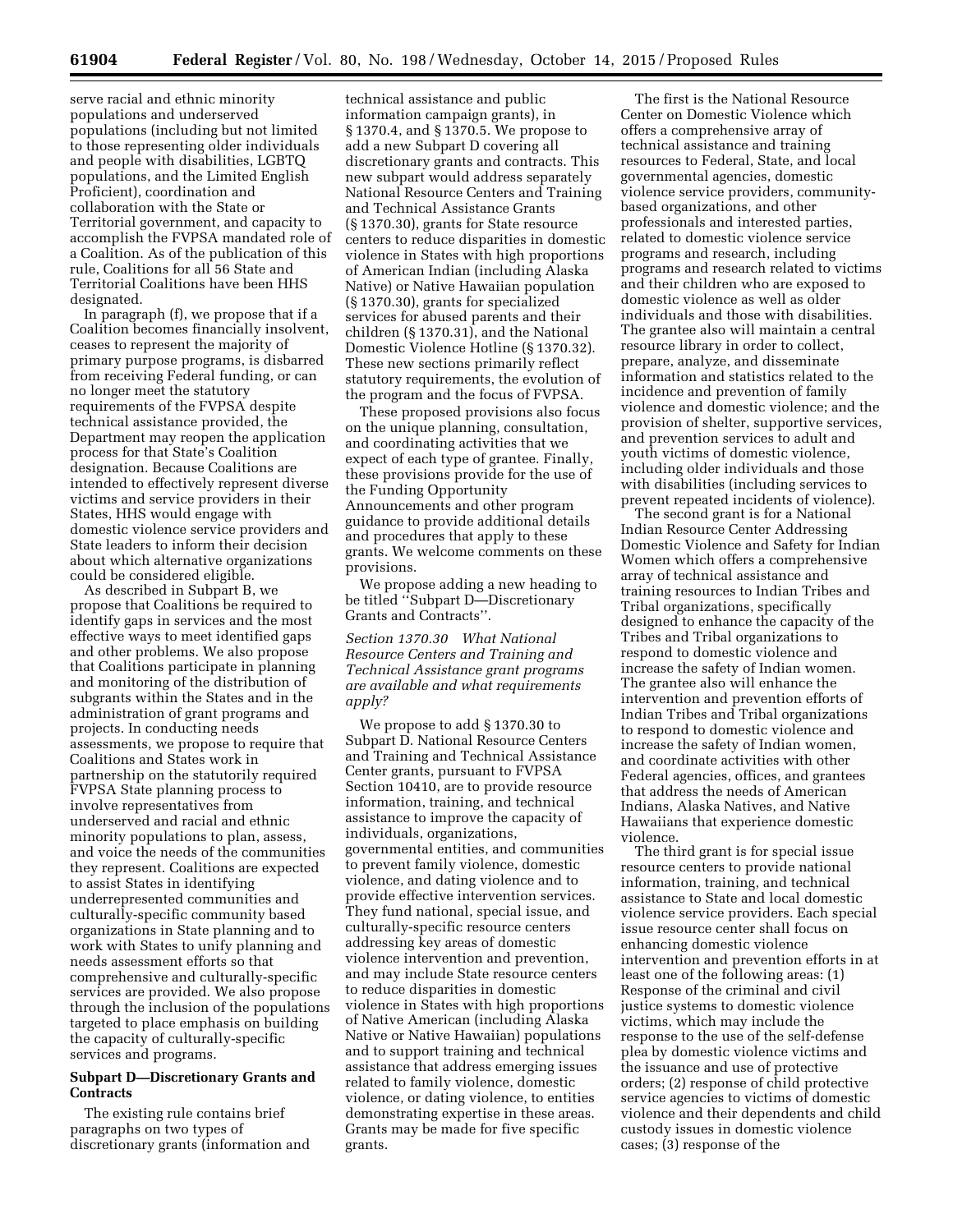interdisciplinary health care system to victims of domestic violence and access to health care resources for victims of domestic violence; (4) response of mental health systems, domestic violence service programs, and other related systems and programs to victims of domestic violence and to their children who are exposed to domestic violence.

The fourth grant is for Culturally-Specific Special Issue Resource Centers that enhance domestic violence intervention and prevention efforts for victims of domestic violence who are members of racial and ethnic minority groups; and will enhance the cultural and linguistic relevancy of service delivery, resource utilization, policy, research, technical assistance, community education, and prevention initiatives.

The fifth grant is for State resource centers to provide statewide information, training, and technical assistance to Indian Tribes, Tribal organizations, and local domestic violence service organizations serving Native Americans (including Alaska Natives and Native Hawaiians) in a culturally sensitive and relevant manner. These centers shall: (1) Offer a comprehensive array of technical assistance and training resources to Indian Tribes, Tribal organizations, and providers of services to Native Americans (including Alaska Natives and Native Hawaiians) specifically designed to enhance the capacity of the Tribes, organizations, and providers to respond to domestic violence; (2) coordinate all projects and activities with the National Indian Resource Center Addressing Domestic Violence and Safety for Indian Women, including projects and activities that involve working with State and local governments to enhance their capacity to understand the unique needs of Native Americans (including Alaska Natives and Native Hawaiians); and (3) provide comprehensive community education and domestic violence prevention initiatives in a culturally sensitive and relevant manner. Eligibility for the State resource center grant program is contingent upon being located in a State with high proportions of Indian or Native Hawaiian populations. Eligible entities shall be located in a State in which the population of Indians (including Alaska Natives) and Native Hawaiians exceeds 10 percent of the total population of the State; or, be an Indian Tribe, Tribal organization or a Native Hawaiian organization that focuses primarily on issues of domestic violence among Indians or Native Hawaiians; or, be an

institution of higher education; and, demonstrate the ability to serve all regions of the State, including underdeveloped areas and areas that are geographically distant from population centers. Additionally, eligible entities shall offer training and technical assistance and capacity-building resources in States where the population of Indians (including Alaska Natives) and Native Hawaiians exceeds 2.5 percent of the total population of the State.

Under section (f), we propose that other discretionary grants may be awarded to support training and technical assistance that address emerging issues related to family violence, domestic violence, or dating violence, to entities demonstrating related experience.

Under section (g) we propose that, to receive a grant under any part of this section, an entity shall submit an application that shall meet such eligibility standards as are prescribed in the FVPSA and contains such agreements, assurances, and information, in such form, and submitted in such manner as the Funding Opportunity Announcement and related program guidance prescribe.

Under section (h), we propose that all grant recipients should create a plan to ensure effective communication and meaningful access to domestic violence program services for victims of domestic violence with Limited English Proficiency (LEP), which should include: How to respond to individuals with LEP, and how to use appropriate interpretation and translation services, including best practices for using taglines. Taglines are short statements in non-English languages informing persons with LEP how to access language assistance services; how to respond to individuals with communication-related disabilities and how to provide appropriate auxiliary aids and services, including qualified interpreters and information in alternate formats, to people with disabilities. The use of the term ''Limited English Proficient'' is not meant to be interpreted as a substitution for the statutory language ''non-English'' speaking individuals but rather to be consistent with HHS Office for Civil Rights guidance applicable to all HHSfunded programs. Please see *[http://](http://www.hhs.gov/ocr/civilrights/resources/specialtopics/lep/index.html) [www.hhs.gov/ocr/civilrights/resources/](http://www.hhs.gov/ocr/civilrights/resources/specialtopics/lep/index.html) [specialtopics/lep/index.html.](http://www.hhs.gov/ocr/civilrights/resources/specialtopics/lep/index.html)* 

### *Section 1370.31 What additional requirements apply to grants for specialized services for abused parents and their children?*

We propose to add new § 1370.31 to Subpart D. Consistent with 42 U.S.C. 10412, grants provided for specialized services for abused parents and their children are intended to expand the capacity of family violence, domestic violence, and dating violence service programs and community-based programs to prevent future domestic violence by addressing, in an appropriate manner, the needs of children exposed to family violence, domestic violence, or dating violence. To be eligible an entity must be a local agency, a nonprofit private organization (including faith-based and charitable organizations, community-based organizations, and voluntary associations), or a Tribal organization, with a demonstrated record of serving victims of family violence, domestic violence, or dating violence and their children.

Consistent with 42 U.S.C. 10412(c), in paragraph (b)(1) we propose that, in order to be eligible to receive a grant under this section, an entity shall submit an application that includes a complete description of the applicant's plan for providing specialized services for abused parents and their children. This should include descriptions of how the entity will prioritize the safety of, and confidentiality of information about victims of family violence, victims of domestic violence, and victims of dating violence and their children. It also should address how the entity will provide developmentally appropriate and age-appropriate services, and culturally and linguistically appropriate services, to the victims and children. Finally, it should describe how the entity will ensure that professionals working with the children receive the training and technical assistance appropriate and relevant to the unique needs of children exposed to family violence, domestic violence, or dating violence.

Consistent with 42 U.S.C. 10412(d), in paragraph (b)(2), we propose that the application should demonstrate that the applicant has the ability to provide direct counseling, appropriate services, and advocacy on behalf of victims of family violence, domestic violence, or dating violence and their children, including coordination with services provided by the child welfare system.

In paragraph (b)(3), we propose that the application also should demonstrate that the applicant can effectively provide services for non-abusing parents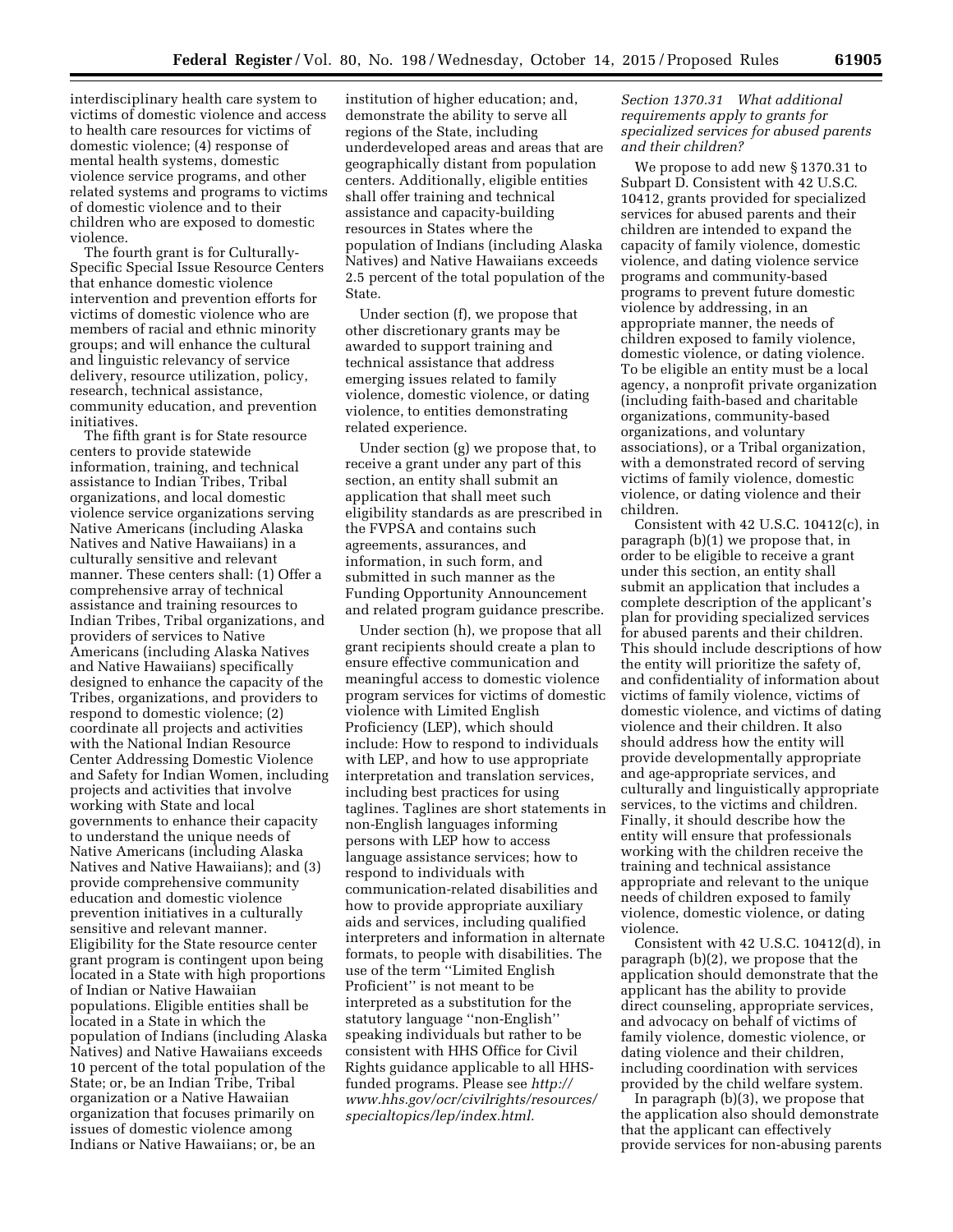to support those parents' roles as caregivers and their roles in responding to the social, emotional, and developmental needs of their children.

Consistent with 42 U.S.C. 10412(d)(2), in paragraph (c) we propose that eligible applicants may use funds under a grant pursuant to this section that: (1) Demonstrates a capacity to provide early childhood development and mental health services; (2) shows the ability to coordinate activities with and provide technical assistance to communitybased organizations serving victims of family violence, domestic violence, or dating violence or children exposed to family violence, domestic violence, or dating violence; and (3) shows the capacity to provide additional services and referrals to services for children, including child care, transportation, educational support, respite care, supervised visitation, or other necessary services.

Finally, in paragraph (c)(4), we propose that the application must contain such agreements, assurances, and information, in such form, and submitted in such manner as the Funding Opportunity Announcement and related program guidance prescribe.

If Congressional appropriations in any fiscal year for the entirety of programs covered by this proposed rule (exclusive of the National Domestic Violence Hotline which receives a separate appropriation) exceed \$130 million, not less than 25 percent of such excess funds shall be made available to carry out this grant program. If appropriations reach this threshold, HHS will specify funding levels in future Funding Opportunity Announcements.

## *Section 1370.32 What additional requirements apply to National Domestic Violence Hotline grants?*

We propose to add new § 1370.32 to Subpart D. Consistent with 42 U.S.C. 10413, the National Domestic Hotline grants are for one or more private entities to provide for the ongoing operation of a 24-hour, national, tollfree telephone hotline to provide information and assistance to adult and youth victims of family violence, domestic violence, or dating violence, family and household members of such victims, and persons affected by the victimization.

We propose to add a definition of ''telephone'' as used in the context of ''telephone hotline'' so that the term appropriately reflects evolving technological advances impacting telephone usage and the multiple ways in which telephone hotlines operate and are most responsive to hotline callers or users. According to the Pew Research

Internet and American Life Project ''some 83% of American adults own cell phones and three-quarters of them (73%) send and receive text messages. Young adults are the most avid texters by a wide margin. Cell owners between the ages of 18 and 24 exchange an average of 109.5 messages on a normal day—that works out to more than 3,200 texts per month—and the typical or median cell owner in this age group sends or receives 50 messages per day (or 1500 messages per month).'' We therefore propose to add a definition of ''telephone'' as used in the context of ''telephone hotline'' so that the term appropriately reflects evolving technological advances impacting telephone usage and the multiple ways in which telephone hotlines operate and are most responsive to hotline callers or users. We propose ''telephone'' to be defined as a communications device that permits two or more callers or users to engage in transmitted analog, digital, short message service (SMS), cellular/ wireless, laser, cable/broadband, internet, voice-over internet protocol (IP) or other communications, including telephone, smartphone, chat, text, voice recognition, or other technological means which connects callers or users together. The traditional analog telephone may soon become outdated technology that does not provide appropriate and safe services for callers or users, nor does it reflect that users may not be ''calling'' telephone hotlines as traditionally understood. As a result, current FVPSA language may prevent grantees responsible for operating emerging or changing technologies that serve victims of family, domestic, and dating violence from incorporating cutting-edge software and hardware that simultaneously advance with technology trends and user interfaces.

Under proposed paragraph (c), to be consistent with 42 U.S.C. 10413(d), we propose that in order to be eligible to receive a grant under this section, an entity shall submit an application that includes a complete description of the applicant's plan for the operation of a national domestic violence hotline, including descriptions of:

(1) The training program for hotline personnel, including technology training to ensure that all persons affiliated with the hotline are able to effectively operate any technological systems used by the hotline, and are familiar with effective communication and meaningful access requirements, to ensure access for all, including people who are Limited English Proficient and people with disabilities;

(2) the hiring criteria and qualifications for hotline personnel;

(3) the methods for the creation, maintenance, and updating of a resource database;

(4) a plan for publicizing the availability of the hotline;

(5) a plan for providing service to Limited English Proficient callers, including service through hotline personnel who are qualified to interpret for Limited English Proficient individuals;

(6) a plan for facilitating access to the hotline by persons with disabilities, including persons with hearing impairments; and

(7) a plan for providing assistance and referrals to youth victims of domestic violence and for victims of dating violence who are minors, which may be carried out through a national teen dating violence hotline.

The application also must demonstrate:

(1) That the applicant has recognized expertise in the area of family violence, domestic violence, or dating violence and a record of high quality service to victims of family violence, domestic violence, or dating violence, including a demonstration of support from advocacy groups and State Domestic Violence Coalitions;

(2) that the applicant has the capacity and the expertise to maintain a domestic violence hotline and a comprehensive database of service providers;

(3) the applicants' ability to provide information and referrals for callers, directly connect callers to service providers, and employ crisis interventions meeting the standards of family violence, domestic violence, and dating violence providers;

(4) that the applicant has a commitment to diversity and to the provision of services to underserved populations, including to ethnic, racial, and Limited English Proficient individuals, in addition to older individuals and individuals with disabilities;

(5) that the applicant follows comprehensive quality assurance practices.

Finally, the application must contain such agreements, information, and assurances, including nondisclosure of confidential or personally identifiable information, in such form, and submitted in such manner as the Funding Opportunity Announcement and related program guidance prescribe.

In accordance with 42 U.S.C. 10413(f), under section (d) we propose that the entity receiving a grant under this section shall submit a performance report to the Secretary at such time as reasonably required by the Secretary that shall describe the activities that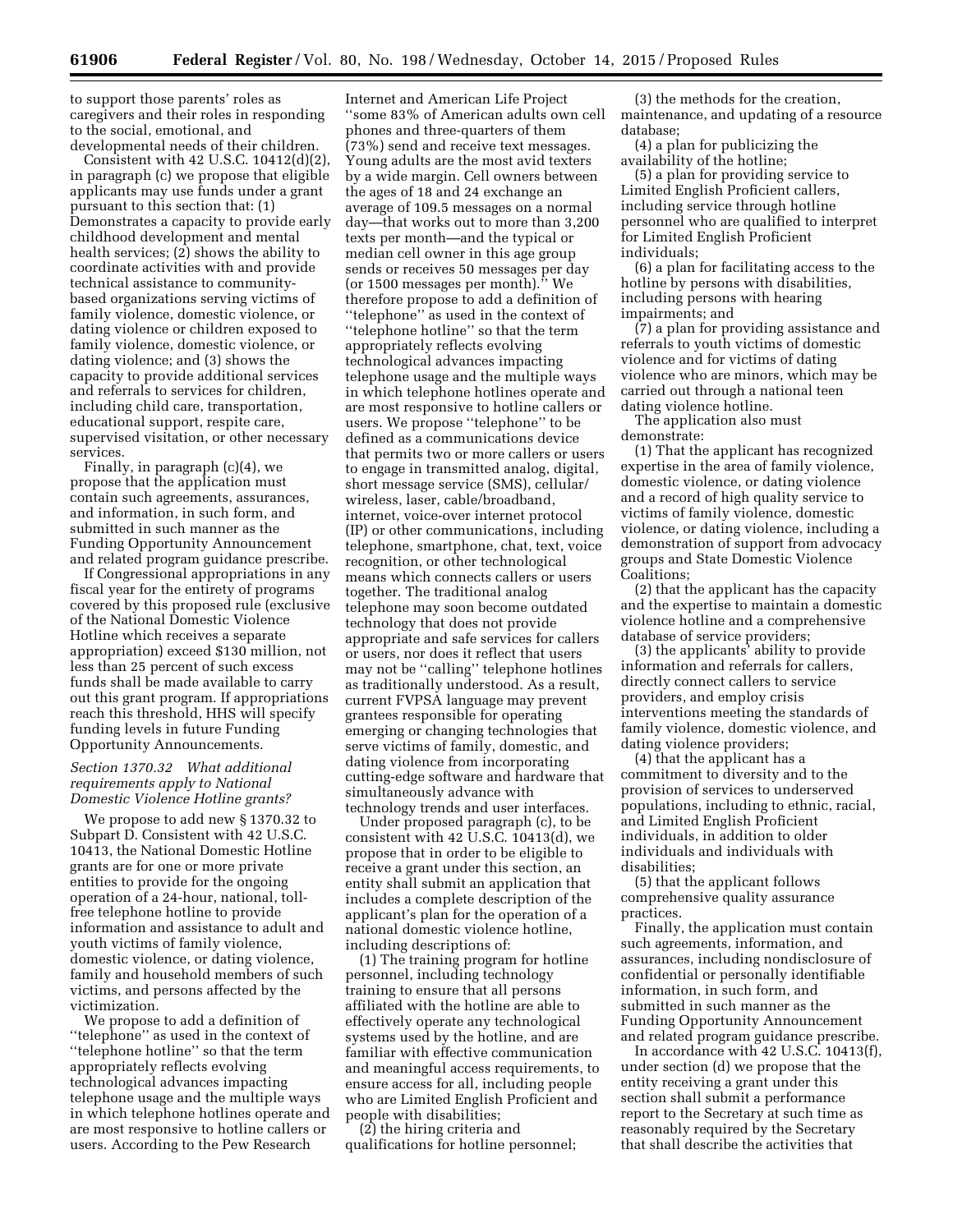have been carried out with grant funds, contain an evaluation of the effectiveness of such activities, and provide additional information as the Secretary may reasonably require.

## **VIII. Impact Analysis**

#### *Paperwork Reduction Act*

This proposed rule contains no new information collection requirements. There is an existing requirement for grantees to provide performance progress reports under Office of Management and Budget approval number 0970–0280. Grantees are also required to submit an application and annual financial status report. Nothing in this proposed rule would require changes in the current requirements, all of which have been approved by the Office of Management and Budget under the provisions of the Paperwork Reduction Act.

#### *Regulatory Flexibility Act*

The Secretary certifies under 5 U.S.C. 605(b), as enacted by the Regulatory Flexibility Act (Pub. L. 96–354), that this proposed rule will not result in a significant economic impact on a substantial number of small entities. We have not proposed any new requirements that would have such an effect. Our proposed standards would almost entirely conform to the existing statutory requirements and existing practices in the program. In particular, we have proposed imposing only a few new processes, procedural, or documentation requirements that are not encompassed within the existing rule, existing Funding Opportunity Announcements, or existing information collection requirements. None of these would impose consequential burdens on grantees. Accordingly, an Initial Regulatory Flexibility Analysis is not required.

#### *Regulatory Impact Analysis*

Executive Order 12866 and 13563 require that regulations be drafted to ensure that they are consistent with the priorities and principles set forth in these Executive Orders, including imposing the least burden on society, written in plain language and easy to understand, and seeking to improve the actual results of regulatory requirements. The Department has determined that this proposed rule is consistent with these priorities and principles. The Executive Orders require a Regulatory Impact Analysis for proposed or final rules with an annual economic impact of \$100 million or more. Nothing in this proposed rule approaches effects of this magnitude.

Nor does this proposed rule meet any of the other criteria for significance under these Executive Orders. This proposed rule has been reviewed by the Office of Management and Budget.

#### *Congressional Review*

This proposed rule is not a major rule (economic effects of \$100 million or more) as defined in the Congressional Review Act.

## *Federalism Review*

Executive Order 13132, Federalism, requires that Federal agencies consult with State and local government officials in the development of regulatory policies with Federalism implications. This proposed rule will not have substantial direct impact on the States, on the relationship between the Federal government and the States, or on the distribution of power and responsibilities among the various levels of government. Therefore, in accordance with the Executive Order we have determined that this proposed rule does not have sufficient Federalism implications to warrant the preparation of a Federalism summary impact statement.

#### *Family Impact Review*

Section 654 of the Treasury and General Government Appropriations Act of 1999 (Pub. L. 105–277) requires Federal agencies to issue a Family Policymaking Assessment for any rule that may affect family well-being. This proposed rule would not have any new or adverse impact on the autonomy or integrity of the family as an institution. Like the existing rule and existing program practices, it directly supports family well-being. Since we propose no changes that would affect this policy priority, we have concluded that it is not necessary to prepare a Family Policymaking Assessment.

#### **List of Subjects in 45 CFR 1370**

Administrative practice and procedure, Domestic violence, Grant Programs—Social Programs, Reporting and recordkeeping requirements, Technical assistance.

(Catalog of Federal Domestic Assistance Program Numbers 93.671 Family Violence Prevention and Services/Battered Women's Shelters—Grants to States and Indian Tribes and 93.591 Family Violence Prevention and Services/Battered Women's Shelters—Grants to State Domestic Violence Coalitions)

# Dated: March 24, 2015.

### **Mark H. Greenberg,**

*Acting Assistant Secretary for Children and Families.* 

Approved: March 26, 2015.

#### **Sylvia M. Burwell,**

*Secretary.* 

Editorial note: This document was received for publication by the Office of the Federal Register on October 5, 2015.

For the reasons set forth in the preamble, title 45 CFR part 1370 is proposed to be amended as follows:

### **PART 1370—FAMILY VIOLENCE PREVENTION AND SERVICES PROGRAMS**

■ 1. The authority citation for part 1370 continues to read as follows:

■ 2. Revise §§ 1370.1 through 1370.5 and add § 1370.6 under a new subpart A to read as follows:

#### **Subpart A—General Provisions**

#### Sec.

- 1370.1 What are the purposes of Family Violence Prevention and Services Act Programs?
- 1370.2 What definitions apply to these programs?
- 1370.3 What Government-wide and HHSwide regulations apply to these programs?
- 1370.4 What confidentiality requirements apply to these programs?
- 1370.5 What additional non-discrimination requirements apply to these programs?
- 1370.6 What requirements for reports and evaluations apply to these programs?

#### **§ 1370.1 What are the purposes of the Family Violence Prevention and Services Act Programs?**

This part addresses sections 301 through 313 of the Family Violence Prevention and Services Act (FVPSA), as amended, and codified at 42 U.S.C. 10401 *et seq.* FVPSA authorizes the Secretary to implement programs for the purposes of increasing public awareness about and preventing family violence, domestic violence, and dating violence; providing immediate shelter and supportive services for victims of family violence, domestic violence, and dating violence and their dependents; providing for technical assistance and training relating to family violence, domestic violence, and dating violence programs; providing for State Domestic Violence Coalitions; providing specialized services for abused parents and their children; and operating a national domestic violence hotline. FVPSA emphasizes both primary, and secondary, prevention of violence.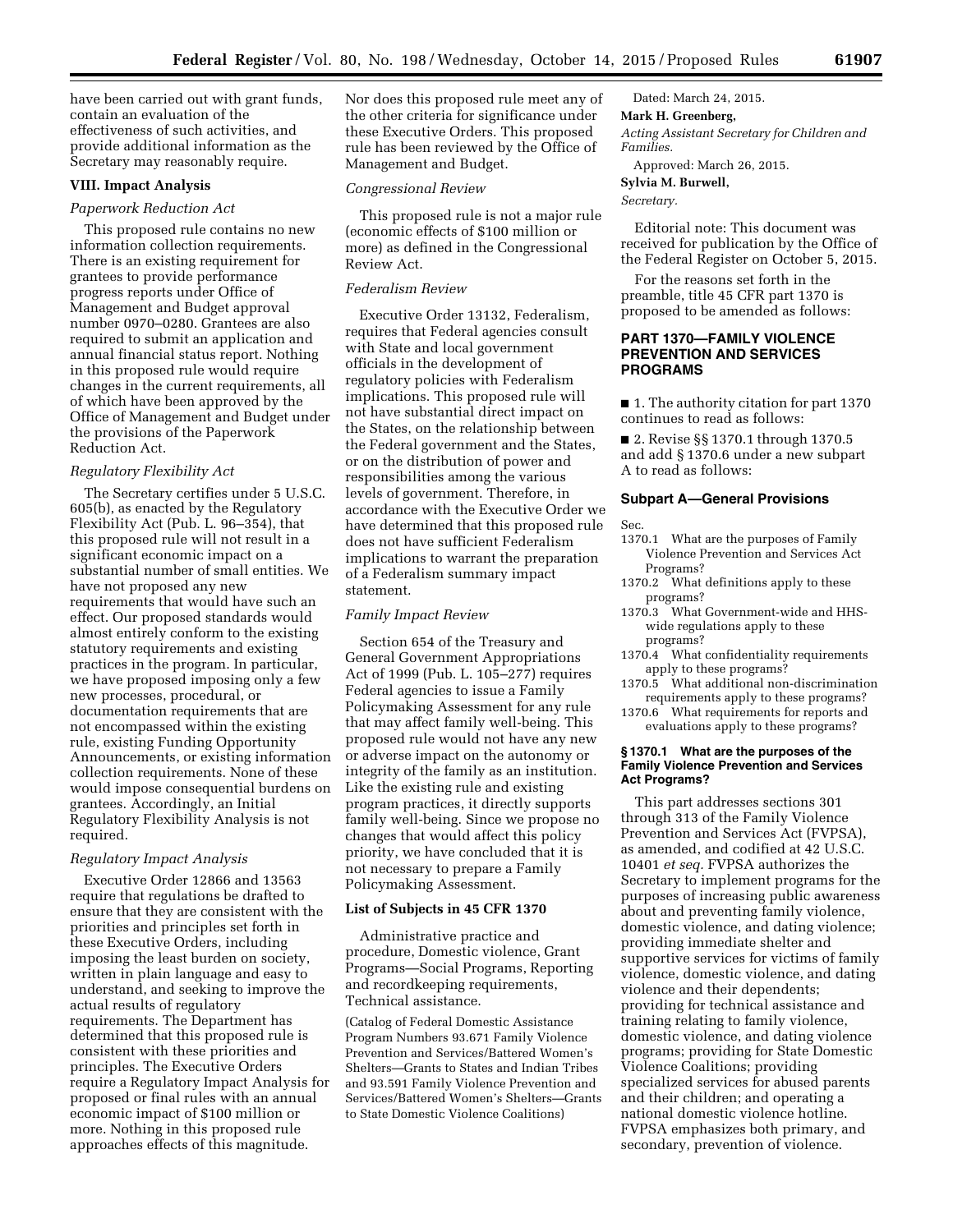### **§ 1370.2 What definitions apply to these programs?**

For the purposes of this part: *Dating violence* means violence committed by a person who is or has been in a social relationship of a romantic or intimate nature with the victim and where the existence of such a relationship shall be determined based on a consideration of the following factors: the length of the relationship, the type of relationship, and the frequency of interaction between the persons involved in the relationship. This definition reflects the definition also found in Section 40002(a) of VAWA (as amended), as required by FVPSA. Additionally, dating violence may include violence against older individuals and those with disabilities when the violence meets the applicable definition.

*Domestic violence* means felony or misdemeanor crimes of violence committed by a current or former spouse or intimate partner of the victim, by a person with whom the victim shares a child in common, by a person who is cohabitating with or has cohabitated with the victim as a spouse or intimate partner, by a person similarly situated to a spouse of the victim under the domestic or family violence laws of the jurisdiction receiving grant monies, or by any other person against an adult or youth victim who is protected from that person's acts under the domestic or family violence laws of the jurisdiction. This definition also reflects the statutory definition of ''domestic violence'' found in Section 40002(a) of VAWA (as amended). Older individuals and those with disabilities who otherwise meet the criteria herein are also included within this term's definition. This definition will also include but will not be limited to acts or acts constituting intimidation, control, coercion and coercive control, emotional and psychological abuse and behavior, expressive and psychological aggression, harassment, tormenting behavior, disturbing or alarming behavior, and additional acts recognized in other Federal, State, local and tribal laws as well as acts in other Federal regulatory or sub-regulatory guidance. This definition is not intended to be interpreted more restrictively than FVPSA and VAWA but rather to be inclusive of other, more expansive definitions.

*Family violence* means any act or threatened act of violence, including any forceful detention of an individual, that results or threatens to result in physical injury and is committed by a person against another individual (including an older individual), to or

with whom such person is related by blood or marriage, or is or was otherwise legally related, or is or was lawfully residing. All FVPSA-funded grantees and contractors are required to serve program recipients regardless of whether an individual may be married to a person of the opposite or same sex. Please note that this guidance is not a change in previous grantee guidance as survivors of intimate partner violence, regardless of marital status, have always been eligible for FVPSA-funded services and programming.

*Personally identifying information* is: (1) Individually identifying information for or about an individual including information likely to disclose the location of a victim of domestic violence, dating violence, sexual assault, or stalking, regardless of whether the information is encoded, encrypted, hashed, or otherwise protected, including:

(i) A first and last name;

(ii) A home or other physical address; (iii) Contact information (including a postal, email or Internet protocol address, or telephone or facsimile number);

(iv) A social security number, driver license number, passport number, or student identification number; and

(v) Any other information, including date of birth, racial or ethnic background, or religious affiliation, that would serve to identify any individual.

(2) Note that information remains personally identifying even if physically protected through locked filing cabinets or electronically protected through encryption.

*Primary prevention* means strategies, policies, and programs to stop both firsttime perpetration and first-time victimization. Primary prevention is stopping intimate partner violence before it occurs.

*Primary-purpose domestic violence provider* means a provider that operates a project of demonstrated effectiveness carried out by a nonprofit, nongovernmental, private entity, Tribe or Tribal organization that has as its project's primary-purpose the operation of shelters and supportive services for victims of domestic violence and their dependents; or provides counseling, advocacy, or self-help services to victims of domestic violence. Territorial Domestic Violence Coalitions may include government-operated domestic violence projects as ''primary-purpose'' providers for complying with the membership requirement, provided that Territorial Coalitions can document providing training, technical assistance, and capacity-building of communitybased and privately operated projects to

provide shelter and supportive services to victims of family, domestic, or dating violence, with the intention of recruiting such projects as members once they are sustainable as primarypurpose domestic violence service providers.

*Secondary prevention* means identifying risk factors or problems that may lead to future family violence, domestic violence, or dating violence, and taking the necessary actions to eliminate the risk factors and the potential problem.

*Shelter* means the provision of temporary refuge and supportive services in compliance with applicable State law or regulations governing the provision, on a regular basis, of shelter, safe homes, meals, and supportive services to victims of family violence, domestic violence, or dating violence, and their dependents. This definition also includes emergency shelter and immediate shelter, which may include scattered-site housing, which is defined as property with multiple locations around a local jurisdiction or state. Temporary refuge includes a residential service, including shelter and off-site services such as hotel or motel vouchers, which is not transitional or permanent housing. Should other jurisdictional laws conflict with this definition of temporary refuge, the definition which provides more expansive housing accessibility governs.

*State* means each of the several States, the District of Columbia, the Commonwealth of Puerto Rico, and, except as otherwise provided in statute, Guam, American Samoa, the United States Virgin Islands, and the Commonwealth of the Northern Mariana Islands.

*State Domestic Violence Coalition*  means a statewide, non-governmental, nonprofit 501(c)(3) organization whose membership includes a majority of the primary-purpose domestic violence providers in the State; whose board membership is representative of these primary-purpose domestic violence service providers and which may include representatives of the communities in which the services are being provided in the State; that provides education, support, and technical assistance to such providers; and that serves as an information clearinghouse, primary point of contact, and resource center on domestic violence for the State and supports the development of policies, protocols, and procedures to enhance domestic violence intervention and prevention in the State.

*Supportive services* means services for adult and youth victims of family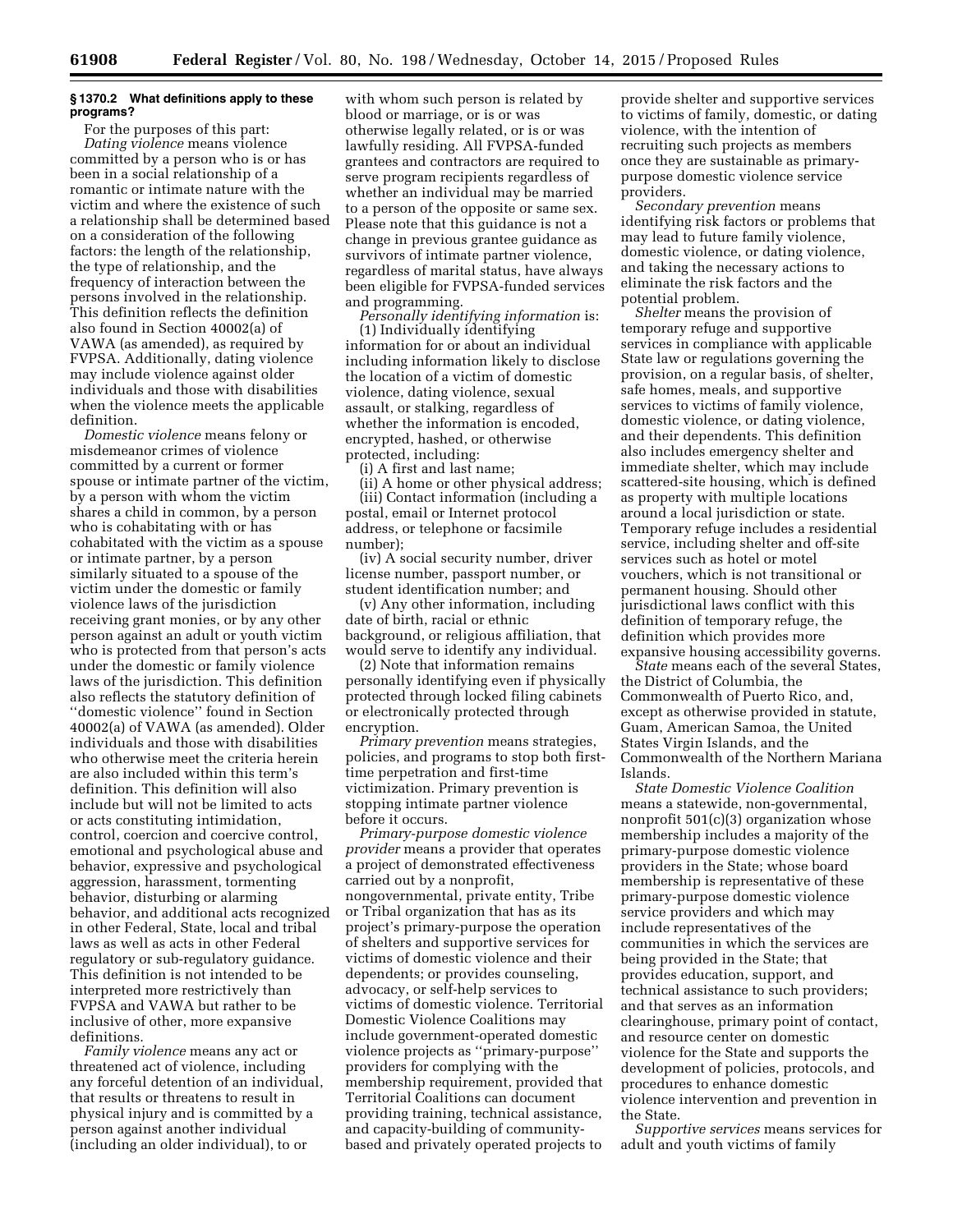violence, domestic violence, or dating violence, and their dependents, that are designed to meet the needs of such victims and their dependents for shortterm, transitional, or long-term safety and recovery. Supportive services includes those services identified in FVPSA Section 10408(b)(1)(G), but is not limited to: Direct and/or referralbased advocacy on behalf of victims and their dependents, counseling, case management, employment services, referrals, transportation services, legal advocacy or assistance, childcare services, health, behavioral health and preventive health services, culturally appropriate services, and other services that assist victims or their dependents in recovering from the effects of the violence. Supportive services may be directly provided by grantees and/or by providing advocacy or referrals to assist victims in accessing such services.

*Underserved populations* means populations who face barriers in accessing and using victim services, and includes populations underserved because of geographic location, religion, sexual orientation, gender identity, underserved racial and ethnic populations, and populations underserved because of special needs including language barriers, disabilities, immigration status, and age. Individuals with criminal histories due to victimization and individuals with substance abuse and mental health issues are also included in this definition. This definition also includes other population categories determined by the Secretary or the Secretary's designee to be underserved.

#### **§ 1370.3 What Government-wide and HHSwide regulations apply to these programs?**

(a) A number of government-wide and HHS regulations apply or potentially apply to all grantees. These include but are not limited to:

(1) 2 CFR part 182—Government-wide Requirements for Drug Free Workplaces;

- (2) 2 CFR part 376—Nonprocurement Debarment and Suspension;
- (3) 45 CFR part 16—Procedures of the Departmental Grant Appeals Board;
- (4) 45 CFR part 30—Claims

Collection;

(5) 45 CFR part 46—Protection of Human Subjects;

(6) 45 CFR part 75—Uniform Administrative Requirements, Cost Principles and Audit Requirements for HHS Awards;

(7) 45 CFR part 80— Nondiscrimination Under Programs

Receiving Federal Assistance Through the Department of Health and Human Services Effectuation of Title VI of the Civil Rights Act of 1964;

(8) 45 CFR part 81—Practice and Procedure for Hearings under part 80; (9) 45 CFR part 84—

Nondiscrimination on the Basis of Handicap in Programs or Activities Receiving Federal Financial Assistance;

(10) 45 CFR part 86— Nondiscrimination on the Basis of Sex in Education Programs or Activities Receiving Federal Financial Assistance;

(11) 45 CFR part 87—Equal Treatment for Faith-Based Organizations;

(12) 45 CFR part 91— Nondiscrimination on the Basis of Age in Programs or Activities Receiving Federal Financial Assistance for HHS; and

(13) 45 CFR part 93—New Restrictions on Lobbying.

(b) A number of government-wide and HHS regulations apply to all contractors. These include but are not limited to:

(1) 48 CFR Chapter 1—Federal Acquisition Regulations; and

(2) 48 CFR Chapter 3—Federal Acquisition Regulations—Department of Health and Human Services.

## **§ 1370.4 What confidentiality requirements apply to these programs?**

(a) In order to ensure the safety of adult, youth, and child victims of family violence, domestic violence, or dating violence, and their families, grantees and subgrantees under this title shall protect the confidentiality and privacy of such victims and their families. Subject to paragraphs (c), (d), and (e) of this section, grantees and subgrantees shall not—

(1) Disclose any personally identifying information (as defined in § 1370.2) collected in connection with services requested (including services utilized or denied) through grantees' and subgrantees' programs; or

(2) Reveal personally identifying information without informed, written, reasonably time-limited consent by the person about whom information is sought, whether for this program or any other Federal or State grant program.

(b) Consent shall be given by the person, except in the case of an unemancipated minor it shall be given by both the minor and the minor's parent or guardian; or in the case of an individual with a guardian it shall be given by the individual's guardian. A parent or guardian may not give consent if: He or she is the abuser or suspected abuser of the minor or individual with a guardian; or, the abuser or suspected abuser of the other parent of the minor. Reasonable accommodation shall also be made to those who may be unable, due to disability or other functional limitation, to provide consent in writing.

(c) If the release of information described in paragraphs (a) and (b) of this section is compelled by statutory or court mandate:

(1) Grantees and sub-grantees shall make reasonable attempts to provide notice to victims affected by the release of the information; and

(2) Grantees and sub-grantees shall take steps necessary to protect the privacy and safety of the persons affected by the release of the information.

(d) Grantees and sub-grantees may share:

(1) Nonpersonally identifying information, in the aggregate, regarding services to their clients and demographic non-personally identifying information in order to comply with Federal, State, or Tribal reporting, evaluation, or data collection requirements;

(2) Court-generated information and law enforcement-generated information contained in secure, governmental registries for protective order enforcement purposes; and

(3) Law enforcement- and prosecution-generated information necessary for law enforcement and prosecution purposes.

(e) Nothing in this section prohibits a grantee or subgrantee from reporting abuse and neglect, as those terms are defined by law, where mandated or expressly permitted by the State or Indian Tribe involved.

(f) Nothing in this section shall be construed to supersede any provision of any Federal, State, Tribal, or local law that provides greater protection than this section for victims of family violence, domestic violence, or dating violence.

(g) The address or location of any shelter facility assisted that maintains a confidential location shall, except with written authorization of the person or persons responsible for the operation of such shelter, not be made public.

#### **§ 1370.5 What additional nondiscrimination requirements apply to these programs?**

(a) No person shall on the ground of sex or religion be excluded from participation in, be denied the benefits of, or be subject to discrimination under, any program or activity funded in whole or in part through FVPSA. FVPSA grantees must provide comparable services to victims regardless of sex or gender. This includes not only providing access to services for male victims of family, domestic, and dating violence, but also making sure not to limit services for victims with adolescent sons (up to the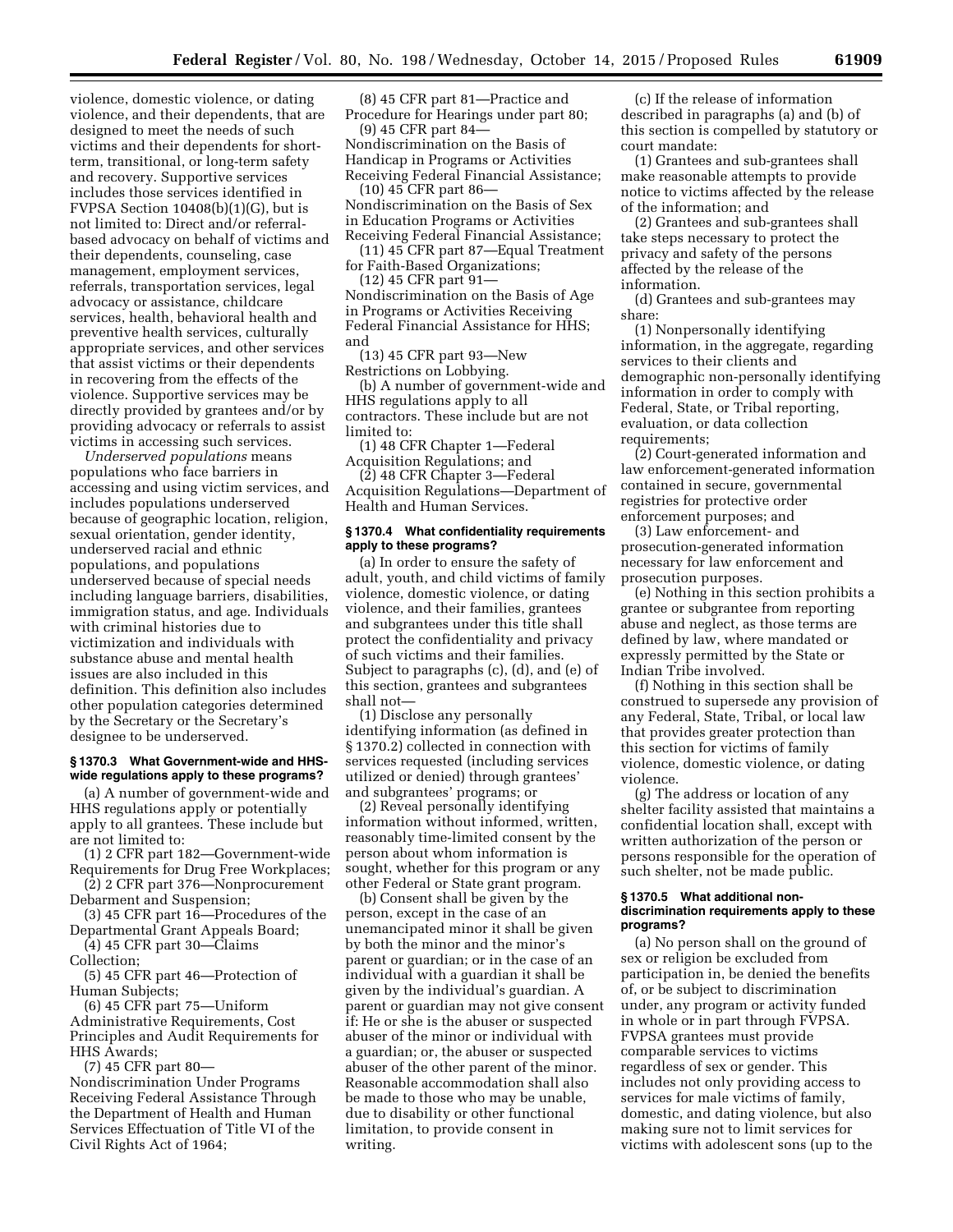age of majority). Victims and their adolescent sons must be sheltered or housed together unless requested otherwise or unless the factors or considerations identified in the paragraph directly below require an exception to this general rule.

(b) However, no such program or activity is required to include an individual in such program or activity without taking into consideration that individual's sex in those certain instances where sex is a *bona fide*  occupational qualification or a programmatic factor reasonably necessary to the essential or safe operation of that particular program or activity. If a shelter can reasonably separate the sexes in a manner which allows for single sex bedrooms and bathrooms and the essential and safe operation of the particular program is not substantially compromised, it is reasonable to provide such separation. If the essential or safe operation of the program or activity would be substantially compromised, alternative, equivalent shelter and services should be offered as practicable. Adult male victims should be offered hotel placements and provided supportive services at the shelter if shelter space is not available or if it is otherwise determined that the operation of the program or activity would be substantially compromised. Victims' adolescent male sons, as previously discussed must be housed with the abused parent seeking shelter or services unless otherwise requested, or unless there are specific, individual factors or circumstances, that by placing a victim in shelter with their son substantially compromise the essential or safe operations of the program.

(c) LGBTQ individuals must have access to FVPSA-funded shelter and nonresidential programs. Programmatic accessibility for LGBTQ survivors must be afforded to meet individual needs like those provided to all other survivors. For the purpose of assigning a beneficiary to sex-segregated or sexspecific services, the recipient should ask a transgender beneficiary which group or services the beneficiary wishes to join. The recipient may not, however, ask questions about the beneficiary's anatomy or medical history or make demands for identity documents. ACF requires that a FVPSA grantee, subgrantee, contractor, or vendor that makes decisions about eligibility for or placement into single-sex emergency shelters or other facilities will place a potential victim (or current victim/ client seeking a new assignment) in a shelter or other appropriate placement that corresponds to the gender with

which the person identifies, taking health and safety concerns into consideration. A victim's/client's or potential victim's/client's own views with respect to personal health and safety must be given serious consideration in making the placement. For instance, if the potential victim/ client requests to be placed based on his or her sex assigned at birth, ACF requires that the provider will place the individual in accordance with that request, consistent with health, safety, and privacy concerns. ACF also requires that a provider will not make an assignment or re-assignment based on complaints of another person when the sole stated basis of the complaint is a victim/client or potential victim/client's non-conformance with gender stereotypes.

(d) With respect to religion, religious beliefs or religious practices shall not be imposed on program recipients. Dietary practices dictated by particular religious beliefs may require some reasonable accommodation in cooking or feeding arrangements for particular clients as practicable. Finally, human trafficking victims may receive FVPSA-funded services as long as victims of domestic and intimate partner violence are prioritized first by FVPSA grantees.

(e) State and Tribal Formula grantfunded services must be provided without requiring documentation for eligibility given the multiple access barriers faced by battered immigrants.

(f) All requirements in this section shall not be construed as affecting any legal remedy provided under any other provision of law. The Secretary shall enforce the provisions of all requirements in this section in accordance with section 602 of the Civil Rights Act of 1964 (42 U.S.C. 2000d–1). Section 603 of the Civil Rights Act of 1964 (42 U.S.C. 2000d–2) shall apply with respect to any action taken by the Secretary to enforce this section.

(g) No condition may be imposed by grantees or subgrantees for the receipt of emergency shelter, unless a State imposes a legal requirement to protect the safety and welfare of all shelter residents, and receipt of all supportive services shall be voluntary. Nothing in this requirement prohibits shelter operators from preventing violence or abuse or securing the safety of all shelter residents. In the case of an apparent conflict with State or Federal laws, caseby-case determinations will be made.

### **§ 1370.6 What requirements for reports and evaluations apply to these programs?**

Each entity receiving a grant or contract under these programs shall submit a performance report to the

Secretary at such time as required by the Secretary. Such performance report shall describe the activities that have been carried out, contain an evaluation of the effectiveness of such activities, and provide such additional information as the Secretary may require. American Samoa, the Commonwealth of the Northern Mariana Islands, Guam, and the U.S. Virgin Islands are required to report directly to the Division of Family Violence Prevention and Services within FYSB and follow all reporting requirements applicable to States, Puerto Rico, and the District of Columbia, unless otherwise communicated to grantees. These requirements supplement, and do not replace the Territorial reporting requirements of the ACF Office of Community Services in its administration of the Consolidated Block Grants as part of the Social Services Block Grant program. ■ 3. Add subpart B, consisting of § 1370.10, to read as follows:

## **Subpart B—State and Indian Tribal Grants**

### **§ 1370.10 What additional requirements apply to State and Indian Tribal grants?**

(a) These grants assist States and Tribes to support the establishment, maintenance, and expansion of programs and projects to prevent incidents of family violence, domestic violence, and dating violence; to provide immediate shelter, supportive services, and access to communitybased programs for victims of family violence, domestic violence, or dating violence, and their dependents; and to provide specialized services for children exposed to family violence, domestic violence, or dating violence, underserved populations, and victims who are members of racial and ethnic minority populations. States must consult with and provide for the participation of State and Tribal Domestic Violence Coalitions in the planning and monitoring of the distribution and administration of subgrant programs and projects. Tribes should be involved in these processes where appropriate but this rule is not intended to encroach upon Tribal sovereignty. States and Tribes must involve community-based organizations that primarily serve culturally specific, underserved communities and to determine how such organizations can assist the States and Tribes in serving the unmet needs of the underserved community. States also must consult with and provide for the participation of State and Tribal Domestic Violence Coalitions in State planning and coordinate such planning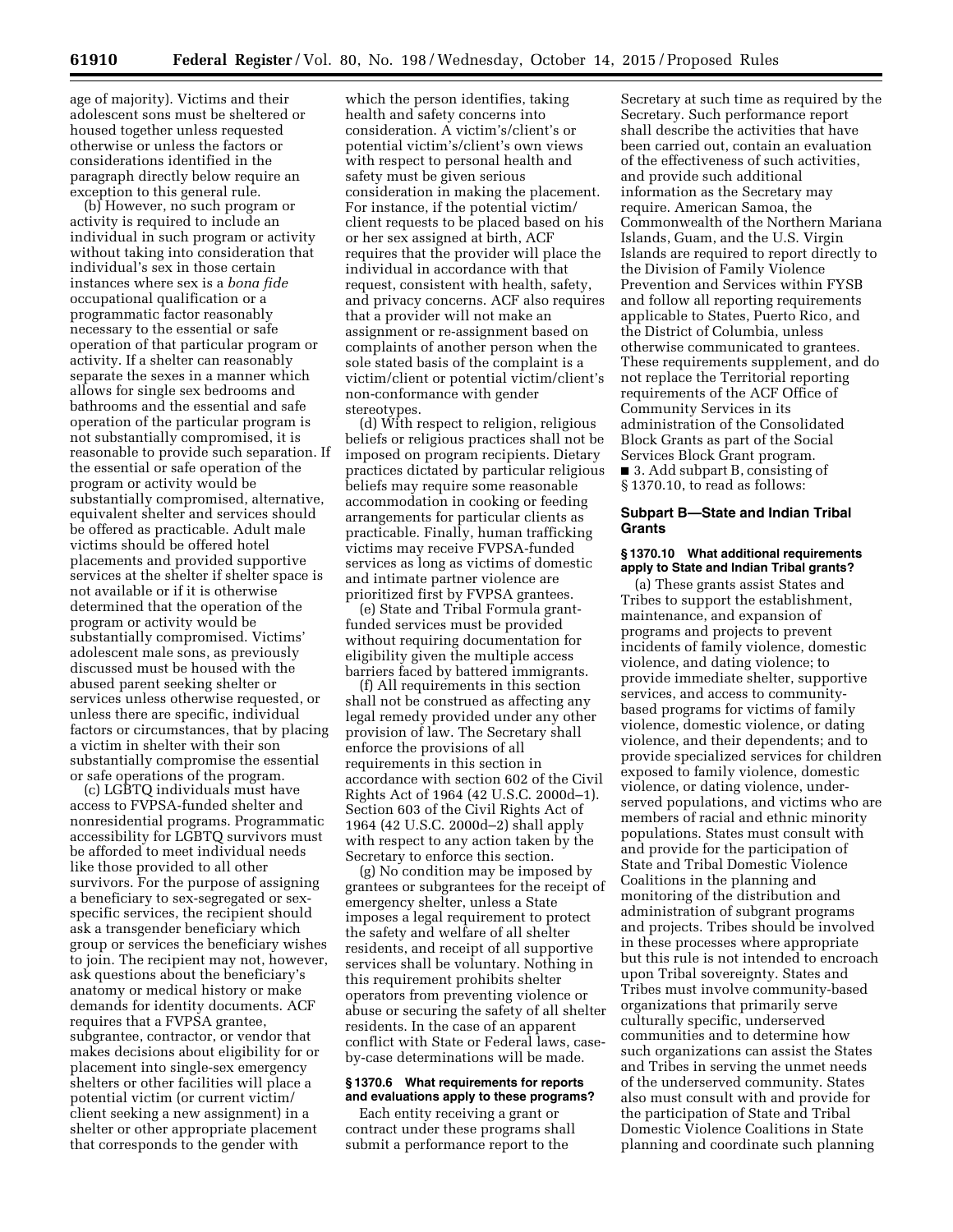with needs assessments to identify service gaps or problems and develop appropriate responsive plans and programs. Similar processes for Tribes and Coalitions that support coordination and collaboration are expected when feasible and appropriate with deference to Tribal sovereignty as previously indicated.

(b) A State application must be submitted by the Chief Executive of the State and signed by the Chief Executive Officer or the Chief Program Official designated as responsible for the administration of FVPSA. Each application must contain the following information or documentation:

(1) The name of the State agency, the name and contact information for the Chief Program Official designated as responsible for the administration of funds under FVPSA and coordination of related programs within the State, and the name and contact information for a contact person if different from the Chief Program Official.

(2) A plan describing in detail how the needs of underserved populations will be met, including:

(i) Identification of which populations in the State are underserved, a description of those that are being targeted for outreach and services, and a brief explanation of why those populations were selected to receive outreach and services, including how often the State revisits the identification and selection of the populations to be served with FVPSA funding. States must review their State demographics at least every three years or explain why this process in unnecessary;

(ii) A description of the outreach plan, including the domestic violence training to be provided, the means for providing technical assistance and support, and the leadership role played by those representing and serving the underserved populations in question;

(iii) A description of the specific services to be provided or enhanced, such as new shelters or services, improved access to shelters or services, or new services for underserved populations such as victims from communities of color, immigrant victims, victims with disabilities, or older individuals; and

(iv) A description of the public information component of the State's outreach program, including the elements of the program that are used to explain domestic violence, the most effective and safe ways to seek help, and tools to identify available resources.

(3) A description of the process and procedures used to involve the State Domestic Violence Coalition, knowledgeable individuals, and

interested organizations, including those serving or representing underserved communities in the State planning process.

(4) Documentation of planning, consultation with and participation of the State Domestic Violence Coalition in the administration and distribution of FVPSA programs, projects, and grant funds awarded to the State.

(5) A description of the procedures used to assure an equitable distribution of grants and grant funds within the State and between urban and rural areas, as defined by the Census Bureau, within the State. The plan should describe how funding processes and allocations will address the needs of the underserved, racial and ethnic minorities including Tribal populations, and people with disabilities and their families, with an emphasis on funding organizations that can meet unique needs including culturally relevant and linguistically appropriate services. Other Federal, State, local, and private funds may be considered in determining compliance.

(6) A description of how the State plans to use the grant funds including a State plan developed in consultation with State and Tribal Domestic Violence Coalitions and representatives of underserved and culturally specific communities; a description of the target populations; of the number of shelters to be funded; of the number of nonresidential programs to be funded; of the services the State will provide; and of the expected results from the use of the grant funds. To fulfill these requirements, it is critically important that States work with Coalitions and Tribes to solicit their feedback on program effectiveness which may include recommendations such as establishing program standards and participating in program monitoring.

(7) A copy of the law or procedures, such as a process for obtaining an order of protection that the State has implemented for the eviction of an abusive spouse or other intimate, domestic, or dating partner from a shared household or residence. This requirement includes family violence, domestic violence, and dating violence.

(8) An assurance that not less than 70 percent of the funds distributed by a State to sub-recipients shall be distributed to entities for the primary purpose of providing immediate shelter and supportive services to adult and youth victims of family violence, domestic violence, or dating violence, and their dependents, and that not less than 25 percent of the funds distributed by a State to sub-recipients shall be distributed to entities for the purpose of

providing supportive services and prevention services (these percentages may overlap with respect to supportive services but are not included in the 5 percent cap applicable to State administrative costs). No grant shall be made under this section to an entity other than a State unless the entity agrees that, with respect to the costs to be incurred by the entity in carrying out the program or project for which the grant is awarded, the entity will make available (directly or through donations from public or private entities) non-Federal contributions in an amount that is not less than \$1 for every \$5 of Federal funds provided under the grant. The non-Federal contributions required under this paragraph may be in cash or in kind.

(9) Documentation of policies, procedures and protocols that ensure individual identifiers of client records will not be used when providing statistical data on program activities and program services or in the course of grant monitoring, that the confidentiality of records pertaining to any individual provided family violence prevention or intervention services by any program or entity supported under the FVPSA will be strictly maintained, and the address or location of any shelter supported under the FVPSA will not be made public without the written authorization of the person or persons responsible for the operation of such shelter; and

(10) Such additional agreements, assurances, and information, in such form, and submitted in such manner as the Funding Opportunity Announcement and related program guidance prescribe.

(c) An application from a Tribe or Tribal Organization must be submitted by the Chief Executive Officer or Tribal Chairperson of the applicant organization. Each application must contain the following information or documentation:

(1) A copy of a current Tribal resolution or an equivalent document that verifies Tribal approval of the application being submitted. The resolution or other document should state that the designated organization or agency has the authority to submit an application on behalf of the individuals in the Tribe(s) and to administer programs and activities funded pursuant to the FVPSA. The resolution or equivalent document must specify the name(s) of the Tribe(s) represented and the service area for the intended grant services. If Tribal resolutions are the vehicles to support applications from Tribal Consortia or other joint Tribal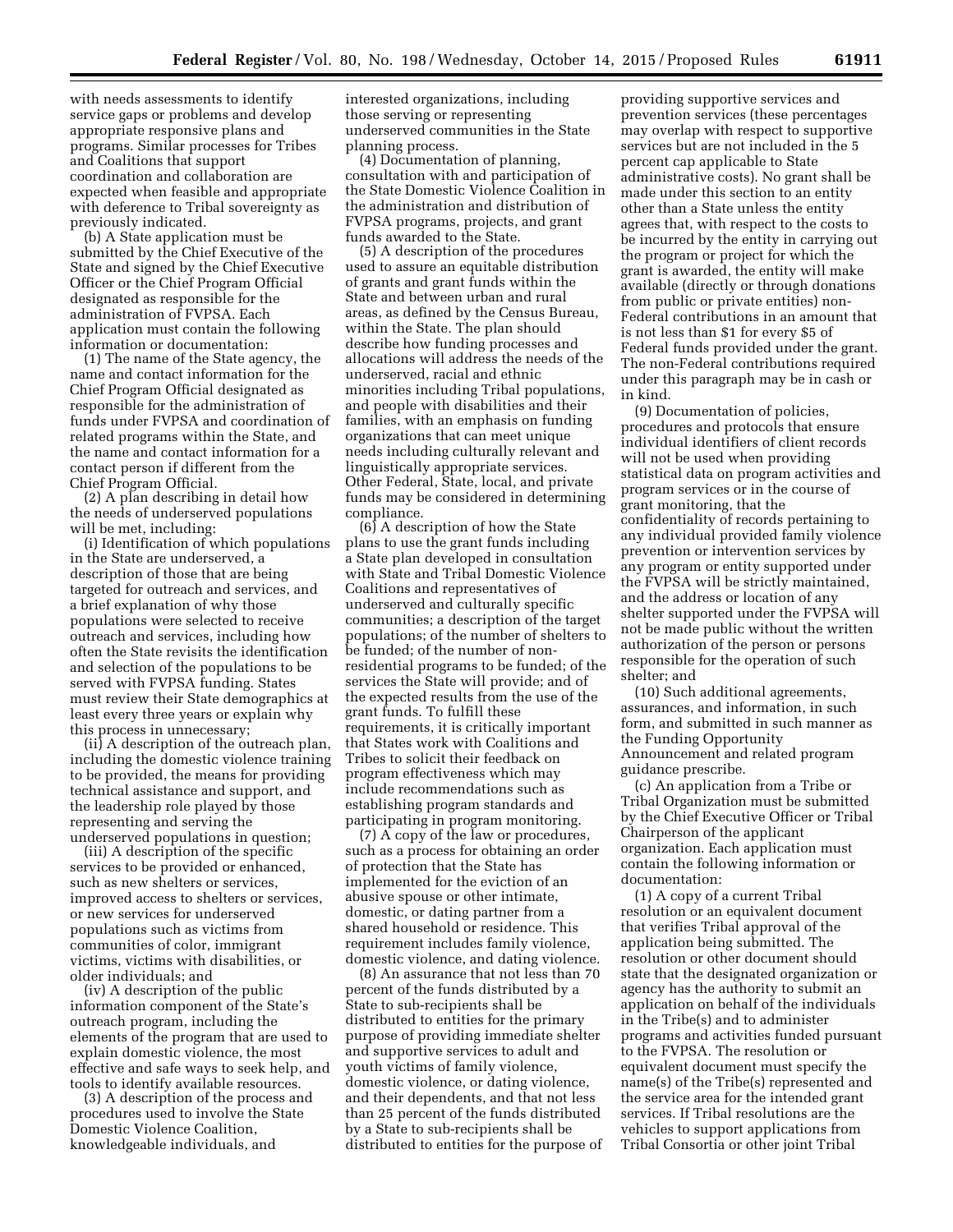applications, a representative from each Tribe must sign the application.

(2) A description of the procedures designed to involve knowledgeable individuals and interested organizations in providing services under the FVPSA. For example, knowledgeable individuals and interested organizations may include Tribal officials or social services staff involved in child abuse or family violence prevention, Tribal law enforcement officials, representatives of Tribal or State Domestic Violence Coalitions, and operators of domestic violence shelters and service programs.

(3) A description of the applicant's operation of and/or capacity to carry out a family violence prevention and services program. This might be demonstrated in ways such as:

(i) The current operation of a shelter, safe house, or domestic violence prevention program;

(ii) The establishment of joint or collaborative service agreements with a local public agency or a private, nonprofit agency for the operation of family violence prevention and intervention activities or services; or

(iii) The operation of social services programs as evidenced by receipt of grants or contracts awarded under Indian Child Welfare grants from the Bureau of Indian Affairs; Child Welfare Services grants under Title IV–B of the Social Security Act; or Family Preservation and Family Support grants under Title IV–B of the Social Security Act.

(4) A description of the services to be provided, how the applicant organization plans to use the grant funds to provide the direct services, to whom the services will be provided, and the expected results of the services.

(5) Documentation of the law or procedure which has been implemented for the eviction of an abusing spouse or other intimate, domestic, or dating partner from a shared household or residence.

(6) Documentation of the policies and procedures developed and implemented, including copies of the policies and procedures, to ensure that individual identifiers of client records will not be used when providing statistical data on program activities and program services or in the course of grant monitoring and that the confidentiality of records pertaining to any individual provided domestic violence prevention or intervention services by any FVPSA-supported program will be strictly maintained.

(7) Such agreements, assurances, and information, in such form, and submitted in such manner as the

Funding Opportunity Announcement and related program guidance prescribe. ■ 4. Add subpart C, consisting of § 1370.20, to read as follows:

## **Subpart C—State Domestic Violence Coalition Grants**

#### **§ 1370.20 What additional requirements apply to State Domestic Violence Coalitions?**

(a) State Domestic Violence Coalitions reflect a Federal commitment to reducing domestic violence; to urge States, localities, cities, and the private sector to become involved in State and local planning towards an integrated service delivery approach that meets the needs of all victims, including those in underserved communities; to provide for technical assistance and training relating to domestic violence programs; and to increase public awareness about and prevention of domestic violence and increase the quality and availability of shelter and supportive services for victims of domestic violence and their dependents.

(b) To be eligible to receive a grant under this section, an organization shall be a statewide, non-governmental, nonprofit 501(c)(3) domestic violence Coalition, designated as such by the Department. To obtain this designation the organization must meet the following criteria:

(1) The membership must include representatives from a majority of the primary-purpose programs for victims of domestic violence operating within the State (a Coalition also may include representatives of Indian Tribes and Tribal organizations as defined in the Indian Self-Determination and Education Assistance Act);

(2) The Board membership of the Coalition must be representative, though not exclusively composed, of such programs, and may include representatives of communities in which the services are being provided in the State;

(3) Financial sustainability of Coalitions, as independent, autonomous non-profit organizations, also must be supported by their membership, including those member representatives on the Coalitions' Boards of Directors;

(4) The purpose of the Coalition must be to provide services, community education, and technical assistance to domestic violence programs in order to establish and maintain shelter and supportive services for victims of domestic violence and their children.

(c) To apply for a grant under this section, an organization shall submit an annual application that:

(1) Includes a complete description of the applicant's plan for the operation of

a State Domestic Violence Coalition, including documentation that the Coalition's work will demonstrate the ability to conduct appropriately all activities described in this section. Demonstrated ability or capacity may include but is not limited to: Identifying successful efforts that support child welfare agencies' identification and support of victims during intake processes; creation of membership standards that enhance victim safety and fully require training and technical assistance for compliance with federal housing, disability, and sex discrimination laws and regulations; and, training judicial personnel on trauma-informed courtroom practice. Coalitions must also have documented experience in administering Federal grants to conduct the activities of a Coalition or a documented history of active participation in:

(i) Working with local family violence, domestic violence, and dating violence service programs and providers of direct services to encourage appropriate and comprehensive responses to family violence, domestic violence, and dating violence against adults or youth within the State involved, including providing training and technical assistance and conducting State needs assessments and participate in planning and monitoring of the distribution of subgrants within the States and in the administration of grant programs and projects;

(ii) In conducting needs assessments, Coalitions and States must work in partnership on the statutorily required FVPSA State planning process to involve representatives from underserved and racial and ethnic minority populations to plan, assess and voice the needs of the communities they represent. Coalitions will assist States in identifying underrepresented communities and culturally-specific community based organizations in State planning and to work with States to unify planning and needs assessment efforts so that comprehensive and culturally-specific services are provided. The inclusion of the populations targeted will emphasize building the capacity of culturallyspecific services and programs.

(iii) Working in collaboration with service providers and community-based organizations to address the needs of family violence, domestic violence, and dating violence victims, and their dependents, who are members of racial and ethnic minority populations and underserved populations;

(iv) Collaborating with and providing information to entities in such fields as housing, health care, mental health,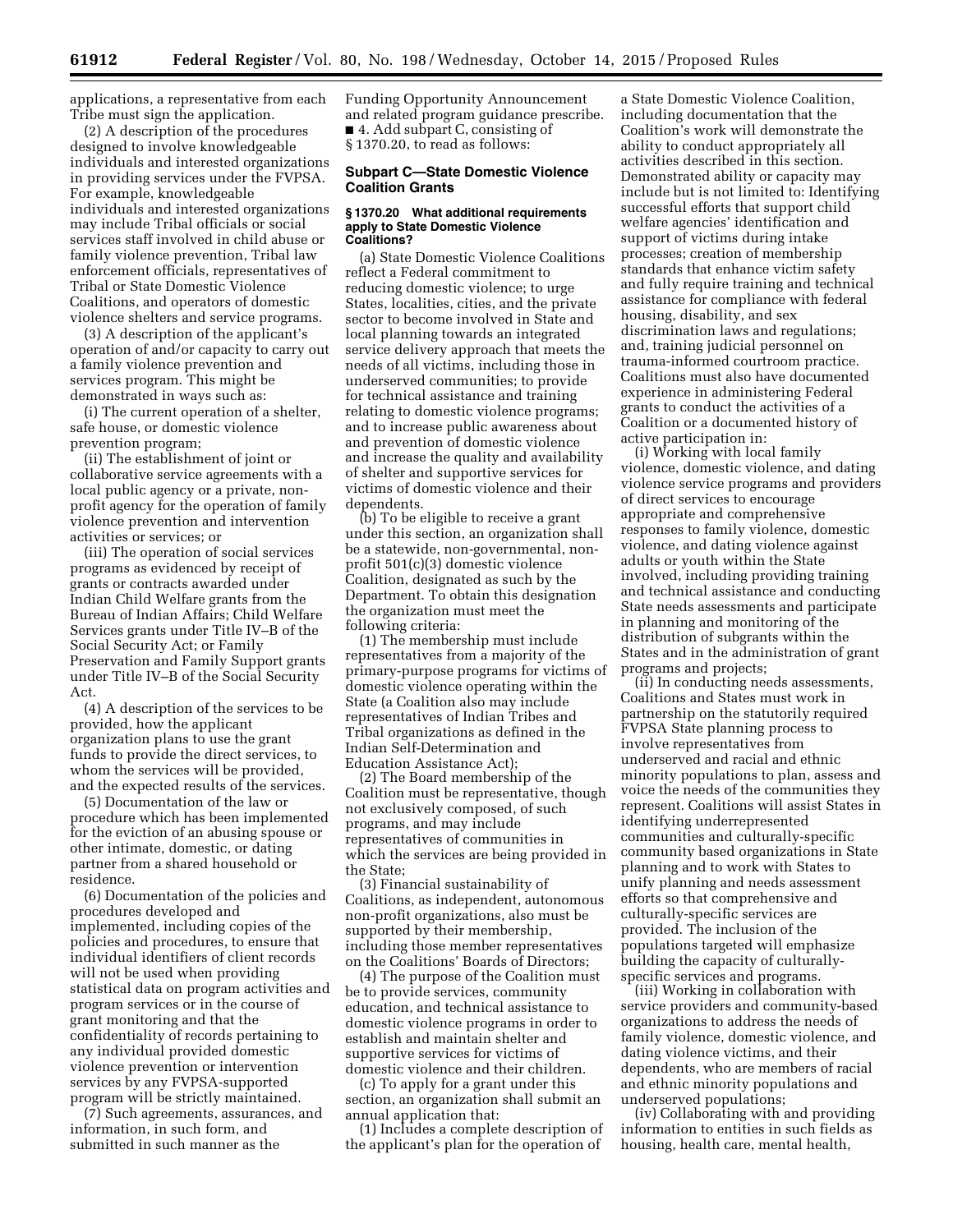social welfare, or business to support the development and implementation of effective policies, protocols, and programs that address the safety and support needs of adult and youth victims of family violence, domestic violence, or dating violence;

(v) Encouraging appropriate responses to cases of family violence, domestic violence, or dating violence against adults or youth, including by working with judicial and law enforcement agencies;

(vi) Working with family law judges, criminal court judges, child protective service agencies, and children's advocates to develop appropriate responses to child custody and visitation issues in cases of child exposure to family violence, domestic violence, or dating violence and in cases in which family violence, domestic violence, or dating violence is present and child abuse is present;

(vii) Working with protection and advocacy systems, and aging and disability systems to develop appropriate responses for older individuals and individuals with disabilities;

(viii) Providing information to the public about prevention of family violence, domestic violence, and dating violence, including information targeted to underserved populations; and

(ix) Collaborating with Indian Tribes and Tribal organizations (and corresponding Native Hawaiian groups or communities) to address the needs of Indian (including Alaska Native) and Native Hawaiian victims of family violence, domestic violence, or dating violence, as applicable in the State;

(2) Contains such agreements, assurances, and information, in such form, and submitted in such manner as the Funding Opportunity Announcement and related program guidance prescribe.

(d) Nothing in this section limits the ability of a Coalition to use non-Federal or other Federal funding sources to conduct required functions, provided that if the Coalition uses funds received under section 2001(c)(1) of the Omnibus Crime Control and Safe Streets Act of 1968 to perform the functions described in FVPSA section 311(e) in lieu of funds provided under the FVPSA, it shall provide an annual assurance to the Secretary that it is using such funds, and that it is coordinating the activities conducted under this section with those of the State's activities under Part T of title I of the Omnibus Crime Control and Safe Streets Act of 1968.

(e) In cases in which two or more organizations seek designation, the designation of each State's individual

Coalition is within the exclusive discretion of HHS. HHS will determine which applicant best fits statutory criteria, with particular attention paid to the applicant's documented history of effective work, support of primarypurpose programs and programs that serve racial and ethnic minority populations and underserved populations, coordination and collaboration with the State government, and capacity to accomplish the FVPSA mandated role of a Coalition.

(f) Regarding FVPSA funding, in cases where a Coalition financially or otherwise dissolves, the designation of a new Coalition is within the exclusive discretion of HHS. HHS will work with domestic violence service providers, community stakeholders, State leaders, and representatives of underserved and culturally specific communities to identify an existing organization that can serve as the Coalition or to develop a new organization. The new Coalition must reapply for designation and funding following steps determined by the Secretary. HHS will determine whether the applicant fits the statutory criteria, with particular attention paid to the applicant's documented history of effective work, support of primarypurpose programs and programs that serve racial and ethnic minority populations and undeserved communities, coordination and collaboration with the State government, and capacity to accomplish the FVPSA mandated role of a Coalition. ■ 5. Add Subpart D to read as follows:

### **Subpart D—Discretionary Grants and Contracts**

Sec.

- 1370.30 What National Resource Centers and Training and Technical Assistance grant programs are available and what requirements apply?
- 1370.31 What additional requirements apply to specialized services for abused parents and their children?
- 1370.32 What additional requirements apply to National Domestic Violence Hotline grants?

#### **§ 1370.30 What National Resource Center and Training and Technical Assistance grant programs are available and what additional requirements apply?**

(a) These grants are to provide resource information, training, and technical assistance to improve the capacity of individuals, organizations, governmental entities, and communities to prevent family violence, domestic violence, and dating violence and to provide effective intervention services. They fund national, special issue, and culturally-specific resource centers addressing key areas of domestic

violence intervention and prevention, and may include State resource centers to reduce disparities in domestic violence in States with high proportions of Native American (including Alaska Native or Native Hawaiian) populations and to support training and technical assistance that address emerging issues related to family violence, domestic violence, or dating violence, to entities demonstrating expertise in these areas. Grants may be made for:

(1) A National Resource Center on Domestic Violence which will conduct the following activities:

(i) Offer a comprehensive array of technical assistance and training resources to Federal, State, and local governmental agencies, domestic violence service providers, communitybased organizations, and other professionals and interested parties, related to domestic violence service programs and research, including programs and research related to victims and their children who are exposed to domestic violence as well as older individuals and those with disabilities; and

(ii) Maintain a central resource library in order to collect, prepare, analyze, and disseminate information and statistics related to the incidence and prevention of family violence and domestic violence; and the provision of shelter, supportive services, and prevention services to adult and youth victims of domestic violence (including services to prevent repeated incidents of violence).

(2) A National Indian Resource Center Addressing Domestic Violence and Safety for Indian Women which will conduct the following activities:

(i) Offer a comprehensive array of technical assistance and training resources to Indian Tribes and Tribal organizations, specifically designed to enhance the capacity of the Tribes and Tribal organizations to respond to domestic violence and increase the safety of Indian women; and

(ii) Enhance the intervention and prevention efforts of Indian Tribes and Tribal organizations to respond to domestic violence and increase the safety of Indian women, and

(iii) To coordinate activities with other Federal agencies, offices, and grantees that address the needs of American Indians, Alaska Natives, and Native Hawaiians that experience domestic violence.

(3) Special issue resource centers to provide national information, training, and technical assistance to State and local domestic violence service providers. Each special issue resource center shall focus on enhancing domestic violence intervention and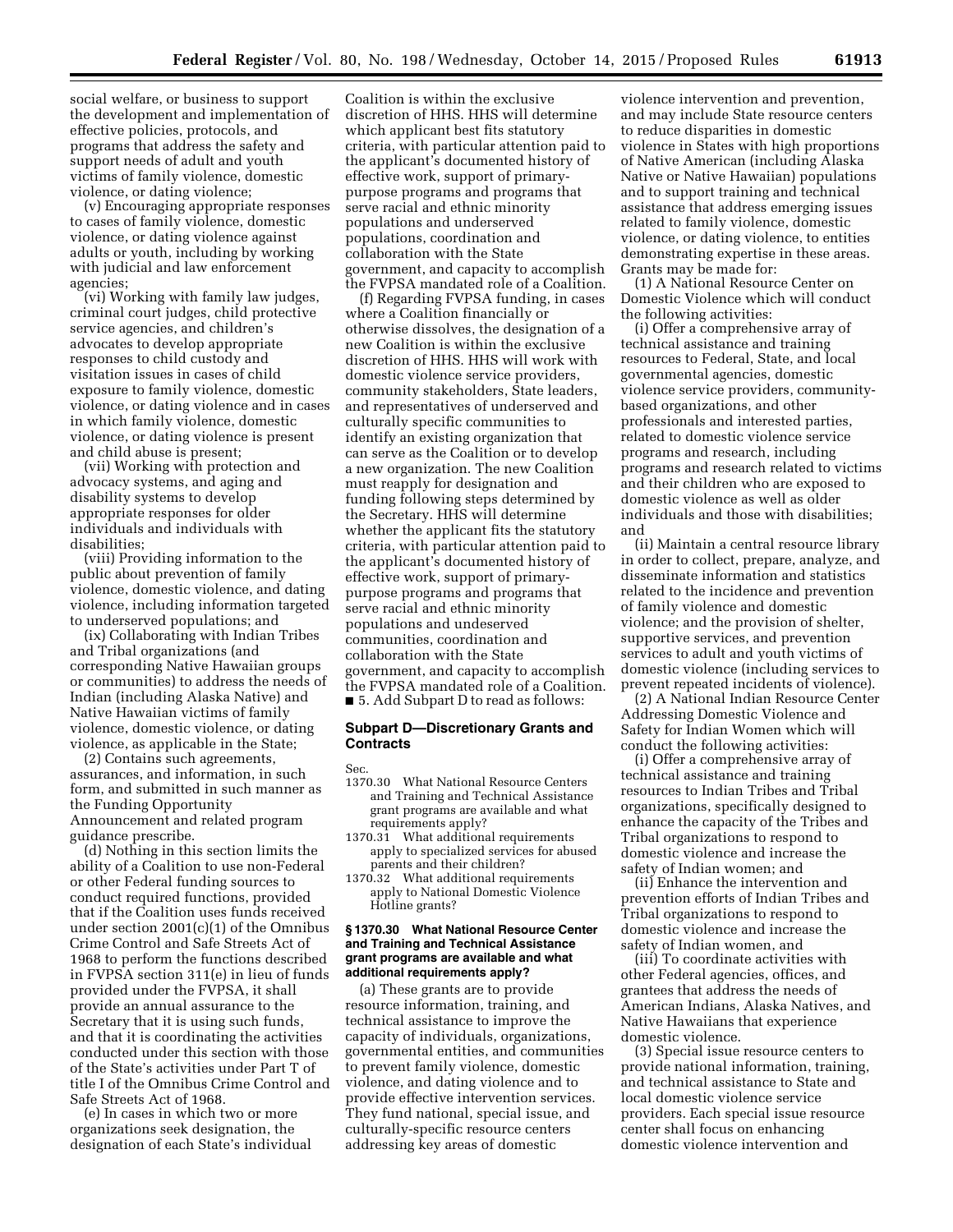prevention efforts in at least one of the following areas:

(i) Response of the criminal and civil justice systems to domestic violence victims, which may include the response to the use of the self-defense plea by domestic violence victims and the issuance and use of protective orders;

(ii) Response of child protective service agencies to victims of domestic violence and their dependents and child custody issues in domestic violence cases;

(iii) Response of the interdisciplinary health care system to victims of domestic violence and access to health care resources for victims of domestic violence;

(iv) Response of mental health systems, domestic violence service programs, and other related systems and programs to victims of domestic violence and to their children who are exposed to domestic violence.

(4) Culturally-Specific Special Issue Resource Centers enhance domestic violence intervention and prevention efforts for victims of domestic violence who are members of racial and ethnic minority groups, to enhance the cultural and linguistic relevancy of service delivery, resource utilization, policy, research, technical assistance, community education, and prevention initiatives.

(5) State resource centers to provide statewide information, training, and technical assistance to Indian Tribes, Tribal organizations, and local domestic violence service organizations serving Native Americans (including Alaska Natives and Native Hawaiians) in a culturally sensitive and relevant manner. These centers shall:

(i) Offer a comprehensive array of technical assistance and training resources to Indian Tribes, Tribal organizations, and providers of services to Native Americans (including Alaska Natives and Native Hawaiians) specifically designed to enhance the capacity of the Tribes, organizations, and providers to respond to domestic violence;

(ii) Coordinate all projects and activities with the National Indian Resource Center Addressing Domestic Violence and Safety for Indian Women, including projects and activities that involve working with State and local governments to enhance their capacity to understand the unique needs of Native Americans (including Alaska Natives and Native Hawaiians); and

(iii) Provide comprehensive community education and domestic violence prevention initiatives in a

culturally sensitive and relevant manner.

(iv) Be located in a State with high proportions of Indian or Native Hawaiian populations. Eligible entities shall be located in a State in which the population of Indians (including Alaska Natives) and Native Hawaiians exceeds 10 percent of the total population of the State; or, be an Indian tribe, Tribal organization or a Native Hawaiian organization that focuses primarily on issues of domestic violence among Indians or Native Hawaiians; or, be an institution of higher education; and, demonstrate the ability to serve all regions of the State, including underdeveloped areas and areas that are geographically distant from population centers. Additionally, eligible entities shall offer training and technical assistance and capacity-building resources in States where the population of Indians (including Alaska Natives) and Native Hawaiians exceeds 2.5 percent of the total population of the State.

(6) Other discretionary purposes to support training and technical assistance that address emerging issues related to family violence, domestic violence, or dating violence, to entities demonstrating related experience.

(b) To receive a grant under any part of this section, an entity shall submit an application that shall meet such eligibility standards as are prescribed in the FVPSA and contains such agreements, assurances, and information, in such form, and submitted in such manner as the Funding Opportunity Announcement and related program guidance prescribe.

(c) Grant recipients are required to comply with Title VI of the Civil Rights Act of 1964 and Section 504 of the Rehabilitation Act of 1973. To effectuate such compliance, grant recipients should create a plan to ensure effective communication and meaningful access, including:

(1) How to respond to individuals with Limited English Proficiency, and how to use appropriate interpretation and translation services, including best practices for using taglines. Taglines are short statements in non-English languages informing persons who are Limited English Proficient on how to access language assistance services.

(2) How to respond to individuals with communication-related disabilities and how to provide appropriate auxiliary aids and services, including qualified interpreters and information in alternate formats, to people with disabilities.

#### **§ 1370.31 What additional requirements apply to grants for specialized services for abused parents and their children?**

(a) These grants serve to expand the capacity of family violence, domestic violence, and dating violence service programs and community-based programs to prevent future domestic violence by addressing, in an appropriate manner, the needs of children exposed to family violence, domestic violence, or dating violence. To be eligible an entity must be a local agency, a nonprofit private organization (including faith-based and charitable organizations, community-based organizations, and voluntary associations), or a Tribal organization, with a demonstrated record of serving victims of family violence, domestic violence, or dating violence and their children.

(b) To be eligible to receive a grant under this section, an entity shall submit an application that:

(1) Includes a complete description of the applicant's plan for providing specialized services for abused parents and their children, including descriptions of:

(i) How the entity will prioritize the safety of, and confidentiality of information about victims of family violence, victims of domestic violence, and victims of dating violence and their children;

(ii) How the entity will provide developmentally appropriate and ageappropriate services, and culturally and linguistically appropriate services, to the victims and children; and

(iii) How the entity will ensure that professionals working with the children receive the training and technical assistance appropriate and relevant to the unique needs of children exposed to family violence, domestic violence, or dating violence.

(2) Demonstrates that the applicant has the ability to provide direct counseling, appropriate service, and advocacy on behalf of victims of family violence, domestic violence, or dating violence and their children, including coordination with services provided by the child welfare system;

(3) Demonstrates that the applicant can effectively provide services for nonabusing parents to support those parents' roles as caregivers and their roles in responding to the social, emotional, and developmental needs of their children;

(c) Eligible applicants may use funds under a grant pursuant to this section that:

(1) Demonstrates a capacity to provide early childhood development and mental health services;